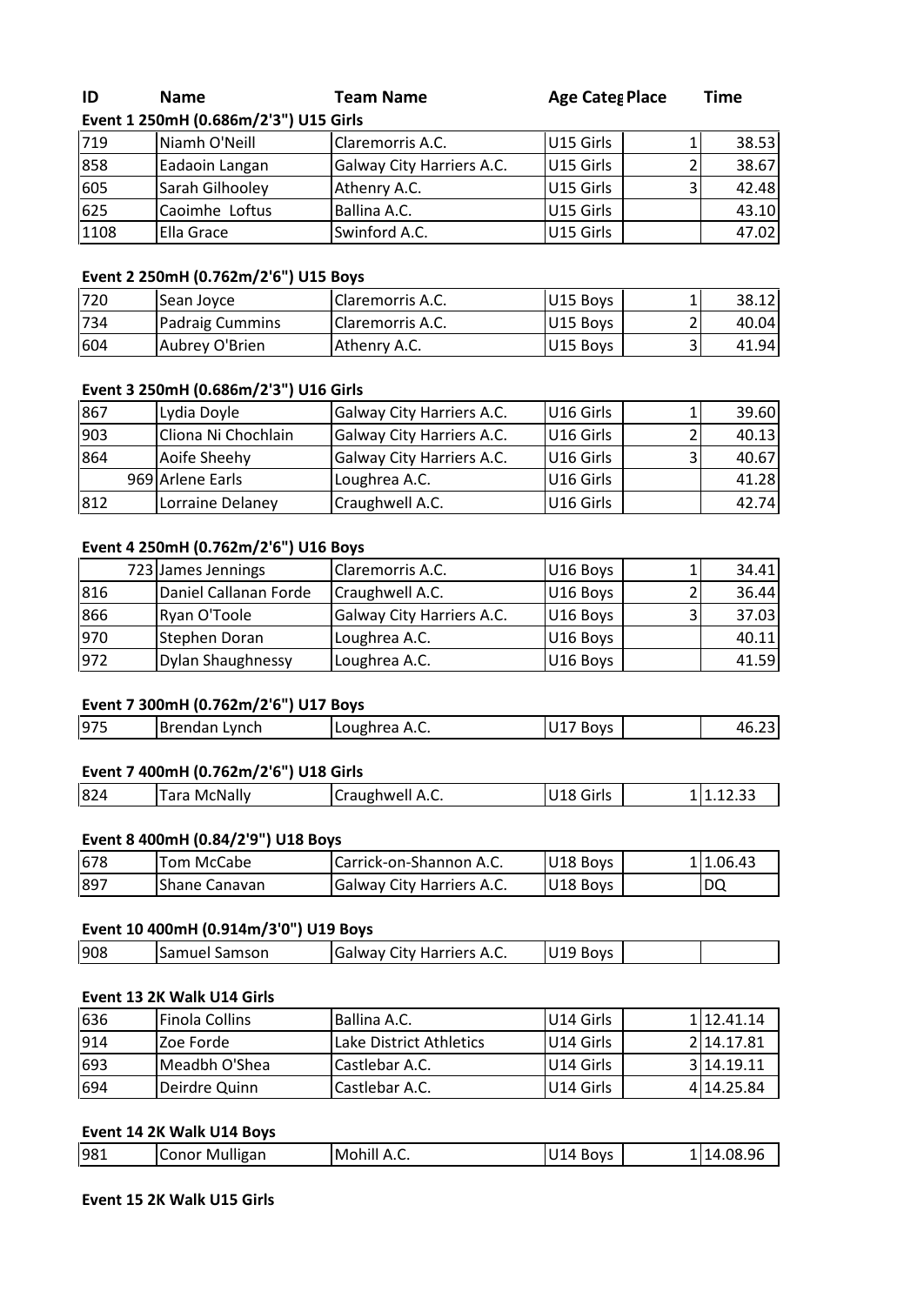| 1055 | Eva Delahunt              | Sligo A.C.  | U15 Girls | 1 10.42.65 |
|------|---------------------------|-------------|-----------|------------|
|      | Event 16 2K Walk U15 Boys |             |           |            |
|      |                           |             |           |            |
| 985  | Eoin Gaffev               | Mohill A.C. | U15 Boys  | 111.20.55  |

| 1055 | Eva Delahunt              | Sligo A.C.  | U15 Girls | 110.42.65  |
|------|---------------------------|-------------|-----------|------------|
|      | Event 16 2K Walk U15 Boys |             |           |            |
| 985  | <b>Eoin Gaffey</b>        | Mohill A.C. | U15 Boys  | 111.20.55  |
| 1054 | <b>Ryan Roberts</b>       | Sligo A.C.  | U15 Boys  | 2 12.02.64 |

| 1054 | Ryan Roberts               | Sligo A.C.       | U15 Boys  | 2112.02.64 |
|------|----------------------------|------------------|-----------|------------|
|      | Event 17 2K Walk U16 Girls |                  |           |            |
| 721  | Aoife Hernon               | Claremorris A.C. | U16 Girls | 112.22.14  |
|      | Event 21 3K Walk U18 Girls |                  |           |            |
| 1067 | <b>IOrlaith Delahunt</b>   | Sligo A.C.       | U18 Girls | 1116.15.60 |

| 721  | Aoife Hernon               | Claremorris A.C. | U16 Girls | 112.22.14  |
|------|----------------------------|------------------|-----------|------------|
|      | Event 21 3K Walk U18 Girls |                  |           |            |
| 1067 | <b>Orlaith Delahunt</b>    | Sligo A.C.       | U18 Girls | 116.15.60  |
| 1115 | Anna Tierney               | Swinford A.C.    | U18 Girls | 2 18.46.80 |

# <u>Eve</u>

| 1115 | Anna Tierney              | <b>Swinford A.C.</b>              | <b>IU18 Girls</b> | 218.46.80 |
|------|---------------------------|-----------------------------------|-------------------|-----------|
|      | Event 24 5K Walk U19 Boys |                                   |                   |           |
| 683  | Andrew Bell               | Castlebar A.C.                    | U19 Boys          | 114.03.72 |
|      | Event 27 80m U13 Girls    |                                   |                   |           |
| 843  | lSarah Agboola            | <b>IGalway City Harriers A.C.</b> | IU13 Girls        | 10.61     |

# Event 27 80m U13 Girls

| 683  | <b>Andrew Bell</b>     | Castlebar A.C.            | U19 Boys  |                | 114.03.72 |
|------|------------------------|---------------------------|-----------|----------------|-----------|
|      |                        |                           |           |                |           |
|      | Event 27 80m U13 Girls |                           |           |                |           |
| 843  | Sarah Agboola          | Galway City Harriers A.C. | U13 Girls | 1              | 10.61     |
| 841  | Sinead Duggan          | Galway City Harriers A.C. | U13 Girls | $\overline{2}$ | 10.96     |
| 747  | Erin Taheny            | Corran A.C.               | U13 Girls | 3              | 11.07     |
| 1048 | Meadhbh Mooney         | Sligo A.C.                | U13 Girls | 4              | 11.15     |
| 846  | <b>Chalene Trill</b>   | Galway City Harriers A.C. | U13 Girls |                | 11.34     |
| 842  | <b>Eimear Rowe</b>     | Galway City Harriers A.C. | U13 Girls |                | 11.37     |
| 986  | Ella McDaid            | North Leitrim A.C.        | U13 Girls |                | 11.45     |
| 953  | Chloe Farragher        | Loughrea A.C.             | U13 Girls |                | 11.50     |
| 957  | Alisha Larkin          | Loughrea A.C.             | U13 Girls |                | 11.53     |
| 954  | Ornait Coen            | Loughrea A.C.             | U13 Girls |                | 11.57     |
| 951  | <b>Aoibhin Farrell</b> | Loughrea A.C.             | U13 Girls |                | 11.62     |
| 738  | Jessica Conroy         | Club Lúthchleas Chonamara | U13 Girls |                | 11.69     |
| 670  | Aine McGwynne          | Carrick-on-Shannon A.C.   | U13 Girls |                | 11.70     |
| 616  | Aoife Kennedy          | Aughagower A.C.           | U13 Girls |                | 11.81     |
| 620  | <b>Aisling Calvey</b>  | Aughagower A.C.           | U13 Girls |                | 11.83     |
| 669  | Emma O'Connell         | Carrick-on-Shannon A.C.   | U13 Girls |                | 12.01     |
| 748  | Kate Hosey             | Corran A.C.               | U13 Girls |                | 12.04     |
| 987  | Sarah Brady            | North Leitrim A.C.        | U13 Girls |                | 12.10     |
| 767  | Ava Finn               | Craughwell A.C.           | U13 Girls |                | 12.11     |
| 1090 | <b>Hazel Lavin</b>     | Swinford A.C.             | U13 Girls |                | 12.14     |
| 702  | <b>Nicole Slattery</b> | Claremorris A.C.          | U13 Girls |                | 12.26     |
| 701  | Leha Hunt              | Claremorris A.C.          | U13 Girls |                | 12.34     |
| 893  | Olwyn Cooke            | Galway City Harriers A.C. | U13 Girls |                | 12.41     |
| 898  | Joanna Healy           | Galway City Harriers A.C. | U13 Girls |                | 12.45     |
| 950  | <b>Emma Stewart</b>    | Loughrea A.C.             | U13 Girls |                | 12.60     |
| 1029 | <b>Emily Feeley</b>    | Roscommon A.C.            | U13 Girls |                | 12.60     |
| 772  | Ciara Hughes           | Craughwell A.C.           | U13 Girls |                | 12.62     |
| 1081 | Sheena Gallagher       | Swinford A.C.             | U13 Girls |                | 12.62     |
| 609  | Aoibhe Deeley          | Athenry A.C.              | U14 Girls |                | 12.62     |
| 847  | Paula Crissan          | Galway City Harriers A.C. | U13 Girls |                | 12.72     |
| 601  | Evans Aileen           | Athenry A.C.              | U13 Girls |                | 12.83     |
| 695  | Laura Tunney           | Castlebar A.C.            | U13 Girls |                | 12.86     |
| 761  | Aoibhainn Walsh        | Corrib A.C.               | U13 Girls |                | 12.89     |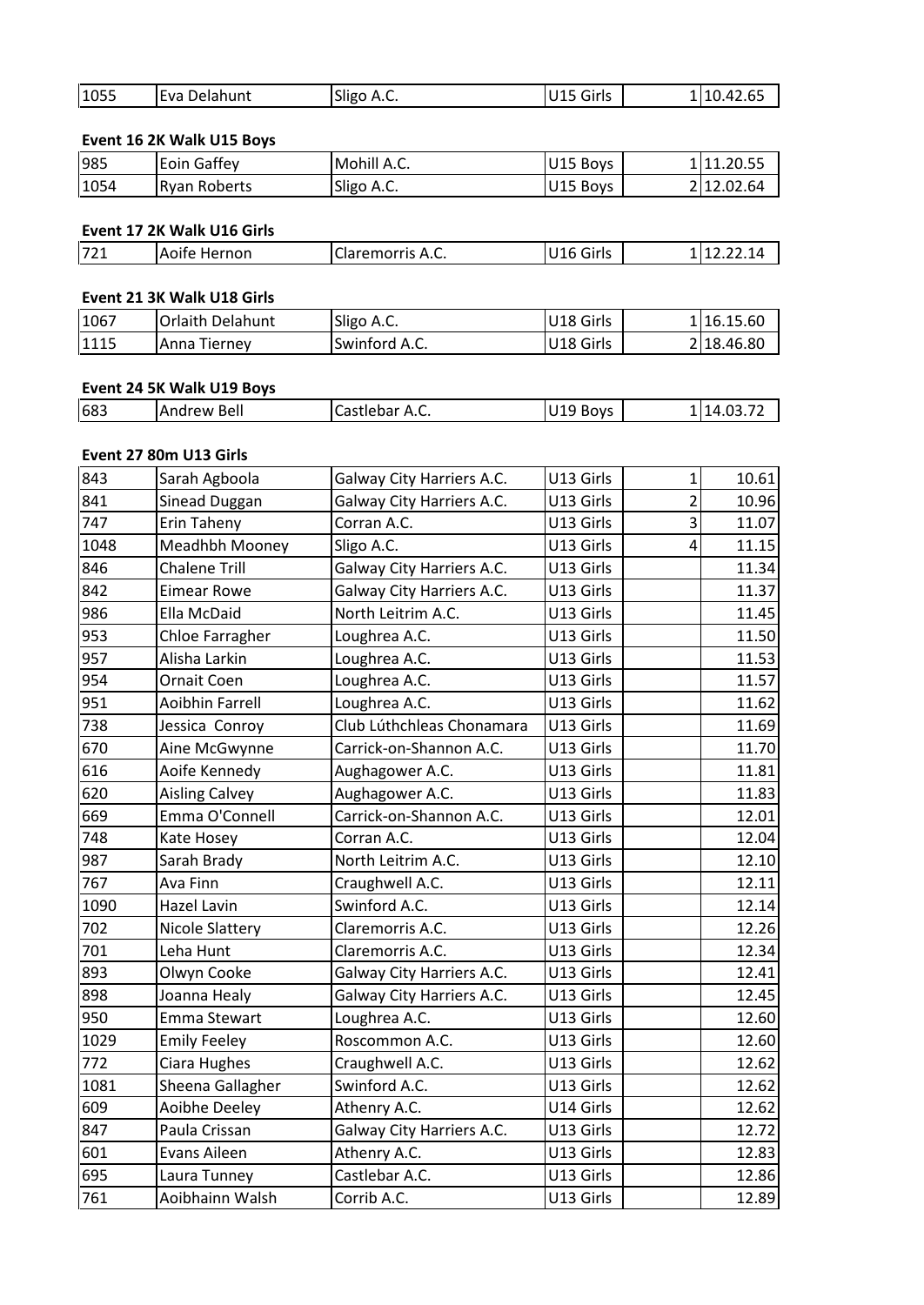| 768  | Emmajane Moran        | Craughwell A.C.                  | U13 Girls |               | 12.92 |
|------|-----------------------|----------------------------------|-----------|---------------|-------|
| 989  | Rachel Conlon         | North Leitrim A.C.               | U13 Girls |               | 13.01 |
| 1000 | <b>Blaithin Deane</b> | North Roscommon A.C.             | U13 Girls |               | 13.01 |
| 956  | Anna O'Brien          | Loughrea A.C.                    | U13 Girls |               | 13.06 |
| 775  | Ailbhe Doyle          | Craughwell A.C.                  | U13 Girls |               | 13.15 |
| 672  | Elsie Harman          | Carrick-on-Shannon A.C.          | U13 Girls |               | 13.20 |
| 946  | Louise Costello       | Lough Ree A.C.                   | U13 Girls |               | 13.36 |
| 770  | Lauren McNally        | Craughwell A.C.                  | U13 Girls |               | 13.39 |
| 760  | Rhian O'Callaghan     | Corrib A.C.                      | U13 Girls |               | 13.77 |
| 769  | Maeve McLoughlin      | Craughwell A.C.                  | U13 Girls |               | 14.27 |
| 764  | Amy McEvoy            | Corrib A.C.                      | U13 Girls |               | 15.29 |
| 651  | Chloe Walsh           | Ballycastle A.C.                 | U13 Girls |               | 15.85 |
| 1087 | Hazel Brennan         | Swinford A.C.                    | U13 Girls |               | 16.17 |
|      |                       |                                  |           |               |       |
|      | Event 28 80m U13 Boys |                                  |           |               |       |
| 783  | Shaun Gilligan        | Craughwell A.C.                  | U13 Boys  | 1             | 11.39 |
| 844  | Louis Corr            | <b>Galway City Harriers A.C.</b> | U13 Bovs  | $\mathcal{P}$ | 11.43 |

# Event 28 80m U13 Boys

| 651  | Chloe Walsh              | Ballycastle A.C.          | U13 Girls |                          | 15.85 |
|------|--------------------------|---------------------------|-----------|--------------------------|-------|
| 1087 | Hazel Brennan            | Swinford A.C.             | U13 Girls |                          | 16.17 |
|      |                          |                           |           |                          |       |
|      | Event 28 80m U13 Boys    |                           |           |                          |       |
| 783  | Shaun Gilligan           | Craughwell A.C.           | U13 Boys  | $\mathbf{1}$             | 11.39 |
| 844  | Louis Corr               | Galway City Harriers A.C. | U13 Boys  | $\overline{2}$           | 11.43 |
| 993  | Diarmuid Giblin          | North Leitrim A.C.        | U13 Boys  | 3                        | 11.62 |
| 696  | <b>Tiernan Beirne</b>    | Castlebar A.C.            | U13 Boys  | 4                        | 11.81 |
| 778  | Pascal Walsh             | Craughwell A.C.           | U13 Boys  |                          | 11.91 |
| 1142 | <b>Ted Horan</b>         | Westport A.C.             | U13 Boys  |                          | 11.93 |
| 1143 | Shane O'Malley           | Westport A.C.             | U13 Boys  |                          | 11.98 |
| 656  | Sean Brennan             | Carrick-on-Shannon A.C.   | U13 Boys  |                          | 12.18 |
| 781  | <b>Jack Farrell</b>      | Craughwell A.C.           | U13 Boys  |                          | 12.18 |
| 787  | Lewis Ryan               | Craughwell A.C.           | U13 Boys  |                          | 12.18 |
| 892  | Dylan Traynor Canavan    | Galway City Harriers A.C. | U13 Boys  |                          | 12.18 |
| 995  | Darragh Mitchell         | North Leitrim A.C.        | U13 Boys  |                          | 12.19 |
| 996  | Krzyztpf Rutkowski       | North Leitrim A.C.        | U13 Boys  |                          | 12.42 |
| 1145 | Jason Monroe             | Westport A.C.             | U13 Boys  |                          | 12.57 |
| 1015 | <b>Augustine Watters</b> | North Sligo A.C.          | U13 Boys  |                          | 12.71 |
| 697  | Liam Coyne               | Castlebar A.C.            | U13 Boys  |                          | 12.79 |
| 1144 | Harrison Quinn           | Westport A.C.             | U13 Boys  |                          | 12.83 |
| 698  | <b>Thomas McDonnell</b>  | Castlebar A.C.            | U13 Boys  |                          | 13.34 |
| 979  | <b>Conor MacKlin</b>     | Mohill A.C.               | U13 Boys  |                          | 13.40 |
|      |                          |                           |           |                          |       |
|      | Event 29 80m U14 Girls   |                           |           |                          |       |
| 852  | Seren O'Toole            | Galway City Harriers A.C. | U14 Girls | 1                        | 10.83 |
| 1020 | Laoise McBrien           | North Sligo A.C.          | U14 Girls | $\overline{\phantom{a}}$ | 11.09 |

# Event 29 80m U14 Girls

| 698  | Thomas McDonnell         | Castlebar A.C.            | U13 Boys  |   | 13.34 |
|------|--------------------------|---------------------------|-----------|---|-------|
| 979  | Conor MacKlin            | Mohill A.C.               | U13 Boys  |   | 13.40 |
|      |                          |                           |           |   |       |
|      | Event 29 80m U14 Girls   |                           |           |   |       |
| 852  | Seren O'Toole            | Galway City Harriers A.C. | U14 Girls |   | 10.83 |
| 1020 | Laoise McBrien           | North Sligo A.C.          | U14 Girls | 2 | 11.09 |
| 983  | <b>Alannah McGuiness</b> | Mohill A.C.               | U14 Girls | 3 | 11.09 |
| 793  | Freya Bohan              | Craughwell A.C.           | U14 Girls | 4 | 11.16 |
| 853  | Zoe Moore                | Galway City Harriers A.C. | U14 Girls |   | 11.20 |
| 929  | Adeyemi Talabi           | Longford A.C              | U14 Girls |   | 11.28 |
| 617  | <b>Ruth Moran</b>        | Aughagower A.C.           | U14 Girls |   | 11.29 |
| 609  | Aoibhe Deeley            | Athenry A.C.              | U14 Girls |   | 11.61 |
| 608  | Ciara McDonagh           | Athenry A.C.              | U14 Girls |   | 11.71 |
| 337  | Zoe Sheridan             | Ballina A.C.              | U14 Girls |   | 11.72 |
| 693  | Meadbh O'Shea            | Castlebar A.C.            | U14 Girls |   | 11.80 |
| 856  | Eabha Geraghty           | Galway City Harriers A.C. | U14 Girls |   | 11.84 |
| 743  | Orlaith Connolly         | Corran A.C.               | U14 Girls |   | 11.86 |
| 644  | Leah Munnelly            | Ballycastle A.C.          | U14 Girls |   | 11.93 |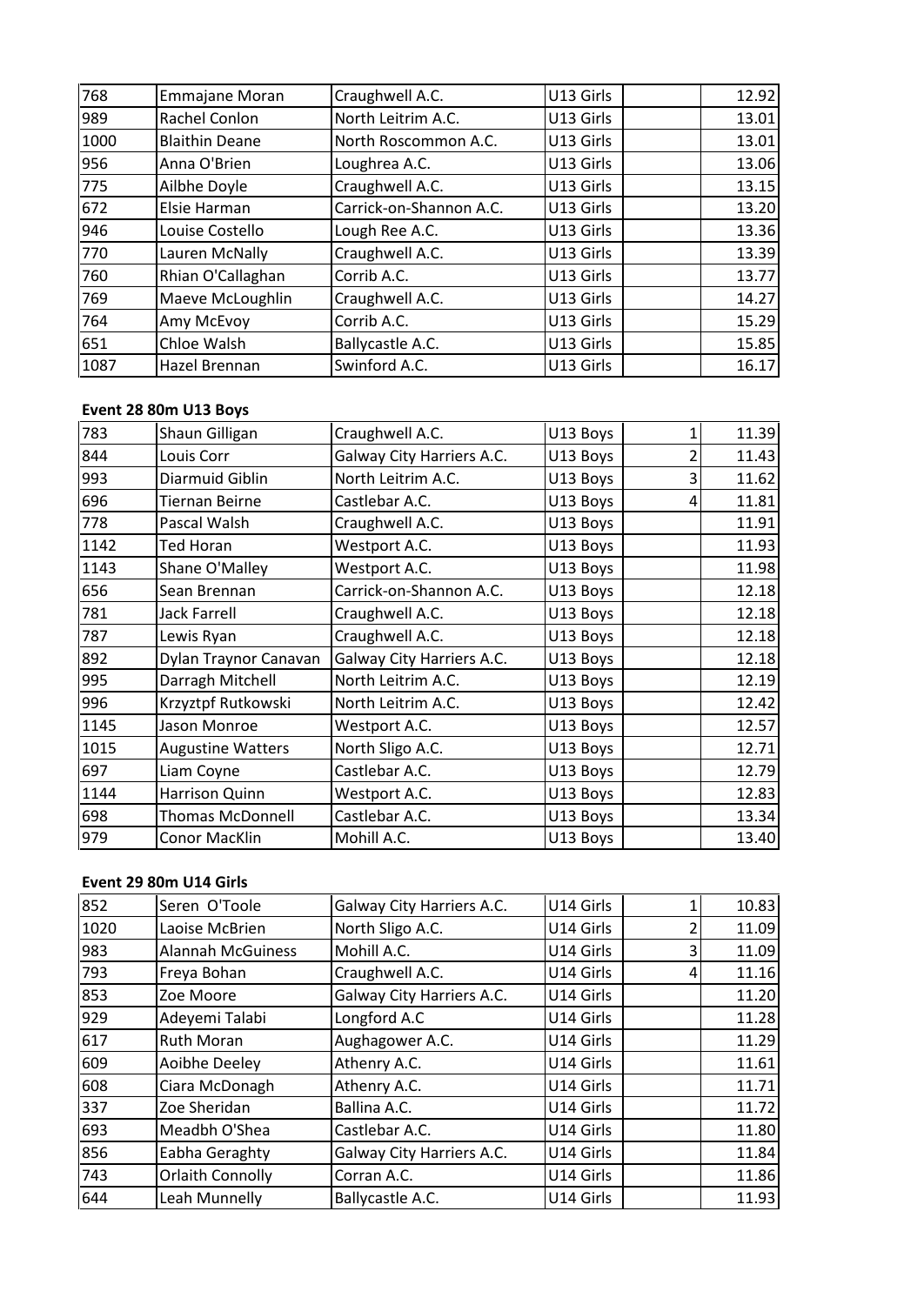| 711  | Alana Bowens           | Claremorris A.C.               | U14 Girls | 11.95                   |
|------|------------------------|--------------------------------|-----------|-------------------------|
| 857  | Colma Ni Cheidigh      | Galway City Harriers A.C.      | U14 Girls | 11.95                   |
| 960  | Ava Power              | Loughrea A.C.                  | U14 Girls | 12.00                   |
| 1098 | Nicole Moran           | Swinford A.C.                  | U14 Girls | 12.01                   |
| 658  | Sarah Carty            | Carrick-on-Shannon A.C.        | U14 Girls | 12.07                   |
| 758  | Eilis Keogh            | Corrib A.C.                    | U14 Girls | 12.14                   |
| 753  | Maya Banerjee          | Corrib A.C.                    | U14 Girls | 12.32                   |
| 1131 | <b>Eimhear Corduff</b> | Westport A.C.                  | U14 Girls | 12.34                   |
|      | 963 Lorna Collins      | Loughrea A.C.                  | U14 Girls | 12.34                   |
| 741  | Ciara Gillespie        | Corran A.C.                    | U14 Girls | 12.36                   |
| 694  | Deirdre Quinn          | Castlebar A.C.                 | U14 Girls | 12.45                   |
| 991  | Caoimhe Hughes         | North Leitrim A.C.             | U14 Girls | 12.47                   |
| 961  | Georgia Deely          | Loughrea A.C.                  | U14 Girls | 12.64                   |
| 751  | Emma Hogan             | Corrib A.C.                    | U14 Girls | 12.65                   |
| 636  | <b>Finola Collins</b>  | Ballina A.C.                   | U14 Girls | 12.67                   |
| 1132 | <b>Ella Staunton</b>   | Westport A.C.                  | U14 Girls | 12.89                   |
| 707  | Lara Finnerty          | Claremorris A.C.               | U14 Girls | 12.96                   |
| 662  | Seonna Devaney         | Carrick-on-Shannon A.C.        | U14 Girls | 12.98                   |
| 712  | Michaola Hernon        | Claremorris A.C.               | U14 Girls | 12.99                   |
| 661  | Aibhle Cryan           | Carrick-on-Shannon A.C.        | U14 Girls | 13.11                   |
| 739  | Ciara Hyland           | Corran A.C.                    | U14 Girls | 14.42                   |
|      |                        |                                |           |                         |
|      | Event 30 80m U14 Boys  |                                |           |                         |
| 1149 | <b>Cillian Heaney</b>  | Westport A.C.                  | U14 Boys  | 10.50<br>$\mathbf{1}$   |
| 913  | Cian O'Connell         | <b>Lake District Athletics</b> | U14 Bovs  | $\overline{2}$<br>10.53 |

# <u>Eve</u>

| 661  | Aibhle Cryan            | Carrick-on-Shannon A.C.          | U14 Girls |                | 13.11 |
|------|-------------------------|----------------------------------|-----------|----------------|-------|
| 739  | Ciara Hyland            | Corran A.C.                      | U14 Girls |                | 14.42 |
|      |                         |                                  |           |                |       |
|      | Event 30 80m U14 Boys   |                                  |           |                |       |
| 1149 | Cillian Heaney          | Westport A.C.                    | U14 Boys  | 1              | 10.50 |
| 913  | Cian O'Connell          | Lake District Athletics          | U14 Boys  | $\overline{2}$ | 10.53 |
| 854  | <b>Robert McDonnell</b> | Galway City Harriers A.C.        | U14 Boys  | 3              | 10.68 |
| 931  | Daire McManus           | Longford A.C                     | U14 Boys  | 4              | 10.72 |
| 799  | Ryan Gallagher          | Craughwell A.C.                  | U14 Boys  |                | 10.75 |
| 849  | Jonathan McGrath        | Galway City Harriers A.C.        | U14 Boys  |                | 11.17 |
| 1148 | Ethan Lloyd             | Westport A.C.                    | U14 Boys  |                | 11.24 |
| 796  | Ciaran Connaughton      | Craughwell A.C.                  | U14 Boys  |                | 11.44 |
| 1146 | Kian Moore              | Westport A.C.                    | U14 Boys  |                | 11.44 |
| 1077 | Eli Sheedy              | South Galway A.C                 | U14 Boys  |                | 11.62 |
| 1051 | <b>Richard Hunter</b>   | Sligo A.C.                       | U14 Boys  |                | 11.78 |
| 1093 | Conn Durkan             | Swinford A.C.                    | U14 Boys  |                | 11.78 |
| 794  | Kyle Moorhead           | Craughwell A.C.                  | U14 Boys  |                | 11.79 |
| 1091 | Alan Howie              | Swinford A.C.                    | U14 Boys  |                | 14.07 |
|      |                         |                                  |           |                |       |
|      | Event 31 100m U15 Girls |                                  |           |                |       |
| 801  | Siona Lawless           | Craughwell A.C.                  | U15 Girls | 1              | 13.22 |
| 862  | <b>Mary Duggan</b>      | <b>Galway City Harriers A.C.</b> | U15 Girls | $\mathfrak{p}$ | 13.46 |

# Event 31 100m U15 Girls

| 794  | Kyle Moorhead                  | Craughwell A.C.           | U14 Boys  |   | 11.79 |
|------|--------------------------------|---------------------------|-----------|---|-------|
| 1091 | Alan Howie                     | Swinford A.C.             | U14 Boys  |   | 14.07 |
|      |                                |                           |           |   |       |
|      | <b>Event 31 100m U15 Girls</b> |                           |           |   |       |
| 801  | Siona Lawless                  | Craughwell A.C.           | U15 Girls |   | 13.22 |
| 862  | Mary Duggan                    | Galway City Harriers A.C. | U15 Girls |   | 13.46 |
| 1135 | <b>Aisling Halpin Fahey</b>    | Westport A.C.             | U15 Girls |   | 13.46 |
| 802  | Alison Leahy                   | Craughwell A.C.           | U15 Girls | 4 | 13.59 |
| 718  | Aoife Bermingham               | Claremorris A.C.          | U15 Girls |   | 13.65 |
| 715  | Amy Gaynard                    | Claremorris A.C.          | U15 Girls |   | 13.94 |
| 1109 | Ciara Henry                    | Swinford A.C.             | U15 Girls |   | 14.15 |
| 941  | Orla Keane                     | Lough Ree A.C.            | U15 Girls |   | 14.34 |
| 1108 | Ella Grace                     | Swinford A.C.             | U15 Girls |   | 14.41 |
| 716  | <b>Briona Finnerty</b>         | Claremorris A.C.          | U15 Girls |   | 14.49 |
| 628  | Genny Heneghan                 | Ballina A.C.              | U15 Girls |   | 15.95 |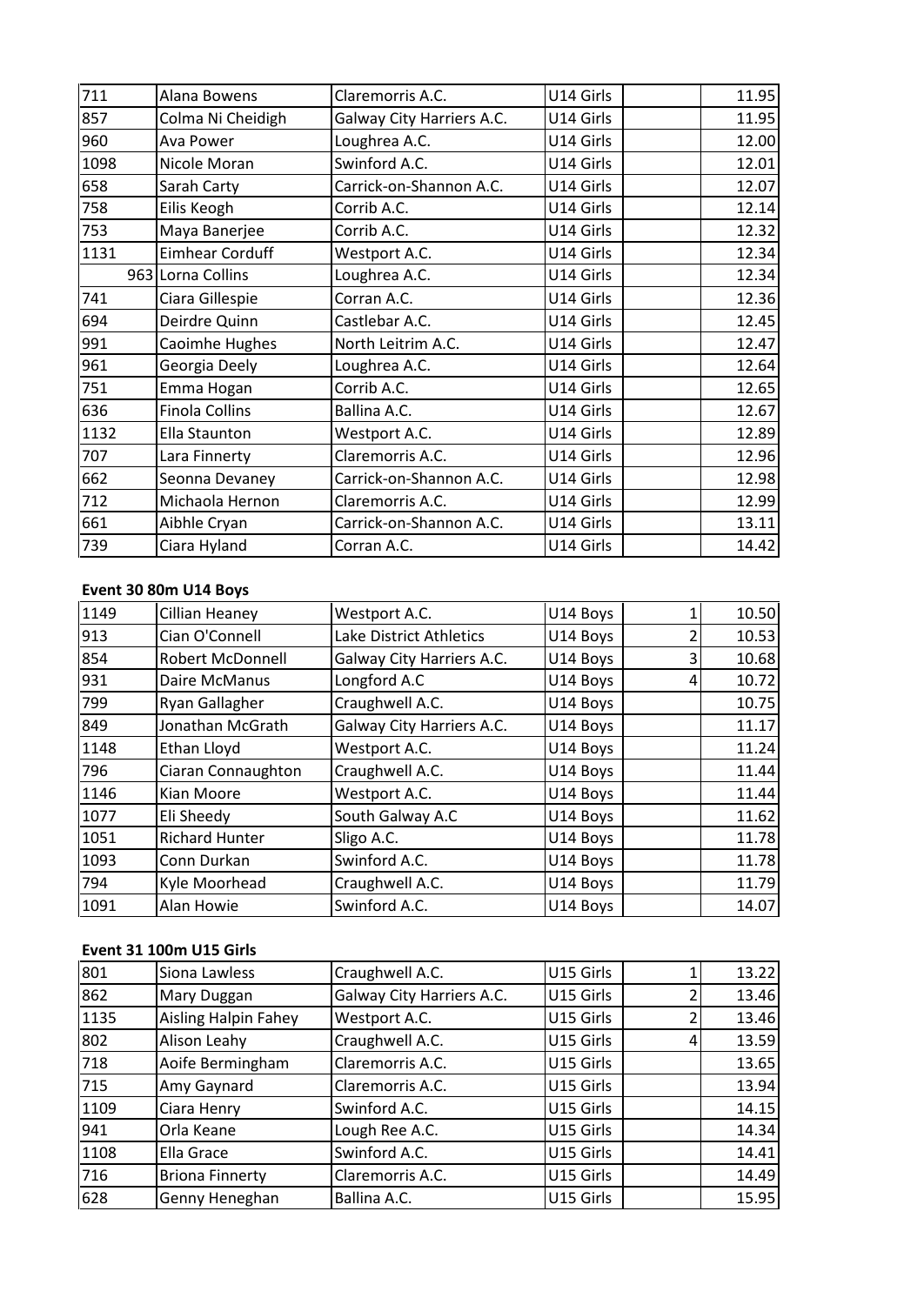| 688 | Tara Walkin            | Castlebar A.C.  | U15 Girls | 16.27 |
|-----|------------------------|-----------------|-----------|-------|
|     |                        |                 |           |       |
|     | Event 32 100m U15 Boys |                 |           |       |
| 807 | <b>Oisin Shannon</b>   | Craughwell A.C. | U15 Boys  | 12.15 |

# **Event**

| 688  | Tara Walkin                   | Castlebar A.C.          | U15 Girls |   | 16.27 |
|------|-------------------------------|-------------------------|-----------|---|-------|
|      | <b>Event 32 100m U15 Boys</b> |                         |           |   |       |
| 807  | Oisin Shannon                 | Craughwell A.C.         | U15 Boys  |   | 12.15 |
| 603  | Brandon Lee                   | Athenry A.C.            | U15 Boys  |   | 12.55 |
| 687  | Kevin Coyne                   | Castlebar A.C.          | U15 Boys  | 3 | 13.08 |
| 1126 | Daragh Williams               | Tireragh A.C.           | U15 Boys  |   | 13.40 |
|      | Event 33 100m U18 Girls       |                         |           |   |       |
| 655  | Christina Beirne              | Carrick-on-Shannon A.C. | U18 Girls |   | 13.49 |
| 727  | Isabelle Cummins              | Claremorris A.C.        | U18 Girls |   | 13.67 |

# Event 33 100m U18 Girls

| 1126 | Daragh Williams         | Tireragh A.C.             | U15 Boys  | 4 | 13.40 |
|------|-------------------------|---------------------------|-----------|---|-------|
|      |                         |                           |           |   |       |
|      | Event 33 100m U18 Girls |                           |           |   |       |
| 655  | Christina Beirne        | Carrick-on-Shannon A.C.   | U18 Girls |   | 13.49 |
| 727  | <b>Isabelle Cummins</b> | <b>Claremorris A.C.</b>   | U18 Girls |   | 13.67 |
|      |                         |                           |           |   |       |
|      | Event 34 100m U18 Boys  |                           |           |   |       |
| 883  | Cillin Greene           | Galway City Harriers A.C. | U18 Boys  |   | 11.23 |
| 1069 | lGraham Kerr            | Sligo A.C.                | U18 Boys  |   | 11.35 |

# Event 34 100m U18 Boys

| 655  | Christina Beirne               | Carrick-on-Shannon A.C.   | U18 Girls |   | 13.49 |
|------|--------------------------------|---------------------------|-----------|---|-------|
| 727  | <b>Isabelle Cummins</b>        | Claremorris A.C.          | U18 Girls |   | 13.67 |
|      |                                |                           |           |   |       |
|      | Event 34 100m U18 Boys         |                           |           |   |       |
| 883  | <b>Cillin Greene</b>           | Galway City Harriers A.C. | U18 Boys  |   | 11.23 |
| 1069 | Graham Kerr                    | Sligo A.C.                | U18 Boys  |   | 11.35 |
| 882  | Eoghan Dobey                   | Galway City Harriers A.C. | U18 Boys  | 3 | 11.57 |
| 626  | <b>Eric Connolly</b>           | Ballina A.C.              | U18 Boys  | 4 | 12.26 |
| 679  | Callum Whelan                  | Carrick-on-Shannon A.C.   | U18 Boys  |   | 12.81 |
| 1017 | Ethan Beukes                   | North Sligo A.C.          | U18 Boys  |   | 13.07 |
|      |                                |                           |           |   |       |
|      | <b>Event 35 100m U17 Girls</b> |                           |           |   |       |
| 873  | Roisin Flynn                   | Galway City Harriers A.C. | U17 Girls |   | 13.10 |
| 877  | <b>Sallvann O'Mallev</b>       | Galway City Harriers A.C. | U17 Girls |   | 13.11 |

# **Event 35 100m U17 Girls**

| 679  | Callum Whelan                  | ICarrick-on-Shannon A.C.                       | U18 Boys  | 12.81 |
|------|--------------------------------|------------------------------------------------|-----------|-------|
| 1017 | Ethan Beukes                   | North Sligo A.C.                               | U18 Boys  | 13.07 |
|      |                                |                                                |           |       |
|      | <b>Event 35 100m U17 Girls</b> |                                                |           |       |
| 873  | Roisin Flynn                   | Galway City Harriers A.C.                      | U17 Girls | 13.10 |
| 877  | Sallyann O'Malley              | Galway City Harriers A.C.                      | U17 Girls | 13.11 |
| 643  | Sibeal Reynolds                | Ballinamore A.C.                               | U17 Girls | 13.31 |
| 1039 | Shannon Quigley                | Roscommon A.C.                                 | U17 Girls | 14.21 |
|      |                                |                                                |           |       |
|      | <b>Event 36 100m U17 Boys</b>  |                                                |           |       |
| 878  | Sean Kilmartin                 | <b>Galway City Harriers A.C.</b>               | U17 Boys  | 11.47 |
| 896  |                                | Brvan Kenechhukwu NddGalway City Harriers A.C. | U17 Boys  | 12.26 |

# <u>Even</u>

| 643  | Sibeal Reynolds                | Ballinamore A.C.                                | IU17 Girls            | 31 | 13.31 |
|------|--------------------------------|-------------------------------------------------|-----------------------|----|-------|
| 1039 | <b>Shannon Quigley</b>         | Roscommon A.C.                                  | U17 Girls             |    | 14.21 |
|      |                                |                                                 |                       |    |       |
|      | <b>Event 36 100m U17 Boys</b>  |                                                 |                       |    |       |
| 878  | Sean Kilmartin                 | Galway City Harriers A.C.                       | U17 Boys              |    | 11.47 |
| 896  |                                | Bryan Kenechhukwu Nde Galway City Harriers A.C. | U17 Boys              |    | 12.26 |
| 611  | Patryk Woleniuk                | Athenry A.C.                                    | U17 Boys              |    | 12.86 |
|      |                                |                                                 |                       |    |       |
|      | <b>Event 37 100m U16 Girls</b> |                                                 |                       |    |       |
| 1060 | Ellen McGeough                 | Sligo A.C.                                      | U16 Girls             |    | 12.66 |
| 867  | Lydia Dovle                    | <b>Galway City Harriers A.C.</b>                | U <sub>16</sub> Girls |    | 13.02 |

# Event 37 100m U16 Girls

| 896  |                                | Bryan Kenechhukwu Nde Galway City Harriers A.C. | U17 Boys  |   | 12.26 |
|------|--------------------------------|-------------------------------------------------|-----------|---|-------|
| 611  | Patryk Woleniuk                | Athenry A.C.                                    | U17 Boys  | 3 | 12.86 |
|      |                                |                                                 |           |   |       |
|      | <b>Event 37 100m U16 Girls</b> |                                                 |           |   |       |
| 1060 | Ellen McGeough                 | Sligo A.C.                                      | U16 Girls |   | 12.66 |
| 867  | Lydia Doyle                    | Galway City Harriers A.C.                       | U16 Girls |   | 13.02 |
| 1110 | <b>Maisy Hopkins</b>           | Swinford A.C.                                   | U16 Girls | 3 | 13.60 |
| 650  | Amanda Walsh                   | Ballycastle A.C.                                | U16 Girls | 4 | 14.17 |
| 915  | Rebecca Brennan                | Lake District Athletics                         | U16 Girls |   | 16.30 |
| 1059 | Lauren Cadden                  | Sligo A.C.                                      | U16 Girls |   | DQ    |
|      |                                |                                                 |           |   |       |
|      | Event 38 100m U16 Boys         |                                                 |           |   |       |
| 880  | Darren Costello                | Galway City Harriers A.C.                       | U16 Boys  |   | 11.99 |
| 870  | Kacper Poniatowski             | Galway City Harriers A.C.                       | U16 Boys  |   | 12.07 |

# Event 38 100m U16 Boys

| 915  | Rebecca Brennan        | Lake District Athletics   | U16 Girls |   | 16.30 |
|------|------------------------|---------------------------|-----------|---|-------|
| 1059 | Lauren Cadden          | Sligo A.C.                | U16 Girls |   | DQ    |
|      |                        |                           |           |   |       |
|      | Event 38 100m U16 Boys |                           |           |   |       |
| 880  | Darren Costello        | Galway City Harriers A.C. | U16 Boys  |   | 11.99 |
| 870  | Kacper Poniatowski     | Galway City Harriers A.C. | U16 Boys  |   | 12.07 |
| 936  | <b>Coney Molloy</b>    | Longford A.C              | U16 Boys  | 3 | 12.10 |
| 916  | Kian Sweeney           | Lake District Athletics   | U16 Boys  | 4 | 12.35 |
| 1127 | <b>Stuart Farry</b>    | Tireragh A.C.             | U16 Boys  |   | 12.78 |
| 971  | Jack Egan              | Loughrea A.C.             | U16 Boys  |   | 13.02 |
| 1128 | Peter Ward             | Tireragh A.C.             | U16 Boys  |   | 13.38 |
| 652  | Shane Maughan          | Ballycastle A.C.          | U16 Boys  |   | 15.85 |
| 649  | Shane Grier            | Ballycastle A.C.          | U16 Boys  |   | 15.87 |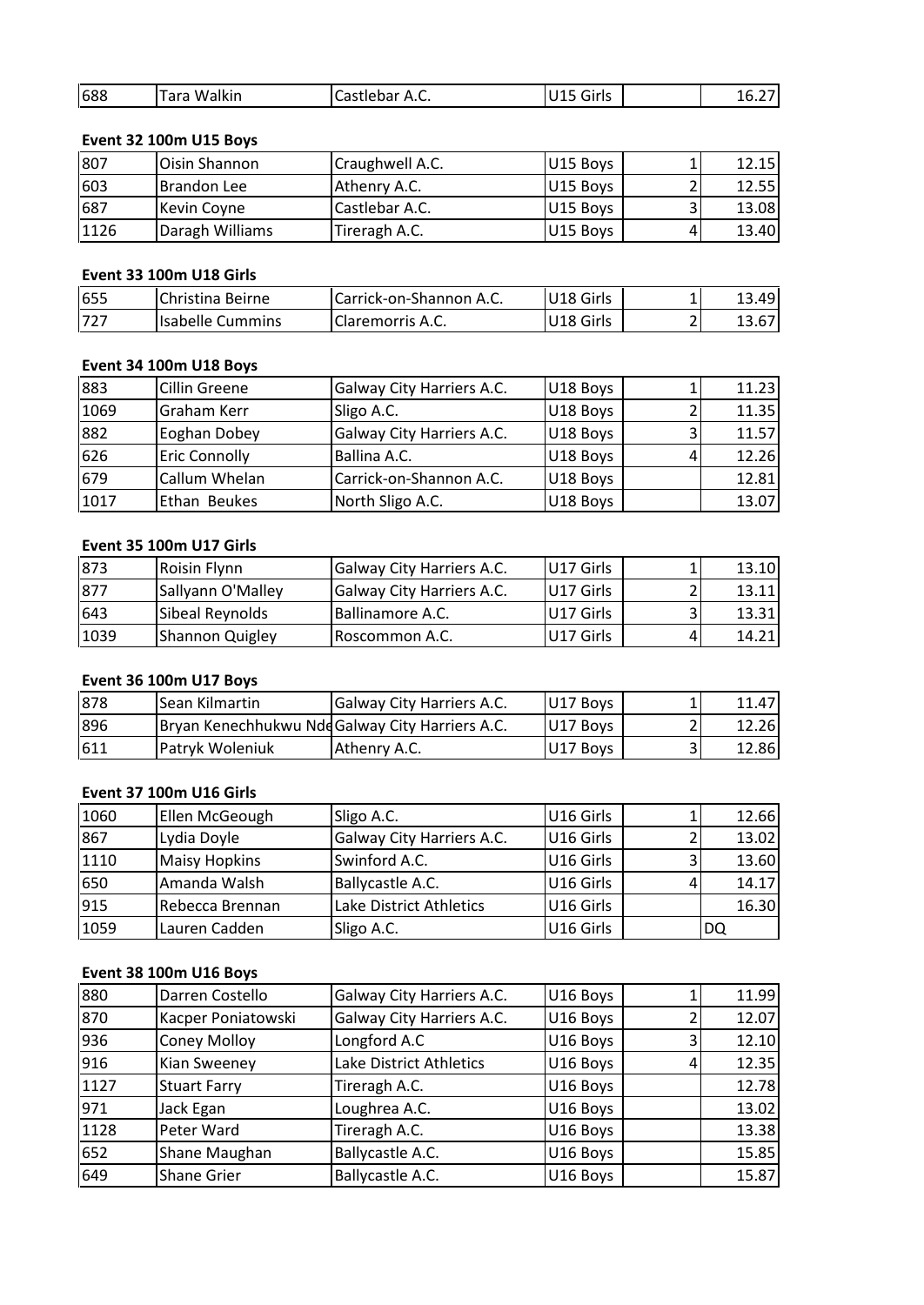# **<sup>39</sup> 100m U19 Girls** Event 39 100m U19 Girls

|      | Event 39 100m U19 Girls |                  |           |        |
|------|-------------------------|------------------|-----------|--------|
| 829  | Sinead Treacy           | Craughwell A.C.  | U19 Girls | 12.62  |
|      |                         |                  |           |        |
|      | Event 40 100m U19 Boys  |                  |           |        |
| 1023 | lOdhran Bvrne-Gildea    | North Sligo A.C. | U19 Boys  | 11.221 |

# Event 40 100m U19 Boys

| 829  | <b>Sinead Treacy</b>     | Craughwell A.C.           | U19 Girls  |   | 12.62 |
|------|--------------------------|---------------------------|------------|---|-------|
|      | Event 40 100m U19 Boys   |                           |            |   |       |
| 1023 | Odhran Byrne-Gildea      | North Sligo A.C.          | U19 Boys   |   | 11.22 |
| 833  | <b>Aidan Conneely</b>    | Craughwell A.C.           | U19 Boys   | 2 | 11.66 |
| 921  | Darra Deane              | Lake District Athletics   | U19 Boys   | 3 | 11.85 |
| 607  | Evan Quirke              | Athenry A.C.              | U19 Boys   | 4 | 12.18 |
|      | 733 Darragh Finneran     | Claremorris A.C.          | U19 Boys   |   | 12.52 |
| 890  | Eoghan Dodd (SN)         | Galway City Harriers A.C. | U19 Boys   |   | 12.57 |
|      |                          |                           |            |   |       |
|      | Event 42 100m Senior Men |                           |            |   |       |
| 647  | Dermot Kelly             | Ballycastle A.C.          | Senior Men |   | 12.70 |
| 977  | Declan Owens             | Mayo A.C.                 | Senior Men |   | 12.79 |

|      | 733 Darragh Finneran                  | Claremorris A.C.          | U19 Boys   | 12.52 |
|------|---------------------------------------|---------------------------|------------|-------|
| 890  | Eoghan Dodd (SN)                      | Galway City Harriers A.C. | U19 Boys   | 12.57 |
|      |                                       |                           |            |       |
|      | Event 42 100m Senior Men              |                           |            |       |
| 647  | Dermot Kelly                          | Ballycastle A.C.          | Senior Men | 12.70 |
| 977  | Declan Owens                          | Mayo A.C.                 | Senior Men | 12.79 |
| 1156 | Cain Moore                            | Westport A.C.             | Senior Men | 13.62 |
| 648  | Michael Kelly                         | Ballycastle A.C.          | Senior Men | 14.30 |
| 1073 | Aaron Cadden                          | Sligo A.C.                | Senior Men | DQ    |
|      |                                       |                           |            |       |
|      | Event 43 60mH (0.686m/2'3") U13 Girls |                           |            |       |
| 846  | <b>Chalene Trill</b>                  | Galway City Harriers A.C. | U13 Girls  | 10.69 |
| 951  | Aoibhin Farrell                       | Loughrea A.C.             | U13 Girls  | 11.08 |

# <u>Eve</u>

| 648  | Michael Kelly                         | Ballycastle A.C.          | Senior Men |                | 14.30     |
|------|---------------------------------------|---------------------------|------------|----------------|-----------|
| 1073 | Aaron Cadden                          | Sligo A.C.                | Senior Men |                | <b>DQ</b> |
|      | Event 43 60mH (0.686m/2'3") U13 Girls |                           |            |                |           |
| 846  | <b>Chalene Trill</b>                  | Galway City Harriers A.C. | U13 Girls  | $\mathbf{1}$   | 10.69     |
| 951  | <b>Aoibhin Farrell</b>                | Loughrea A.C.             | U13 Girls  | $\overline{2}$ | 11.08     |
| 747  | Erin Taheny                           | Corran A.C.               | U13 Girls  | 3              | 11.12     |
| 701  | Leha Hunt                             | Claremorris A.C.          | U13 Girls  | 4              | 11.17     |
| 845  | Kara McCleane                         | Galway City Harriers A.C. | U13 Girls  |                | 11.45     |
| 953  | Chloe Farragher                       | Loughrea A.C.             | U13 Girls  |                | 11.60     |
| 1090 | <b>Hazel Lavin</b>                    | Swinford A.C.             | U13 Girls  |                | 11.70     |
| 602  | Saoirse Healey                        | Athenry A.C.              | U13 Girls  |                | 11.71     |
| 738  | Jessica Conroy                        | Club Lúthchleas Chonamara | U13 Girls  |                | 11.94     |
| 957  | Alisha Larkin                         | Loughrea A.C.             | U13 Girls  |                | 12.08     |
| 702  | Nicole Slattery                       | Claremorris A.C.          | U13 Girls  |                | 12.56     |
| 768  | Emmajane Moran                        | Craughwell A.C.           | U13 Girls  |                | 12.65     |
|      | 1208 Loughrea                         |                           | U14 Boys   |                | 12.70     |
| 918  | Aoibh?n Barrett                       | Lake District Athletics   | U13 Girls  |                | 12.87     |
| 775  | Ailbhe Doyle                          | Craughwell A.C.           | U13 Girls  |                | 13.06     |
| 955  | <b>Niamh Burns</b>                    | Loughrea A.C.             | U13 Girls  |                | 13.08     |
| 1029 | <b>Emily Feeley</b>                   | Roscommon A.C.            | U13 Girls  |                | 13.19     |
| 1028 | Ciara Carr                            | Roscommon A.C.            | U13 Girls  |                | 13.66     |
| 773  | Aoife Kelly                           | Craughwell A.C.           | U13 Girls  |                | 13.86     |
| 1088 | Sarah Gallagher                       | Swinford A.C.             | U13 Girls  |                | 13.87     |
| 703  | Eileen O'Connor                       | Claremorris A.C.          | U13 Girls  |                | <b>DQ</b> |
|      | Event 44 60mH (0.686m/2'3") U13 Boys  |                           |            |                |           |
| 781  | <b>Jack Farrell</b>                   | Craughwell A.C.           | U13 Boys   | 1              | 11.13     |
| 923  | <b>Brendan Finnan</b>                 | Longford A.C              | U13 Bovs   | $\mathcal{P}$  | 11.50     |

# <u>Even</u>

| 1088 | Sarah Gallagher                      | Swinford A.C.    | U13 Girls |   | 13.87 |
|------|--------------------------------------|------------------|-----------|---|-------|
| 703  | Eileen O'Connor                      | Claremorris A.C. | U13 Girls |   | DQ    |
|      |                                      |                  |           |   |       |
|      | Event 44 60mH (0.686m/2'3") U13 Boys |                  |           |   |       |
| 781  | <b>Jack Farrell</b>                  | Craughwell A.C.  | U13 Boys  |   | 11.13 |
| 923  | Brendan Finnan                       | Longford A.C     | U13 Boys  |   | 11.50 |
| 787  | Lewis Ryan                           | Craughwell A.C.  | U13 Boys  |   | 11.97 |
| 780  | Jack Fitzgerald                      | Craughwell A.C.  | U13 Boys  | 4 | 12.08 |
| 782  | Padraig Martyn                       | Craughwell A.C.  | U13 Boys  |   | 12.16 |
| 1144 | Harrison Quinn                       | Westport A.C.    | U13 Boys  |   | 12.84 |
| 705  | David Quinn                          | Claremorris A.C. | U13 Boys  |   | 13.46 |
| 1082 | Naoise Kelly                         | Swinford A.C.    | U13 Boys  |   | 15.43 |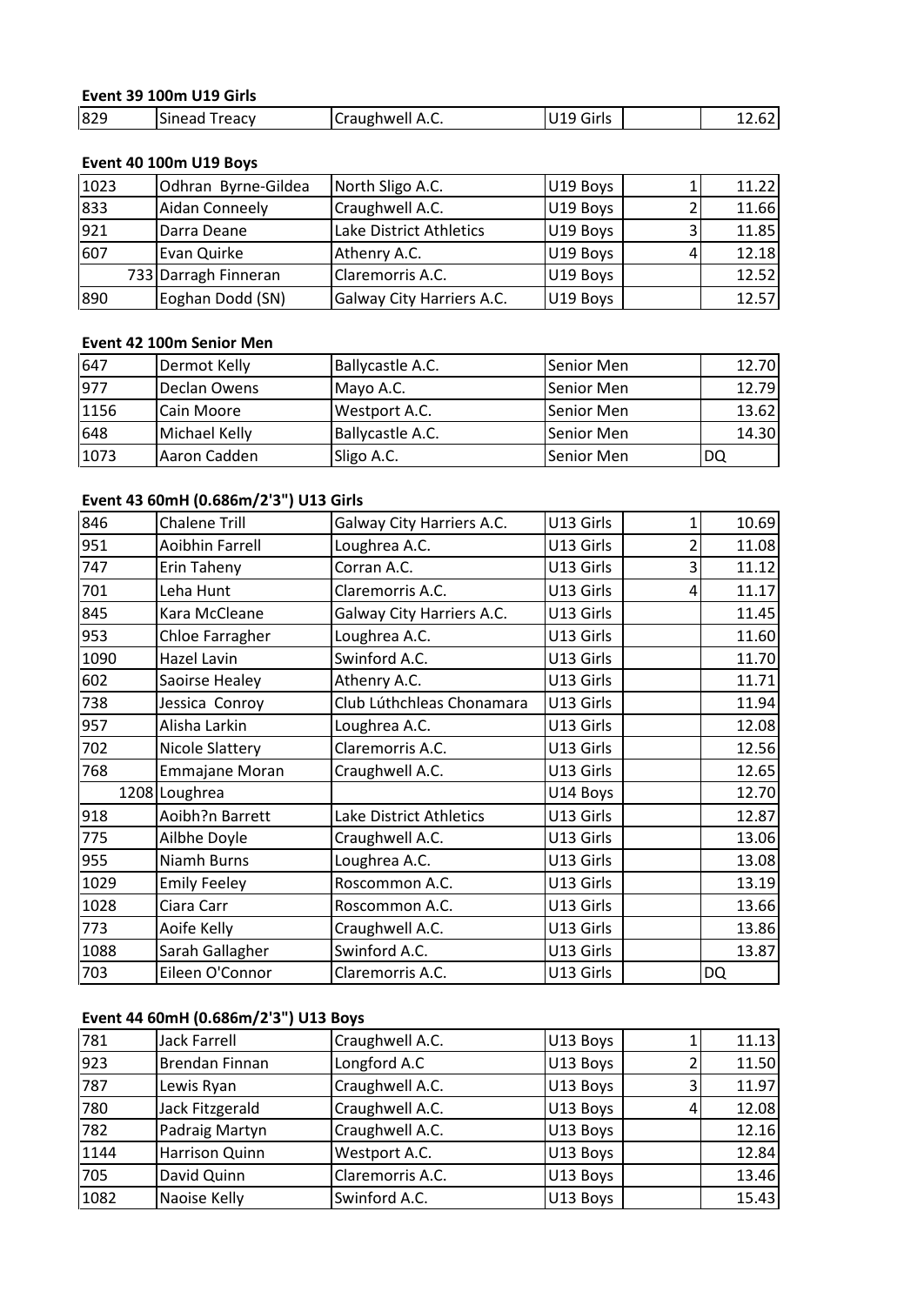# **<sup>45</sup> 75mH (0.686m/2'3") U14 Girls** Event 45 75mH (0.686m/2'3") U14 Girls

|      | Event 45 75mH (0.686m/2'3") U14 Girls |                           |           |                          |       |
|------|---------------------------------------|---------------------------|-----------|--------------------------|-------|
| 852  | Seren O'Toole                         | Galway City Harriers A.C. | U14 Girls | 1                        | 11.88 |
| 853  | Zoe Moore                             | Galway City Harriers A.C. | U14 Girls | $\overline{2}$           | 12.70 |
| 609  | Aoibhe Deeley                         | Athenry A.C.              | U14 Girls | 3                        | 13.41 |
| 789  | Mia Waters                            | Craughwell A.C.           | U14 Girls | 4                        | 13.48 |
| 743  | <b>Orlaith Connolly</b>               | Corran A.C.               | U14 Girls |                          | 13.93 |
| 1133 | Kitty Harburn                         | Westport A.C.             | U14 Girls |                          | 14.57 |
| 919  | Rebekah McHale                        | Lake District Athletics   | U14 Girls |                          | 15.14 |
| 623  | Sarah Harper                          | Aughagower A.C.           | U14 Girls |                          | 15.41 |
| 707  | Lara Finnerty                         | Claremorris A.C.          | U14 Girls |                          | 15.45 |
| 857  | Colma Ni Cheidigh                     | Galway City Harriers A.C. | U14 Girls |                          | 15.63 |
| 712  | Michaola Hernon                       | Claremorris A.C.          | U14 Girls |                          | 15.79 |
| 662  | Seonna Devaney                        | Carrick-on-Shannon A.C.   | U14 Girls |                          | 16.29 |
| 961  | Georgia Deely                         | Loughrea A.C.             | U14 Girls |                          | 16.47 |
|      |                                       |                           |           |                          |       |
|      | Event 46 75mH (0.762m/2'6") U14 Boys  |                           |           |                          |       |
| 614  | Cian O'Connell                        | Lake District Athletics   | U14 Boys  | $\mathbf{1}$             | 12.35 |
| 849  | Jonathan McGrath                      | Galway City Harriers A.C. | U14 Bovs  | $\overline{\phantom{a}}$ | 13.53 |

| 662  | Seonna Devaney                        | Carrick-on-Shannon A.C.   | U14 Girls | 16.29 |
|------|---------------------------------------|---------------------------|-----------|-------|
| 961  | Georgia Deely                         | Loughrea A.C.             | U14 Girls | 16.47 |
|      |                                       |                           |           |       |
|      | Event 46 75mH (0.762m/2'6") U14 Boys  |                           |           |       |
| 614  | Cian O'Connell                        | Lake District Athletics   | U14 Boys  | 12.35 |
| 849  | Jonathan McGrath                      | Galway City Harriers A.C. | U14 Boys  | 13.53 |
| 913  | Mark Dwyer                            | Roscommon A.C.            | U14 Boys  | 14.90 |
| 1004 | Kian Moore                            | Westport A.C.             | U14 Boys  | 14.93 |
| 1012 | Adam Reilly                           | Athenry A.C.              | U14 Boys  | 17.79 |
|      |                                       |                           |           |       |
|      | Event 47 80mH (0.762m/2'6") U15 Girls |                           |           |       |
| 719  | Niamh O'Neill                         | Claremorris A.C.          | U15 Girls | 12.21 |
| 625  | Caoimhe Loftus                        | Ballina A.C.              | U15 Girls | 15.39 |

# Event 47 80mH (0.762m/2'6") U15 Girls

| 1004 | Kian Moore                            | Westport A.C.             | U14 Boys  | 4 | 14.931 |
|------|---------------------------------------|---------------------------|-----------|---|--------|
| 1012 | Adam Reilly                           | Athenry A.C.              | U14 Boys  |   | 17.79  |
|      |                                       |                           |           |   |        |
|      | Event 47 80mH (0.762m/2'6") U15 Girls |                           |           |   |        |
| 719  | Niamh O'Neill                         | Claremorris A.C.          | U15 Girls |   | 12.21  |
| 625  | Caoimhe Loftus                        | Ballina A.C.              | U15 Girls |   | 15.39  |
| 716  | <b>Briona Finnerty</b>                | Claremorris A.C.          | U15 Girls | 3 | 16.30  |
| 1109 | Ciara Henry                           | Swinford A.C.             | U15 Girls |   | 17.43  |
|      |                                       |                           |           |   |        |
|      | Event 48 80mH (0.762m/2'6") U16 Girls |                           |           |   |        |
| 867  | Lydia Doyle                           | Galway City Harriers A.C. | U16 Girls |   | 12.82  |
| 903  | Cliona Ni Chochlain                   | Galway City Harriers A.C. | U16 Girls |   | 14.14  |

# <u>Eve</u>

| 716  | <b>Briona Finnerty</b>                | Claremorris A.C.          | U15 Girls | 3. | 16.30 |
|------|---------------------------------------|---------------------------|-----------|----|-------|
| 1109 | Ciara Henry                           | Swinford A.C.             | U15 Girls |    | 17.43 |
|      |                                       |                           |           |    |       |
|      | Event 48 80mH (0.762m/2'6") U16 Girls |                           |           |    |       |
| 867  | Lydia Doyle                           | Galway City Harriers A.C. | U16 Girls |    | 12.82 |
| 903  | Cliona Ni Chochlain                   | Galway City Harriers A.C. | U16 Girls |    | 14.14 |
| 915  | Rebecca Brennan                       | Lake District Athletics   | U16 Girls | っ  | 18.00 |
|      |                                       |                           |           |    |       |
|      | Event 49 80mH (0.84m/2'9") U15 Boys   |                           |           |    |       |
| 603  | <b>Brandon Lee</b>                    | Athenry A.C.              | U15 Boys  |    | 12.67 |
| 720  | Sean Jovce                            | Claremorris A.C.          | U15 Boys  |    | 12.70 |

# <u>Eve</u>

| 903 | Cliona Ni Chochlain                                   | Galway City Harriers A.C. | U16 Girls | າ | 14.14 |
|-----|-------------------------------------------------------|---------------------------|-----------|---|-------|
| 915 | Rebecca Brennan                                       | Lake District Athletics   | U16 Girls | 3 | 18.00 |
|     |                                                       |                           |           |   |       |
|     | Event 49 80mH (0.84m/2'9") U15 Boys                   |                           |           |   |       |
| 603 | Brandon Lee                                           | Athenry A.C.              | U15 Boys  |   | 12.67 |
| 720 | Sean Joyce                                            | Claremorris A.C.          | U15 Boys  |   | 12.70 |
| 935 | <b>Martin Parker</b>                                  | Longford A.C              | U15 Boys  | 3 | 17.01 |
|     |                                                       |                           |           |   |       |
| 726 | Event 51 100mH (0.762m/2'6") U18 Girls<br>Sarah Quinn | Claremorris A.C.          | U18 Girls |   | 15.80 |

# Event 51 100mH (0.762m/2'6") U18 Girls

| 1935 | <b>IMartin Parker</b>                    | Longford A.C     | U15 Boys   | 17.011 |
|------|------------------------------------------|------------------|------------|--------|
|      | Event 51 100mH (0.762m/2'6") U18 Girls   |                  |            |        |
| 726  | Sarah Quinn                              | Claremorris A.C. | U18 Girls  | 15.80  |
|      | Event 53 100mH (0.84m/2'9") Senior Women |                  |            |        |
| 968  | <b>IMary Barrett</b>                     | l Loughrea A.C.  | Senior Wol | 15.62  |

# <u>Ev</u>

| 15.62<br>14.89 |
|----------------|
|                |
|                |
|                |
|                |
|                |
|                |
|                |
| 15.80          |
|                |
|                |

| נו<br>¬.֊.<br>$\sim$<br>. .<br>--<br>້ | l ¬ ¬ ¬<br>. .<br>723 | ennings<br><b>IJames</b><br>1٣ | laramarric<br>$\mathbf{r}$<br>emon<br>۱۵۱۳ ت | วvs |  | ~~<br> |
|----------------------------------------|-----------------------|--------------------------------|----------------------------------------------|-----|--|--------|
|----------------------------------------|-----------------------|--------------------------------|----------------------------------------------|-----|--|--------|

| 1114 | Alice Hynes                          | Swinford A.C.           | U17 Girls           | 18.11.70 |
|------|--------------------------------------|-------------------------|---------------------|----------|
| -87  | U17 Girls                            | <b>Steeplechase</b>     | 2000mS (0.762/2'6") |          |
| 723  | James Jennings                       | <b>Claremorris A.C.</b> | U16 Boys            | 14.89    |
|      | Event 54 100mH (0.84m/2'9") U16 Boys |                         |                     |          |
|      |                                      |                         |                     |          |
| 968  | <b>Mary Barrett</b>                  | Loughrea A.C.           | Senior Wo           | 15.62    |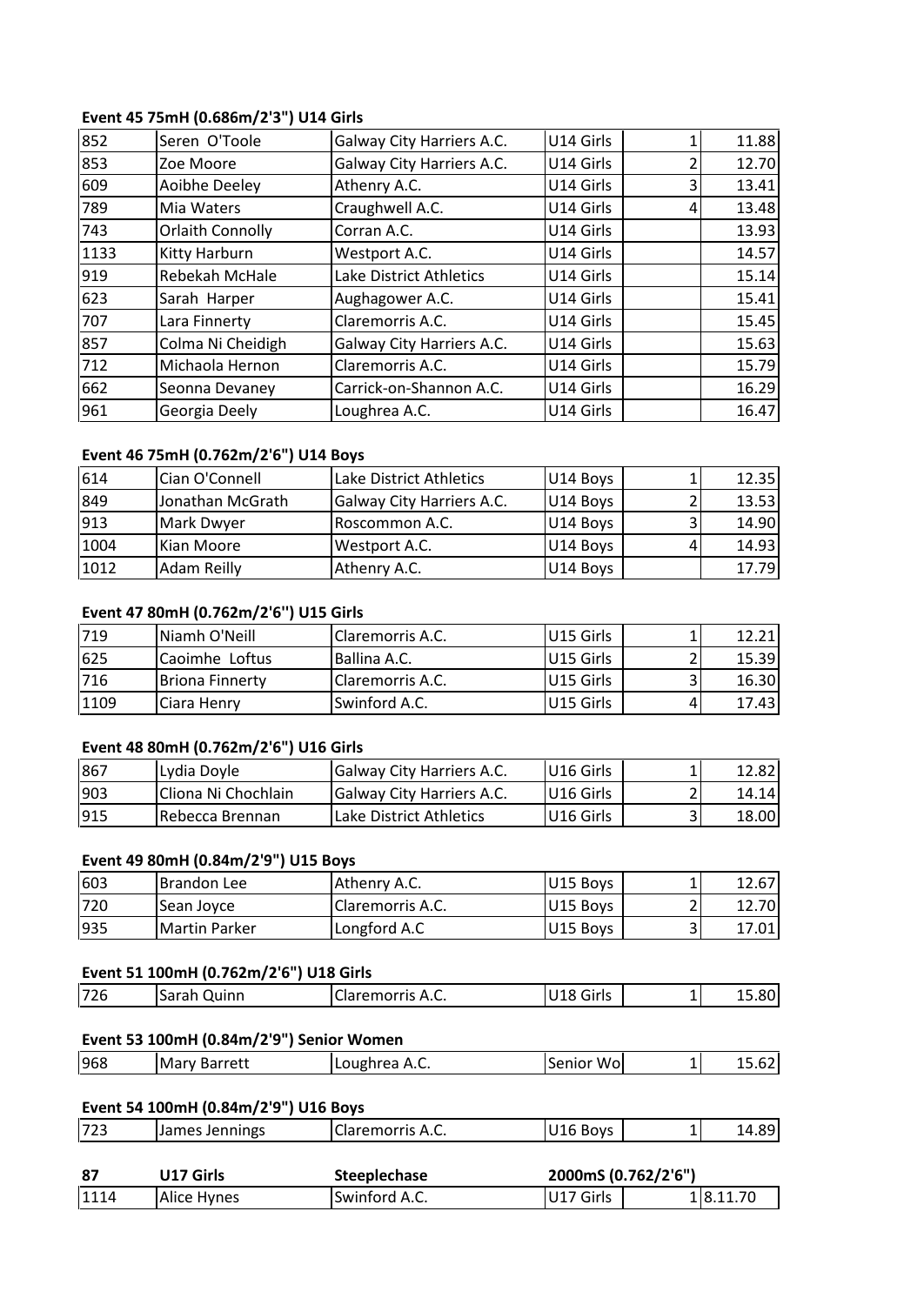| 822 | Dearbhaile Walshe | Craughwell A.C.     | U17 Girls           | 28.16.59 |
|-----|-------------------|---------------------|---------------------|----------|
| 606 | Shannen Lee       | Athenry A.C.        | U17 Girls           | 38.19.01 |
|     |                   |                     |                     |          |
|     |                   |                     |                     |          |
| 89  | U18 Girls         | <b>Steeplechase</b> | 3000mS (0.762/2'6") |          |

| Athenry A.C.        | U17 Girls           | 38.19.01 |
|---------------------|---------------------|----------|
|                     |                     |          |
| <b>Steeplechase</b> | 3000mS (0.762/2'6") |          |
| Westport A.C.       | U18 Girls           | 17.46.35 |
| Craughwell A.C.     | U18 Girls           | 28.38.99 |
|                     |                     |          |

# Event 59 1500m U14 Girls

| 1140 | Sorcha McAllister               | Westport A.C.           | U18 Girls | 1 7.46.35 |
|------|---------------------------------|-------------------------|-----------|-----------|
| 825  | <b>Grainne McDaid</b>           | Craughwell A.C.         | U18 Girls | 28.38.99  |
|      |                                 |                         |           |           |
|      | <b>Event 59 1500m U14 Girls</b> |                         |           |           |
| 1134 | Saoirse O'Brien                 | Westport A.C.           | U14 Girls | 15.16.89  |
| 692  | Katie Gibbons                   | Castlebar A.C.          | U14 Girls | 25.33.98  |
| 693  | Meadbh O'Shea                   | Castlebar A.C.          | U14 Girls | 35.36.98  |
| 914  | Zoe Forde                       | Lake District Athletics | U14 Girls | 4 5.44.92 |
| 674  | Caoimhe O'Connor                | Carrick-on-Shannon A.C. | U14 Girls | 5.53.10   |
| 1096 | Ilana Phillips                  | Swinford A.C.           | U14 Girls | 5.56.41   |
| 1092 | Sian Kelly                      | Swinford A.C.           | U14 Girls | 5.56.62   |
|      |                                 |                         |           |           |
|      | <b>Event 60 1500m U14 Boys</b>  |                         |           |           |
| 1148 | Ethan Lloyd                     | Westport A.C.           | U14 Boys  | 14.58.48  |
| 930  | Cian McPhillips                 | Longford A.C            | U14 Boys  | 2 4.58.81 |

# <u>Eve</u>

| 1096 | Ilana Phillips                  | Swinford A.C.           | U14 Girls | 5.56.41  |
|------|---------------------------------|-------------------------|-----------|----------|
| 1092 | Sian Kelly                      | Swinford A.C.           | U14 Girls | 5.56.62  |
|      |                                 |                         |           |          |
|      | <b>Event 60 1500m U14 Boys</b>  |                         |           |          |
| 1148 | Ethan Lloyd                     | Westport A.C.           | U14 Boys  | 14.58.48 |
| 930  | Cian McPhillips                 | Longford A.C            | U14 Boys  | 24.58.81 |
| 1150 | Rossa McAlister                 | Westport A.C.           | U14 Boys  | 35.09.01 |
| 794  | Kyle Moorhead                   | Craughwell A.C.         | U14 Boys  | 45.16.57 |
| 795  | Finbarr McFadden                | Craughwell A.C.         | U14 Boys  | 5.20.92  |
| 762  | John O'Connell                  | Corrib A.C.             | U14 Boys  | 5.33.66  |
|      |                                 |                         |           |          |
|      | <b>Event 61 1500m U15 Girls</b> |                         |           |          |
| 1106 | Maeve Gallagher                 | Swinford A.C.           | U15 Girls | 15.14.78 |
| 910  | <b>Emily Boyle</b>              | Lake District Athletics | U15 Girls | 25.34.65 |

# **Event 61 1500m U15 Girls**

| 1795 | Finbarr McFadden                | Craughwell A.C.           | U14 Boys  | 5.20.92   |
|------|---------------------------------|---------------------------|-----------|-----------|
| 762  | John O'Connell                  | Corrib A.C.               | U14 Boys  | 5.33.66   |
|      |                                 |                           |           |           |
|      | <b>Event 61 1500m U15 Girls</b> |                           |           |           |
| 1106 | Maeve Gallagher                 | Swinford A.C.             | U15 Girls | 15.14.78  |
| 910  | <b>Emily Boyle</b>              | Lake District Athletics   | U15 Girls | 25.34.65  |
| 659  | Anna Corcoran                   | Carrick-on-Shannon A.C.   | U15 Girls | 35.48.66  |
| 1136 | Kate Moran                      | Westport A.C.             | U15 Girls | 4 5.59.28 |
|      |                                 |                           |           |           |
|      | Event 62 1500m U15 Boys         |                           |           |           |
| 861  | Aaron Brennan                   | Galway City Harriers A.C. | U15 Boys  | 14.52.55  |
| 1151 | <b>Thomas Devanev</b>           | Westport A.C.             | U15 Boys  | 25.00.07  |

| 1659 | Anna Corcoran                   | Carrick-on-Shannon A.C.   | U15 Girls | 315.48.66 |
|------|---------------------------------|---------------------------|-----------|-----------|
| 1136 | Kate Moran                      | Westport A.C.             | U15 Girls | 4 5.59.28 |
|      |                                 |                           |           |           |
|      | <b>Event 62 1500m U15 Boys</b>  |                           |           |           |
| 861  | Aaron Brennan                   | Galway City Harriers A.C. | U15 Boys  | 14.52.55  |
| 1151 | <b>Thomas Devaney</b>           | Westport A.C.             | U15 Boys  | 25.00.07  |
| 1102 | Liam McCann                     | Swinford A.C.             | U15 Boys  | 315.04.70 |
| 964  | <b>Brian Carty</b>              | Loughrea A.C.             | U15 Boys  | 4 5.25.18 |
| 1101 | Padraig Moran                   | Swinford A.C.             | U15 Boys  | 5.31.52   |
|      |                                 |                           |           |           |
|      | <b>Event 63 1500m U16 Girls</b> |                           |           |           |
| 1034 | Maeve Dervin                    | Roscommon A.C.            | U16 Girls | 15.07.12  |
| 1062 | Aoife Morris                    | Sligo A.C.                | U16 Girls | 25.13.65  |

# Event 63 1500m U16 Girls

| 964  | <b>Brian Carty</b>              | Loughrea A.C.           | U15 Boys  | 415.25.18 |
|------|---------------------------------|-------------------------|-----------|-----------|
| 1101 | Padraig Moran                   | Swinford A.C.           | U15 Boys  | 5.31.52   |
|      |                                 |                         |           |           |
|      | <b>Event 63 1500m U16 Girls</b> |                         |           |           |
| 1034 | Maeve Dervin                    | Roscommon A.C.          | U16 Girls | 15.07.12  |
| 1062 | Aoife Morris                    | Sligo A.C.              | U16 Girls | 25.13.65  |
| 912  | Alannah Duffy                   | Lake District Athletics | U16 Girls | 35.16.49  |
| 1057 | Lillian Casey                   | Sligo A.C.              | U16 Girls | 45.36.88  |
| 1014 | Sabhdh McCarthy                 | North Sligo A.C.        | U16 Girls | 6.11.22   |
| 815  | <b>Fiona Commins</b>            | Craughwell A.C.         | U16 Girls | 6.16.90   |
|      |                                 |                         |           |           |
|      | Event 64 1500m U16 Boys         |                         |           |           |
| 1152 | Cian McAlister                  | Westport A.C.           | U16 Boys  | 14.39.40  |
| 735  | Conor Walsh                     | Claremorris A.C.        | U16 Bovs  | 24.48.11  |

| 1014 | Sabhdh McCarthy                | North Sligo A.C. | U16 Girls | 16.11.22  |
|------|--------------------------------|------------------|-----------|-----------|
| 815  | <b>Fiona Commins</b>           | Craughwell A.C.  | U16 Girls | 6.16.90   |
|      | <b>Event 64 1500m U16 Boys</b> |                  |           |           |
| 1152 | Cian McAlister                 | Westport A.C.    | U16 Boys  | 14.39.40  |
| 735  | Conor Walsh                    | Claremorris A.C. | U16 Boys  | 24.48.11  |
| 1061 | <b>Conor Melvin</b>            | Sligo A.C.       | U16 Boys  | 34.49.57  |
| 937  | Dylan Horkan                   | Longford A.C     | U16 Boys  | 4 5.21.40 |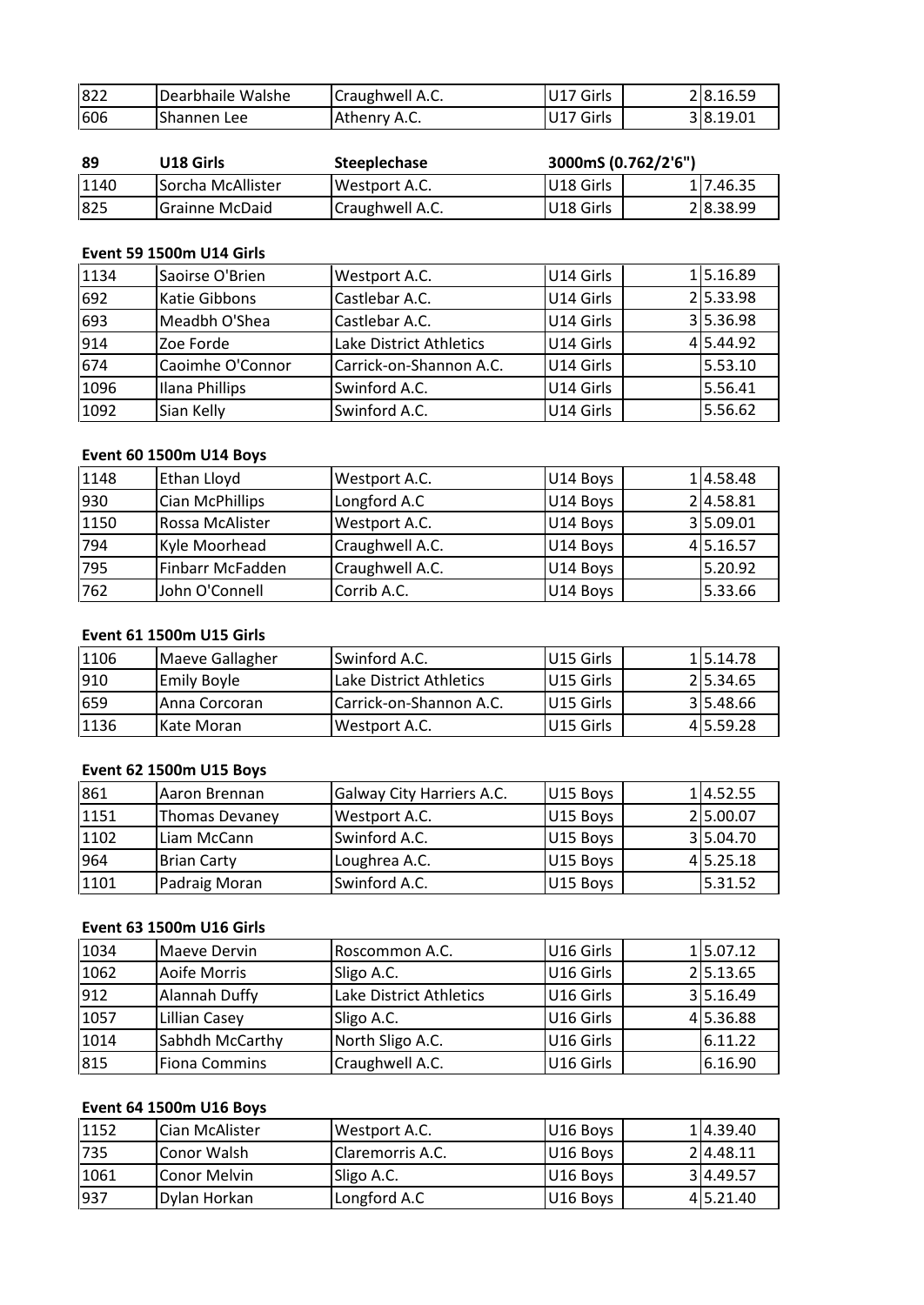| 818  | Paul Molloy              | Craughwell A.C. | U16 Boys  | 6.11.23  |
|------|--------------------------|-----------------|-----------|----------|
|      |                          |                 |           |          |
|      | Event 65 1500m U17 Girls |                 |           |          |
| 1139 | Aoife O'Brien            | Westport A.C.   | U17 Girls | 15.12.42 |

# Event 65 1500m U17 Girls

| 818  | Paul Molloy                     | Craughwell A.C. | U16 Boys  | 6.11.23  |
|------|---------------------------------|-----------------|-----------|----------|
|      | <b>Event 65 1500m U17 Girls</b> |                 |           |          |
| 1139 | Aoife O'Brien                   | Westport A.C.   | U17 Girls | 15.12.42 |
| 1114 | Alice Hynes                     | Swinford A.C.   | U17 Girls | 25.37.87 |
| 606  | Shannen Lee                     | Athenry A.C.    | U17 Girls | 35.41.24 |
|      | Event 66 1500m U17 Boys         |                 |           |          |
| 1113 | <b>Adam Phillips</b>            | Swinford A.C.   | U17 Boys  | 14.26.50 |
| 1030 | <b>Brian O'Malley</b>           | Roscommon A.C.  | U17 Boys  | 24.44.25 |

# Event 66 1500m U17 Boys

| 606  | Shannen Lee                     | Athenry A.C.            | U17 Girls | 35.41.24  |
|------|---------------------------------|-------------------------|-----------|-----------|
|      | <b>Event 66 1500m U17 Boys</b>  |                         |           |           |
| 1113 | <b>Adam Phillips</b>            | Swinford A.C.           | U17 Boys  | 14.26.50  |
| 1030 | <b>Brian O'Malley</b>           | Roscommon A.C.          | U17 Boys  | 24.44.25  |
|      | <b>Event 67 1500m U18 Girls</b> |                         |           |           |
| 725  | Aisling Joyce                   | <b>Claremorris A.C.</b> | U18 Girls | 1 4.57.53 |
| 1140 | Sorcha McAllister               | Westport A.C.           | U18 Girls | 25.03.48  |

# **Event 67 1500m U18 Girls**

| 1113 | Adam Phillips                   | Swinford A.C.             | U17 Boys  | 114.26.50 |
|------|---------------------------------|---------------------------|-----------|-----------|
| 1030 | Brian O'Malley                  | Roscommon A.C.            | U17 Boys  | 2 4.44.25 |
|      |                                 |                           |           |           |
|      | <b>Event 67 1500m U18 Girls</b> |                           |           |           |
| 725  | Aisling Joyce                   | Claremorris A.C.          | U18 Girls | 14.57.53  |
| 1140 | Sorcha McAllister               | Westport A.C.             | U18 Girls | 25.03.48  |
| 884  | Ann Moroney                     | Galway City Harriers A.C. | U18 Girls | 3 5.21.45 |
| 1038 | Kate Ward                       | Roscommon A.C.            | U18 Girls | 4 6.02.57 |
|      |                                 |                           |           |           |
|      | <b>Event 68 1500m U18 Boys</b>  |                           |           |           |
|      | James Frizzell                  | Claremorris A.C.          | U18 Boys  | 4.22.39   |

# **Event 68 1500m U18 Boys**

| 11038 | <b>Kate Ward</b>                | TRoscommon A.C.           | IU18 Girls | 416.02.57 |
|-------|---------------------------------|---------------------------|------------|-----------|
|       | <b>Event 68 1500m U18 Boys</b>  |                           |            |           |
| 728   | James Frizzell                  | <b>I</b> Claremorris A.C. | U18 Boys   | 4.22.39   |
|       | <b>Event 69 1500m U19 Girls</b> |                           |            |           |
| 1026  | IKathy Devanev                  | INorth Sligo A.C.         | U19 Girls  | 5.41.20   |

# Event 69 1500m U19 Girls

|      | <b>Event 68 1500m U18 Boys</b>  |                  |           |           |
|------|---------------------------------|------------------|-----------|-----------|
| 728  | James Frizzell                  | Claremorris A.C. | U18 Boys  | 4.22.39   |
|      |                                 |                  |           |           |
|      | <b>Event 69 1500m U19 Girls</b> |                  |           |           |
| 1026 | <b>Kathy Devaney</b>            | North Sligo A.C. | U19 Girls | 5.41.20   |
|      |                                 |                  |           |           |
|      | <b>Event 70 1500m U19 Boys</b>  |                  |           |           |
| 731  | <b>ICathal Curry</b>            | Claremorris A.C. | U19 Boys  | 114.16.96 |

# Event 70 1500m U19 Boys

| 1026 | <b>Kathy Devaney</b>           | North Sligo A.C.          | U19 Girls  | 5.41.20   |
|------|--------------------------------|---------------------------|------------|-----------|
|      |                                |                           |            |           |
|      | <b>Event 70 1500m U19 Boys</b> |                           |            |           |
| 731  | <b>Cathal Curry</b>            | Claremorris A.C.          | U19 Boys   | 14.16.96  |
| 1119 | Naoise Leonard                 | Swinford A.C.             | U19 Boys   | 2 4.36.22 |
| 889  | <b>Conor Dodd</b>              | Galway City Harriers A.C. | U19 Boys   | 36.58.65  |
|      |                                |                           |            |           |
|      | Event 72 1500m Senior Men      |                           |            |           |
| 1075 | Kevin McGlone                  | Sligo A.C.                | Senior Mer | 14.34.60  |
| 700  | Sean McDermott                 | Castlegar A.C.            | Senior Mei | 24.39.48  |

# <u>Eve</u>

| 889  | Conor Dodd                | Galway City Harriers A.C. | U19 Boys   | 36.58.65 |
|------|---------------------------|---------------------------|------------|----------|
|      | Event 72 1500m Senior Men |                           |            |          |
| 1075 | Kevin McGlone             | Sligo A.C.                | Senior Mer | 14.34.60 |
| 700  | Sean McDermott            | Castlegar A.C.            | Senior Mei | 24.39.48 |
|      | Event 73 200m U14 Girls   |                           |            |          |
| 852  | Seren O'Toole             | Galway City Harriers A.C. | U14 Girls  | 27.90    |
| 793  | <b>IFreva Bohan</b>       | l Craughwell A.C.         | U14 Girls  | 28.64    |

# Event 73 200m U14 Girls

| 1075 | Kevin McGlone                  | Sligo A.C.                | Senior Mei |                | 114.34.60 |
|------|--------------------------------|---------------------------|------------|----------------|-----------|
| 700  | Sean McDermott                 | Castlegar A.C.            | Senior Mer |                | 24.39.48  |
|      |                                |                           |            |                |           |
|      | <b>Event 73 200m U14 Girls</b> |                           |            |                |           |
| 852  | Seren O'Toole                  | Galway City Harriers A.C. | U14 Girls  |                | 27.90     |
| 793  | Freya Bohan                    | Craughwell A.C.           | U14 Girls  | $\overline{2}$ | 28.64     |
| 1020 | Laoise McBrien                 | North Sligo A.C.          | U14 Girls  | 3              | 28.83     |
| 789  | Mia Waters                     | Craughwell A.C.           | U14 Girls  | 4              | 29.10     |
| 959  | Chloe Casey                    | Loughrea A.C.             | U14 Girls  |                | 29.23     |
| 692  | Katie Gibbons                  | Castlebar A.C.            | U14 Girls  |                | 29.48     |
| 851  | Mairead Flynn                  | Galway City Harriers A.C. | U14 Girls  |                | 29.89     |
| 609  | Aoibhe Deeley                  | Athenry A.C.              | U14 Girls  |                | 29.94     |
| 1098 | Nicole Moran                   | Swinford A.C.             | U14 Girls  |                | 30.05     |
| 644  | Leah Munnelly                  | Ballycastle A.C.          | U14 Girls  |                | 30.37     |
| 337  | Zoe Sheridan                   | Ballina A.C.              | U14 Girls  |                | 30.47     |
| 960  | Ava Power                      | Loughrea A.C.             | U14 Girls  |                | 30.61     |
| 1133 | Kitty Harburn                  | Westport A.C.             | U14 Girls  |                | 30.75     |
| 919  | Rebekah McHale                 | Lake District Athletics   | U14 Girls  |                | 31.29     |
| 636  | <b>Finola Collins</b>          | Ballina A.C.              | U14 Girls  |                | 31.76     |
| 963  | Lorna Collins                  | Loughrea A.C.             | U14 Girls  |                | 32.61     |
|      | 1096 Ilana Phillips            | Swinford A.C.             | U14 Girls  |                | 33.38     |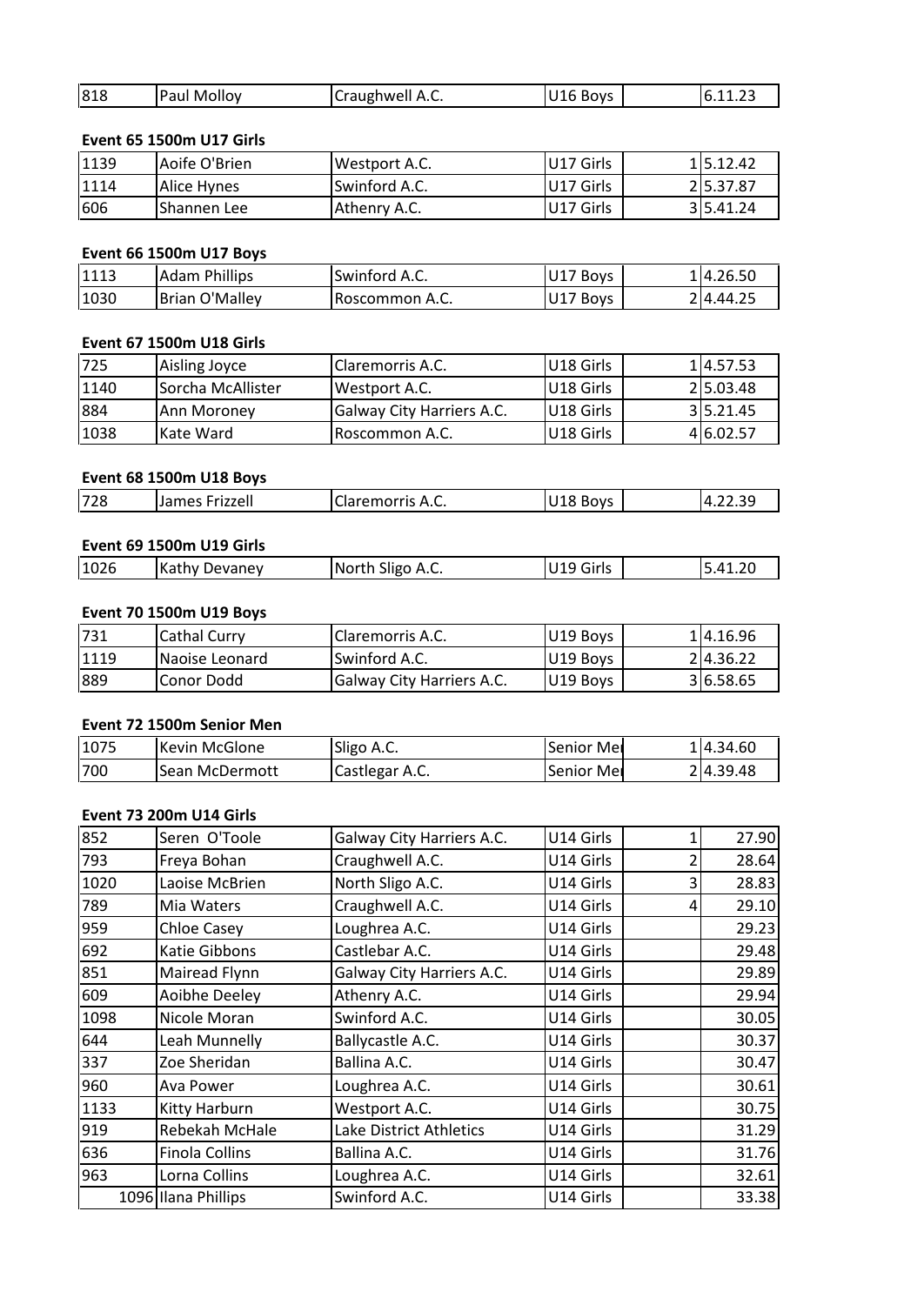| 962  | Ellen O'Brien          | Loughrea A.C.             | U14 Girls | 33.79 |
|------|------------------------|---------------------------|-----------|-------|
| 1131 | Eimhear Corduff        | Westport A.C.             | U14 Girls | 35.21 |
|      |                        |                           |           |       |
|      | Event 74 200m U14 Boys |                           |           |       |
| 854  | Robert McDonnell       | Galway City Harriers A.C. | U14 Boys  | 26.87 |
| 799  | <b>Ryan Gallagher</b>  | Craughwell A.C.           | U14 Boys  | 27.57 |

# Event 74 200m U14 Boys

| 962  | Ellen O'Brien                 | Loughrea A.C.             | U14 Girls |   | 33.79 |
|------|-------------------------------|---------------------------|-----------|---|-------|
| 1131 | <b>Eimhear Corduff</b>        | Westport A.C.             | U14 Girls |   | 35.21 |
|      |                               |                           |           |   |       |
|      | <b>Event 74 200m U14 Boys</b> |                           |           |   |       |
| 854  | <b>Robert McDonnell</b>       | Galway City Harriers A.C. | U14 Boys  |   | 26.87 |
| 799  | Ryan Gallagher                | Craughwell A.C.           | U14 Boys  | າ | 27.57 |
| 1123 | <b>Jim Davis</b>              | Tireragh A.C.             | U14 Boys  | 3 | 28.83 |
| 1077 | Eli Sheedy                    | South Galway A.C          | U14 Boys  | 4 | 29.76 |
| 911  | <b>Robert Biggins</b>         | Lake District Athletics   | U14 Boys  |   | 30.01 |
| 690  | <b>Oisin Tunney</b>           | Castlebar A.C.            | U14 Boys  |   | 31.39 |
| 713  | John Nolan                    | Claremorris A.C.          | U14 Boys  |   | 68.60 |
|      |                               |                           |           |   |       |
|      | Event 75 200m U15 Girls       |                           |           |   |       |
| 858  | Eadaoin Langan                | Galway City Harriers A.C. | U15 Girls |   | 27.35 |
| 801  | Siona Lawless                 | Craughwell A.C.           | U15 Girls |   | 28.01 |

# Event 75 200m U15 Girls

| 690  | Oisin Tunney                   | Castlebar A.C.            | U14 Boys  |   | 31.39 |
|------|--------------------------------|---------------------------|-----------|---|-------|
| 713  | John Nolan                     | Claremorris A.C.          | U14 Boys  |   | 68.60 |
|      |                                |                           |           |   |       |
|      | <b>Event 75 200m U15 Girls</b> |                           |           |   |       |
| 858  | Eadaoin Langan                 | Galway City Harriers A.C. | U15 Girls |   | 27.35 |
| 801  | Siona Lawless                  | Craughwell A.C.           | U15 Girls | 2 | 28.01 |
| 1135 | <b>Aisling Halpin Fahey</b>    | Westport A.C.             | U15 Girls | 3 | 28.12 |
| 718  | Aoife Bermingham               | Claremorris A.C.          | U15 Girls | 4 | 28.46 |
| 862  | Mary Duggan                    | Galway City Harriers A.C. | U15 Girls |   | 28.64 |
| 629  | <b>Bridget Mills</b>           | Ballina A.C.              | U15 Girls |   | 29.49 |
| 1108 | Ella Grace                     | Swinford A.C.             | U15 Girls |   | 30.76 |
| 630  | Lara Sheridan                  | Ballina A.C.              | U15 Girls |   | 31.30 |
| 1021 | Katie McGreal                  | North Sligo A.C.          | U15 Girls |   | 31.98 |
|      |                                |                           |           |   |       |
|      | <b>Event 76 200m U15 Boys</b>  |                           |           |   |       |
| 807  | Oisin Shannon                  | Craughwell A.C.           | U15 Boys  |   | 26.10 |
| 935  | Martin Parker                  | Longford A.C              | U15 Bovs  | 2 | 29.71 |

# Event 76 200m U15 Boys

| 630  | Lara Sheridan                  | Ballina A.C.     | IU15 Girls |   | 31.30 |
|------|--------------------------------|------------------|------------|---|-------|
| 1021 | <b>Katie McGreal</b>           | North Sligo A.C. | U15 Girls  |   | 31.98 |
|      |                                |                  |            |   |       |
|      | <b>Event 76 200m U15 Boys</b>  |                  |            |   |       |
| 807  | Oisin Shannon                  | Craughwell A.C.  | U15 Boys   |   | 26.10 |
| 935  | <b>Martin Parker</b>           | Longford A.C     | U15 Boys   |   | 29.71 |
| 934  | Peter Parker                   | Longford A.C     | U15 Boys   | 3 | 30.27 |
|      |                                |                  |            |   |       |
|      | <b>Event 77 200m U16 Girls</b> |                  |            |   |       |
| 1060 | Ellen McGeough                 | Sligo A.C.       | U16 Girls  |   | 26.07 |
| 1059 | Lauren Cadden                  | Sligo A.C.       | U16 Girls  |   | 26.08 |

# Event 77 200m U16 Girls

| 1935 | <b>Martin Parker</b>           | Longford A.C              | U15 Boys  |   | 29.71  |
|------|--------------------------------|---------------------------|-----------|---|--------|
| 934  | Peter Parker                   | Longford A.C              | U15 Boys  | 3 | 30.27  |
|      |                                |                           |           |   |        |
|      | <b>Event 77 200m U16 Girls</b> |                           |           |   |        |
| 1060 | Ellen McGeough                 | Sligo A.C.                | U16 Girls |   | 26.07  |
| 1059 | Lauren Cadden                  | Sligo A.C.                | U16 Girls |   | 26.08  |
| 868  | Laura Nally                    | Galway City Harriers A.C. | U16 Girls | 3 | 27.17  |
| 1110 | <b>Maisy Hopkins</b>           | Swinford A.C.             | U16 Girls |   | 28.90  |
| 721  | Aoife Hernon                   | Claremorris A.C.          | U16 Girls |   | 30.65  |
| 650  | Amanda Walsh                   | Ballycastle A.C.          | U16 Girls |   | 31.90  |
| 1111 | Aoife Coyle                    | Swinford A.C.             | U16 Girls |   | 32.22  |
| 915  | Rebecca Brennan                | Lake District Athletics   | U16 Girls |   | 34.62  |
|      |                                |                           |           |   |        |
|      | <b>Event 78 200m U16 Boys</b>  |                           |           |   |        |
| 870  | Kacper Poniatowski             | Galway City Harriers A.C. | U16 Boys  |   | 24.876 |
| 880  | Darren Costello                | Galway City Harriers A.C. | U16 Boys  |   | 24.879 |

# Event 78 200m U16 Boys

| 1111 | Aoife Coyle                   | Swinford A.C.             | U16 Girls |   | 32.22  |
|------|-------------------------------|---------------------------|-----------|---|--------|
| 915  | Rebecca Brennan               | Lake District Athletics   | U16 Girls |   | 34.62  |
|      |                               |                           |           |   |        |
|      | <b>Event 78 200m U16 Boys</b> |                           |           |   |        |
| 870  | Kacper Poniatowski            | Galway City Harriers A.C. | U16 Boys  |   | 24.876 |
| 880  | Darren Costello               | Galway City Harriers A.C. | U16 Boys  | 2 | 24.879 |
| 936  | <b>Coney Molloy</b>           | Longford A.C              | U16 Boys  | 3 | 24.94  |
| 916  | Kian Sweeney                  | Lake District Athletics   | U16 Boys  |   | 25.99  |
| 1027 | Oisin Stephens                | Roscommon A.C.            | U16 Boys  |   | 26.93  |
| 819  | Louis Molloy                  | Craughwell A.C.           | U16 Boys  |   | 26.99  |
| 1157 | Joseph Cantwell               | Claremorris A.C.          | U16 Boys  |   | 29.04  |
| 633  | Conor McLoughlin              | Ballina A.C.              | U16 Boys  |   | 29.76  |
| 652  | Shane Maughan                 | Ballycastle A.C.          | U16 Boys  |   | 33.56  |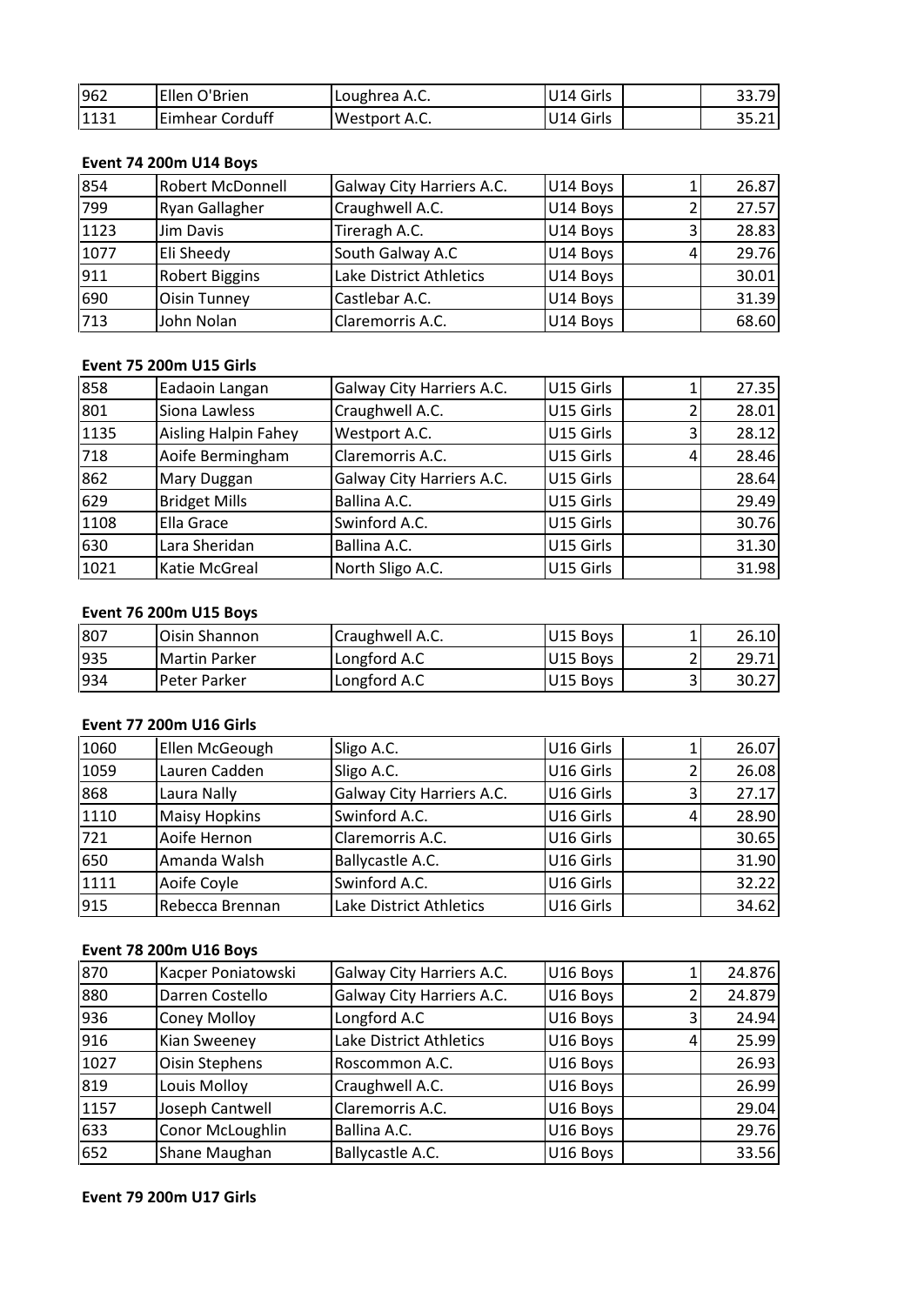| 873 | Roisin Flynn           | Galway City Harriers A.C. | U17 Girls |   | 26.72 |
|-----|------------------------|---------------------------|-----------|---|-------|
| 877 | Sallyann O'Malley      | Galway City Harriers A.C. | U17 Girls | 2 | 27.47 |
| 746 | Zara Stafford          | Corran A.C.               | U17 Girls | 3 | 28.25 |
| 874 | Clodagh O'Hanlon       | Galway City Harriers A.C. | U17 Girls | 4 | 29.30 |
| 821 | Michelle Duggan        | Craughwell A.C.           | U17 Girls |   |       |
|     |                        |                           |           |   |       |
|     | Event 80 200m U17 Boys |                           |           |   |       |
| 879 | Luke O'Shaughnessy     | Galway City Harriers A.C. | U17 Boys  | 1 | 23.62 |

| 1821 | Michelle Duggan         | Craughwell A.C.           | <b>U17 Girls</b> |        |
|------|-------------------------|---------------------------|------------------|--------|
|      | Event 80 200m U17 Boys  |                           |                  |        |
| 879  | Luke O'Shaughnessy      | Galway City Harriers A.C. | U17 Boys         | 23.62  |
|      | Event 81 200m U18 Girls |                           |                  |        |
| 657  | lElise Bruen            | Carrick-on-Shannon A.C.   | IU18 Girls       | 27.35I |

# Event 81 200m U18 Girls

|      | Event 80 200m U17 Boys        |                           |           |       |
|------|-------------------------------|---------------------------|-----------|-------|
| 879  | Luke O'Shaughnessy            | Galway City Harriers A.C. | U17 Boys  | 23.62 |
|      | Event 81 200m U18 Girls       |                           |           |       |
| 657  | Elise Bruen                   | Carrick-on-Shannon A.C.   | U18 Girls | 27.35 |
| 727  | <b>Isabelle Cummins</b>       | <b>Claremorris A.C.</b>   | U18 Girls | 28.10 |
|      | <b>Event 82 200m U18 Boys</b> |                           |           |       |
| 883  | Cillin Greene                 | Galway City Harriers A.C. | U18 Boys  | 22.40 |
| 1069 | Graham Kerr                   | Sligo A.C.                | U18 Boys  | 22.65 |

| 657  | Elise Bruen                   | Carrick-on-Shannon A.C.   | U18 Girls |   | 27.351 |
|------|-------------------------------|---------------------------|-----------|---|--------|
| 727  | <b>Isabelle Cummins</b>       | Claremorris A.C.          | U18 Girls |   | 28.10  |
|      |                               |                           |           |   |        |
|      | <b>Event 82 200m U18 Boys</b> |                           |           |   |        |
| 883  | <b>Cillin Greene</b>          | Galway City Harriers A.C. | U18 Boys  |   | 22.40  |
| 1069 | Graham Kerr                   | Sligo A.C.                | U18 Boys  |   | 22.65  |
| 882  | Eoghan Dobey                  | Galway City Harriers A.C. | U18 Boys  | 3 | 23.51  |
| 967  | David Brown                   | Loughrea A.C.             | U18 Boys  | 4 | 24.46  |
| 1017 | Ethan Beukes                  | North Sligo A.C.          | U18 Boys  |   | 26.03  |
|      |                               |                           |           |   |        |
|      | Event 83 200m U19 Girls       |                           |           |   |        |
| 829  | Sinead Treacy                 | Craughwell A.C.           | U19 Girls |   | 25.25  |

# **Event 83 200m U19 Girls**

| 11017 | <b>I</b> Ethan Beukes   | North Sligo A.C.   | U18 Boys  | 26.03  |
|-------|-------------------------|--------------------|-----------|--------|
|       | Event 83 200m U19 Girls |                    |           |        |
| 829   | <b>Sinead Treacy</b>    | Craughwell A.C.    | U19 Girls | 25.25  |
|       | Event 84 200m U19 Boys  |                    |           |        |
| 1023  | IOdhran Bvrne-Gildea    | l North Sligo A.C. | U19 Boys  | 22.341 |

# **Event**

| 829  | <b>Sinead Treacy</b>       | Craughwell A.C.           | U19 Girls |   | 25.25 |
|------|----------------------------|---------------------------|-----------|---|-------|
|      |                            |                           |           |   |       |
|      | Event 84 200m U19 Boys     |                           |           |   |       |
| 1023 | Odhran Byrne-Gildea        | North Sligo A.C.          | U19 Boys  |   | 22.34 |
| 833  | Aidan Conneely             | Craughwell A.C.           | U19 Boys  |   | 23.04 |
| 921  | Darra Deane                | Lake District Athletics   | U19 Boys  | 3 | 24.29 |
| 890  | Eoghan Dodd                | Galway City Harriers A.C. | U19 Boys  | 4 | 25.57 |
|      |                            |                           |           |   |       |
|      | Event 85 200m Senior Women |                           |           |   |       |
| 1041 | Miriam Cuddy               | Roscommon Harriers A.C.   | Senior Wo |   | 34.14 |

# Event 85 200m Senior Women

| 1890 | Eoghan Dodd                | <b>Galway City Harriers A.C.</b> | U19 Boys    | 25.571 |
|------|----------------------------|----------------------------------|-------------|--------|
|      | Event 85 200m Senior Women |                                  |             |        |
| 1041 | Miriam Cuddy               | <b>Roscommon Harriers A.C.</b>   | Senior Wo   | 34.14  |
|      |                            |                                  |             |        |
|      | Event 86 200m Senior Men   |                                  |             |        |
| 531  | <b>Zak Irwin</b>           | ISligo A.C.                      | lSenior Mel | 21.94  |

# <u>Eve</u>

| 1041 | Miriam Cuddy             | Roscommon Harriers A.C. | Senior Wo  | 34.14      |
|------|--------------------------|-------------------------|------------|------------|
|      | Event 86 200m Senior Men |                         |            |            |
| 531  | Zak Irwin                | Sligo A.C.              | Senior Mer | 21.94      |
| 1073 | Aaron Cadden             | Sligo A.C.              | Senior Mer | 23.17      |
| 1156 | Cain Moore               | Westport A.C.           | Senior Men | <b>DNF</b> |
|      | Event 95 400m U17 Girls  |                         |            |            |
| 822  | Dearbhaile Walshe        | Craughwell A.C.         | U17 Girls  | 69.42      |

# **Event 95 400m U17 Girls**

| 1156 | <b>Cain Moore</b>       | Westport A.C.   | Senior Men | IDNF  |
|------|-------------------------|-----------------|------------|-------|
|      |                         |                 |            |       |
|      | Event 95 400m U17 Girls |                 |            |       |
| 822  | Dearbhaile Walshe       | Craughwell A.C. | U17 Girls  | 69.42 |
|      |                         |                 |            |       |
|      |                         |                 |            |       |
|      | Event 96 400m U18 Girls |                 |            |       |

# **Event 96 400m U18 Girls**

| 822 | Dearbhaile Walshe          | Craughwell A.C.         | U17 Girls | 69.42 |
|-----|----------------------------|-------------------------|-----------|-------|
|     | Event 96 400m U18 Girls    |                         |           |       |
|     |                            |                         |           |       |
| 657 | Elise Bruen                | Carrick-on-Shannon A.C. | U18 Girls |       |
|     | Event 98 400m Senior Women |                         |           | 63.43 |

# **Event**

| 1657 | Elise Bruen                       | Carrick-on-Shannon A.C.           | U18 Girls | 63.43  |
|------|-----------------------------------|-----------------------------------|-----------|--------|
|      | <b>Event 98 400m Senior Women</b> |                                   |           |        |
| 1040 | <b>Faye Mc Manus</b>              | <b>Roscommon Harriers A.C.</b>    | Senior Wo | 78.63  |
|      | <b>Event 100 400m U18 Boys</b>    |                                   |           |        |
| 897  | IShane Canavan                    | <b>IGalway City Harriers A.C.</b> | U18 Boys  | 52.621 |

| <b>Event 100 400m U18 Boys</b> |                                |                                   |          |  |       |  |  |  |
|--------------------------------|--------------------------------|-----------------------------------|----------|--|-------|--|--|--|
| 1897                           | IShane Canavan                 | <b>IGalway City Harriers A.C.</b> | U18 Boys |  | 52.62 |  |  |  |
|                                |                                |                                   |          |  |       |  |  |  |
|                                | <b>Event 101 400m U19 Boys</b> |                                   |          |  |       |  |  |  |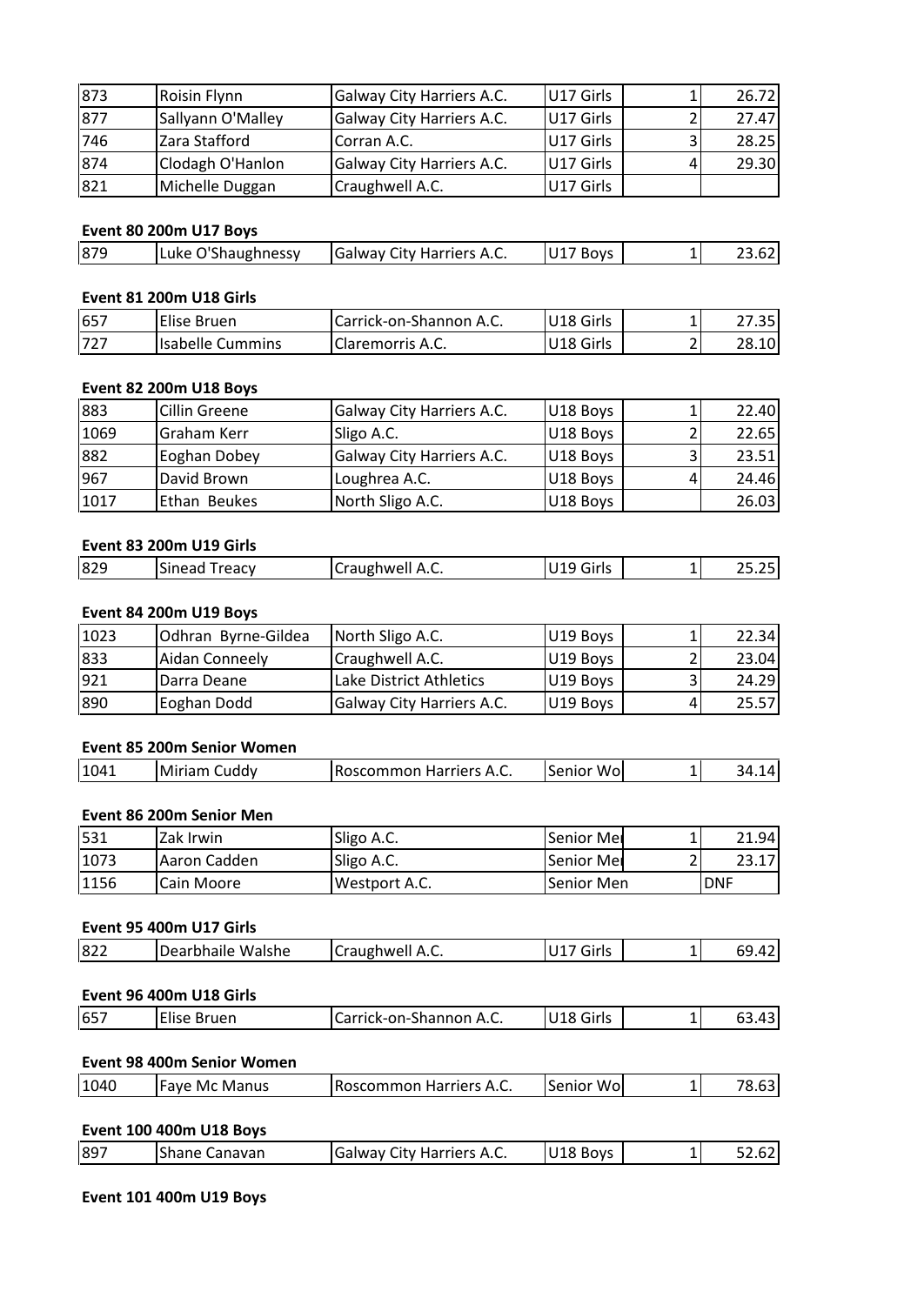| 921 | Darra Deane | Lake District Athletics | U19 Boys | 59.43 |  |
|-----|-------------|-------------------------|----------|-------|--|

| 921  | Darra Deane               | Lake District Athletics | U19 Boys          | 59.43<br>$\mathbf{1}$ |
|------|---------------------------|-------------------------|-------------------|-----------------------|
|      | Event 102 400m Senior Men |                         |                   |                       |
| 834  | Peadar Harvey             | Craughwell A.C.         | Senior Mer        | 54.91<br>1            |
| 103  | U16 Boys                  | 3-5000m                 | 3000m             |                       |
| 639  | Keelan Kilrehill          | Ballina A.C.            | U16 Boys          | 110.22.92             |
| 104  | U17 Boys                  | 3-5000m                 | 3000m             |                       |
| 1066 | <b>Finley Daly</b>        | Sligo                   | U17 Boys          | 110.04.68             |
| 108  | U19 Boys                  | 3-5000m                 | 3000m             |                       |
| 1120 | William Hynes             | Swinford                | U19 Boys          | 109.34.81             |
| 939  | <b>Niall Nearney</b>      | Longford                | U19 Boys          | 2 10.18.18            |
| 110  | <b>Senior Men</b>         | 3-5000m                 | 5000m             |                       |
| 1130 | lan Egan                  | Tuam                    | Senior Mer        | 3<br>10.29.65         |
| 188  |                           | Corrib                  | <b>Senior Mer</b> | 4 12.54.89            |

| 1120 | William Hynes            | Swinford                  | U19 Boys          | 1 09.34.81 |
|------|--------------------------|---------------------------|-------------------|------------|
| 939  | <b>Niall Nearney</b>     | Longford                  | U19 Boys          | 210.18.18  |
|      |                          |                           |                   |            |
| 110  | <b>Senior Men</b>        | 3-5000m                   | 5000m             |            |
| 1130 | lan Egan                 | Tuam                      | Senior Mer        | 3 10.29.65 |
| 188  |                          | Corrib                    | <b>Senior Mer</b> | 4 12.54.89 |
| 835  | Jason Broderick          | Craughwell                | Senior Mer        | 19.14.48   |
| 1043 | <b>Adrian Smith</b>      | Roscommon                 | <b>Senior Mer</b> | 29.47.35   |
|      |                          |                           |                   |            |
|      | Event 111 600m U13 Girls |                           |                   |            |
| 842  | <b>Eimear Rowe</b>       | Galway City Harriers A.C. | U13 Girls         | 1.48.95    |
| 986  | Ella McDaid              | North Leitrim A.C.        | U13 Girls         | 21.49.11   |

# Event 111 600m U13 Girls

| 835  | Jason Broderick                 | Craughwell                | Senior Mer | 19.14.48  |
|------|---------------------------------|---------------------------|------------|-----------|
| 1043 | <b>Adrian Smith</b>             | Roscommon                 | Senior Mei | 29.47.35  |
|      |                                 |                           |            |           |
|      | <b>Event 111 600m U13 Girls</b> |                           |            |           |
| 842  | <b>Eimear Rowe</b>              | Galway City Harriers A.C. | U13 Girls  | 11.48.95  |
| 986  | Ella McDaid                     | North Leitrim A.C.        | U13 Girls  | 2 1.49.11 |
| 624  | Joanne Loftus                   | Ballina A.C.              | U13 Girls  | 3 1.53.14 |
| 906  | Shauna Brennan                  | Galway City Harriers A.C. | U13 Girls  | 1.54.57   |
| 601  | Evans Aileen                    | Athenry A.C.              | U13Boys    | 1.54.75   |
| 987  | Sarah Brady                     | North Leitrim A.C.        | U13 Girls  | 1.55.67   |
| 642  | Ellie O'Rourke                  | Ballinamore A.C.          | U13 Girls  | 1.56.74   |
| 669  | Emma O'Connell                  | Carrick-on-Shannon A.C.   | U13 Girls  | 1.59.69   |
| 898  | Joanna Healy                    | Galway City Harriers A.C. | U13 Girls  | 1.59.84   |
| 1002 | Louise Enright                  | North Roscommon A.C.      | U13 Girls  | 2.00.32   |
| 1028 | Ciara Carr                      | Roscommon A.C.            | U13 Girls  | 2.02.59   |
| 893  | Olwyn Cooke                     | Galway City Harriers A.C. | U13 Girls  | 2.03.06   |
| 627  | Catherine Oreilly               | Ballina A.C.              | U13 Girls  | 2.03.40   |
| 1084 | Claire Grady                    | Swinford A.C.             | U13 Girls  | 2.05.09   |
| 1085 | Clare Bracken                   | Swinford A.C.             | U13 Girls  | 2.06.03   |
| 765  | Therese Kinnevey                | Corrib A.C.               | U13 Girls  | 2.06.20   |
| 754  | Maeve Ford                      | Corrib A.C.               | U13 Girls  | 2.07.11   |
| 671  | Lauren Reynolds                 | Carrick-on-Shannon A.C.   | U13 Girls  | 2.07.31   |
| 637  | Cathy Timlin                    | Ballina A.C.              | U13 Girls  | 2.09.08   |
| 759  | Maebh Keogh                     | Corrib A.C.               | U13 Girls  | 2.13.26   |
| 1090 | Hazel Lavin                     | Swinford A.C.             | U13 Girls  | 2.13.84   |
| 847  | Paula Crissan                   | Galway City Harriers A.C. | U13 Girls  | 2.14.20   |
| 748  | Kate Hosey                      | Corran A.C.               | U13 Girls  | 2.16.74   |
| 943  | Roisin Brennan                  | Lough Ree A.C.            | U13 Girls  | 2.22.45   |
|      |                                 |                           |            |           |
|      | Event 112 600m U13 Boys         |                           |            |           |
| 1141 | <b>Malcolm MacEvilly</b>        | Westport A.C.             | U13 Boys   | 11.46.36  |
| 892  | Dylan Traynor Canavan           | Galway City Harriers A.C. | U13 Boys   | 2 1.48.63 |

| 1141 | Malcolm MacEvilly | Westport A.C.                                             | U13 Boys        | 11.46.36 |
|------|-------------------|-----------------------------------------------------------|-----------------|----------|
| 1892 |                   | <b>IDylan Traynor Canavan   Galway City Harriers A.C.</b> | <b>U13 Bovs</b> | 21.48.63 |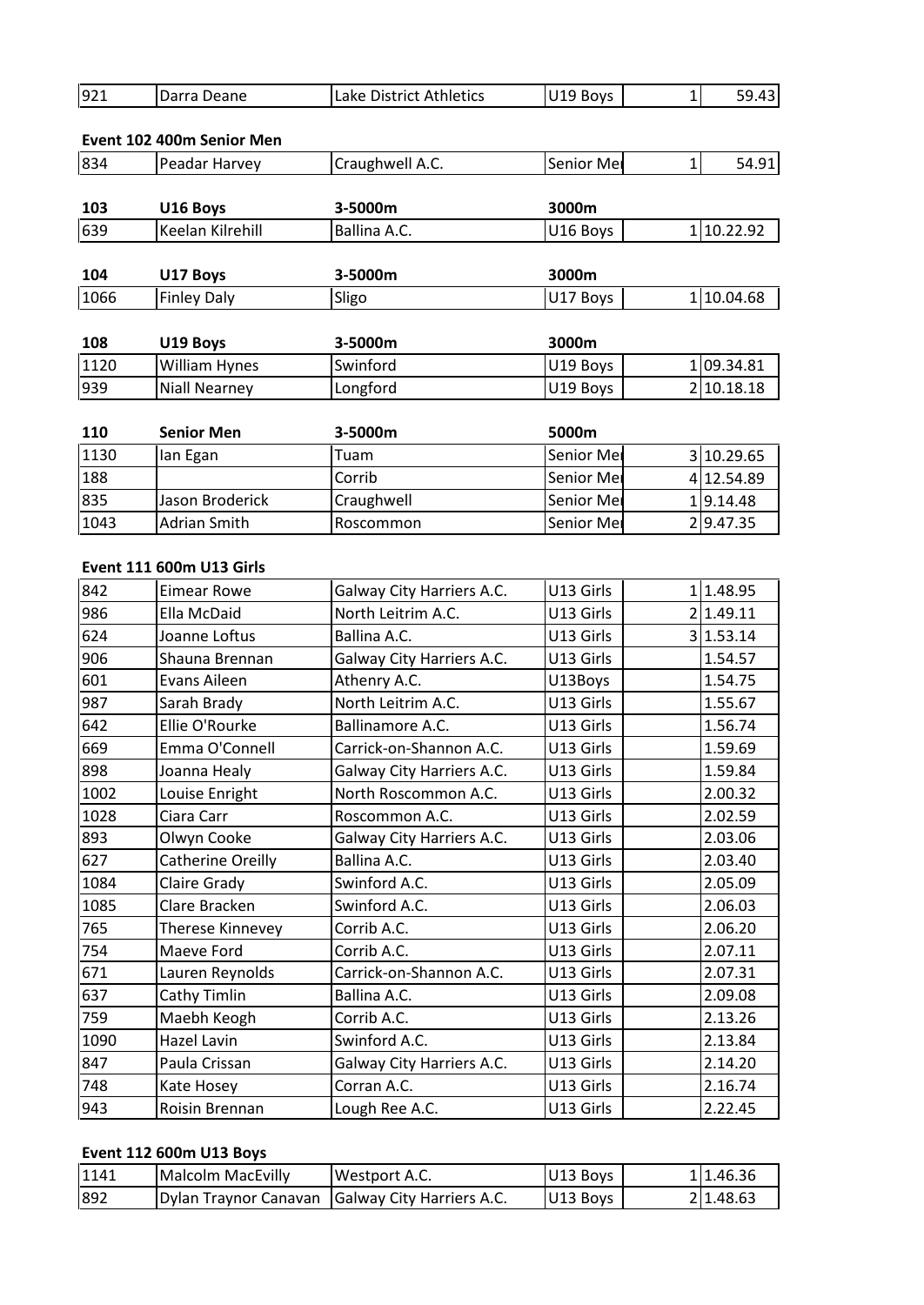| 1143 | Shane O'Malley                  | Westport A.C.      | U13 Boys  | 3 1.51.75 |
|------|---------------------------------|--------------------|-----------|-----------|
| 1086 | Eoin Coyle                      | Swinford A.C.      | U13 Boys  | 1.55.79   |
| 1082 | Naoise Kelly                    | Swinford A.C.      | U13 Boys  | 1.56.49   |
| 995  | Darragh Mitchell                | North Leitrim A.C. | U13 Boys  | 1.59.44   |
| 778  | Pascal Walsh                    | Craughwell A.C.    | U13 Boys  | 2.01.99   |
| 980  | Aonghus McCrann                 | Mohill A.C.        | U13 Boys  | 2.07.29   |
| 750  | <b>Tiernan Conneely</b>         | Corrib A.C.        | U13 Boys  | 2.11.59   |
| 927  | <b>Tadhg Nerney</b>             | Longford A.C       | U13 Boys  | 2.11.96   |
| 999  | David Seery                     | North Leitrim A.C. | U13 Boys  | 2.18.33   |
|      |                                 |                    |           |           |
|      | <b>Event 113 800m U14 Girls</b> |                    |           |           |
| 1134 | Saoirse O'Brien                 | Westport A.C.      | U14 Girls | 12.36.22  |
| 692  | Katie Gibbons                   | Castlebar A.C.     | U14 Girls | 22.39.80  |

# Event 113 800m U14 Girls

| 927  | Tadhg Nerney                    | Longford A.C              | U13 Boys  | 2.11.96   |
|------|---------------------------------|---------------------------|-----------|-----------|
| 999  | David Seery                     | North Leitrim A.C.        | U13 Boys  | 2.18.33   |
|      |                                 |                           |           |           |
|      | <b>Event 113 800m U14 Girls</b> |                           |           |           |
| 1134 | Saoirse O'Brien                 | Westport A.C.             | U14 Girls | 12.36.22  |
| 692  | Katie Gibbons                   | Castlebar A.C.            | U14 Girls | 22.39.80  |
| 928  | Sarah Murphy                    | Longford A.C              | U14 Girls | 3 2.40.25 |
| 851  | Mairead Flynn                   | Galway City Harriers A.C. | U14 Girls | 4 2.43.27 |
| 848  | Ela Tomczak                     | Galway City Harriers A.C. | U14 Girls | 2.43.85   |
| 709  | Ciara O'Rourke                  | Claremorris A.C.          | U14 Girls | 2.48.29   |
| 1092 | Sian Kelly                      | Swinford A.C.             | U14 Girls | 2.50.10   |
| 1076 | Caoimhe Kelleher                | South Galway A.C          | U14 Girls | 2.50.40   |
| 1098 | Nicole Moran                    | Swinford A.C.             | U14 Girls | 2.52.00   |
| 674  | Caoimhe O'Connor                | Carrick-on-Shannon A.C.   | U14 Girls | 2.53.70   |
| 758  | Eilis Keogh                     | Corrib A.C.               | U14 Girls | 3.00.34   |
| 982  | Chloe Dolan                     | Mohill A.C.               | U14 Girls | 3.06.42   |
| 644  | Leah Munnelly                   | Ballycastle A.C.          | U14 Girls | 3.12.11   |
|      |                                 |                           |           |           |
|      | <b>Event 114 800m U14 Boys</b>  |                           |           |           |
| 930  | Cian McPhillips                 | Longford A.C              | U14 Boys  | 12.20.62  |
| 1100 | Conor Reid                      | Swinford A.C.             | U14 Bovs  | 22.21.02  |

# Event 114 800m U14 Boys

| 982  | Chloe Dolan                     | Mohill A.C.               | U14 Girls | 3.06.42   |
|------|---------------------------------|---------------------------|-----------|-----------|
| 644  | Leah Munnelly                   | Ballycastle A.C.          | U14 Girls | 3.12.11   |
|      |                                 |                           |           |           |
|      | <b>Event 114 800m U14 Boys</b>  |                           |           |           |
| 930  | Cian McPhillips                 | Longford A.C              | U14 Boys  | 12.20.62  |
| 1100 | Conor Reid                      | Swinford A.C.             | U14 Boys  | 22.21.02  |
| 794  | Kyle Moorhead                   | Craughwell A.C.           | U14 Boys  | 3 2.27.29 |
| 850  | Kristan Flaherty                | Galway City Harriers A.C. | U14 Boys  | 4 2.27.44 |
| 1148 | Ethan Lloyd                     | Westport A.C.             | U14 Boys  | 2.32.32   |
| 795  | Finbarr McFadden                | Craughwell A.C.           | U14 Boys  | 2.36.70   |
| 660  | Evan Corcoran                   | Carrick-on-Shannon A.C.   | U14 Boys  | 2.37.54   |
|      | 1051 Richard Hunter             | Sligo A.C.                | U14 Boys  | 2.38.64   |
| 713  | John Nolan                      | Claremorris A.C.          | U14 Boys  | 4.07.28   |
|      |                                 |                           |           |           |
|      | <b>Event 115 800m U15 Girls</b> |                           |           |           |
| 858  | Eadaoin Langan                  | Galway City Harriers A.C. | U15 Girls | 2.29.00   |
| 859  | Laoise Geraghty                 | Galway City Harriers A.C. | U15 Girls | 22.32.09  |

# Event 115 800m U15 Girls

|      | 1051 Richard Hunter             | Sligo A.C.                | U14 Boys  | 2.38.64   |
|------|---------------------------------|---------------------------|-----------|-----------|
| 713  | John Nolan                      | Claremorris A.C.          | U14 Boys  | 4.07.28   |
|      |                                 |                           |           |           |
|      | <b>Event 115 800m U15 Girls</b> |                           |           |           |
| 858  | Eadaoin Langan                  | Galway City Harriers A.C. | U15 Girls | 12.29.00  |
| 859  | Laoise Geraghty                 | Galway City Harriers A.C. | U15 Girls | 22.32.09  |
| 605  | Sarah Gilhooley                 | Athenry A.C.              | U15 Girls | 3 2.33.72 |
| 910  | <b>Emily Boyle</b>              | Lake District Athletics   | U15 Girls | 4 2.42.02 |
| 629  | <b>Bridget Mills</b>            | Ballina A.C.              | U15 Girls | 2.43.23   |
| 1055 | Eva Delahunt                    | Sligo A.C.                | U15 Girls | 2.45.39   |
| 630  | Lara Sheridan                   | Ballina A.C.              | U15 Girls | 2.53.20   |
| 659  | Anna Corcoran                   | Carrick-on-Shannon A.C.   | U15 Girls | 2.53.31   |
| 1103 | Niamh McCann                    | Swinford A.C.             | U15 Girls | 2.56.96   |
| 1104 | <b>Antoinette Grady</b>         | Swinford A.C.             | U15 Girls | 3.21.52   |
|      | 947 Aine Kennelly               | Lough Ree A.C.            | U15 Girls | 3.21.72   |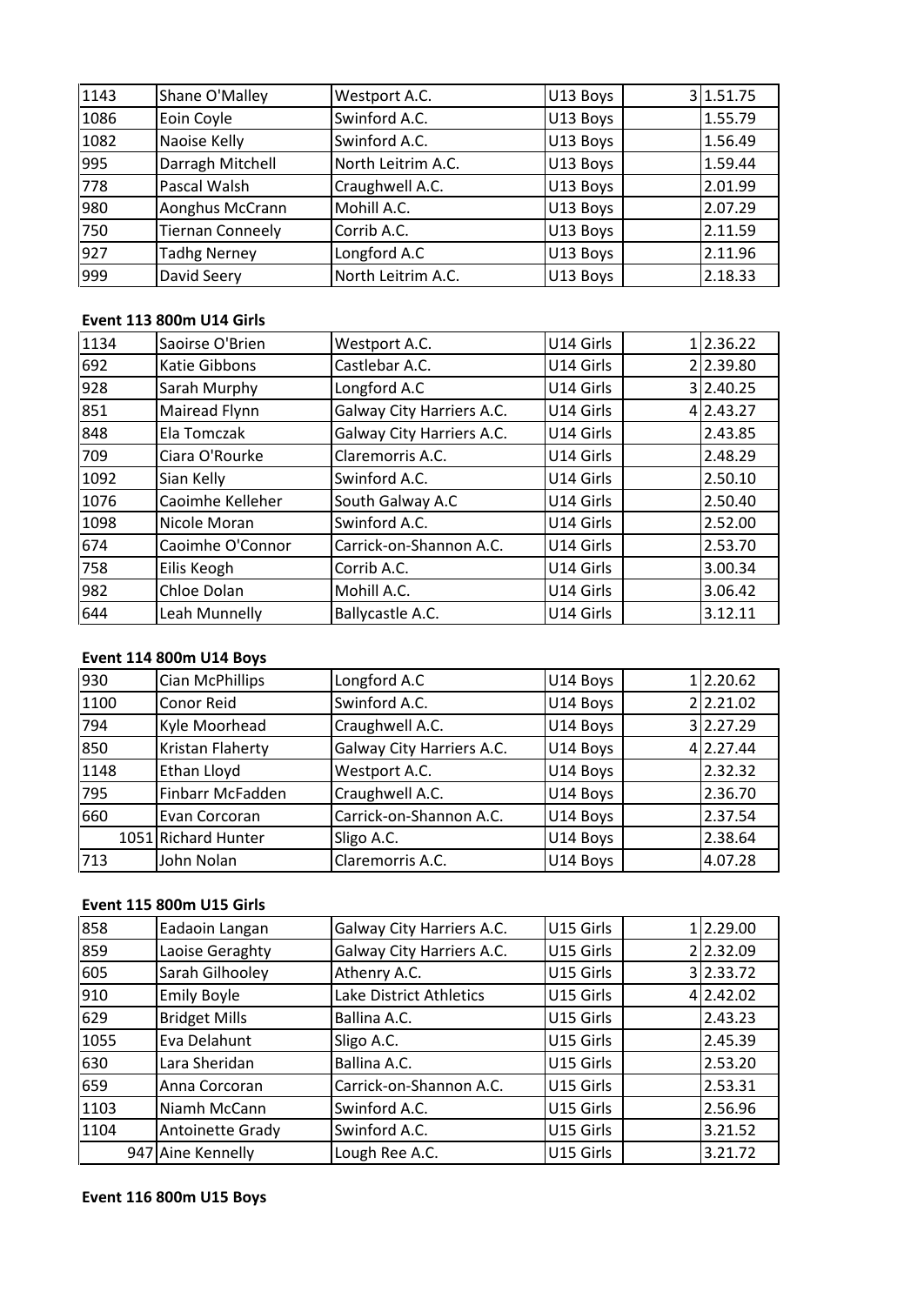| 1052 | Jack Cawley                     | Sligo A.C.                | U15 Boys  | 12.19.80  |
|------|---------------------------------|---------------------------|-----------|-----------|
| 861  | Aaron Brennan                   | Galway City Harriers A.C. | U15 Boys  | 22.21.21  |
| 1078 | Joseph Maddison                 | South Galway A.C          | U15 Boys  | 3 2.26.36 |
| 1126 | Daragh Williams                 | Tireragh A.C.             | U15 Boys  | 4 2.32.43 |
|      |                                 |                           |           |           |
|      | <b>Event 117 800m U16 Girls</b> |                           |           |           |
| 1034 | Maeve Dervin                    | Roscommon A.C.            | U16 Girls | 12.30.21  |
| 864  | Aoife Sheehv                    | Galway City Harriers A.C. | U16 Girls | 22.33.33  |

# Event 117 800m U16 Girls

| 1078 | Joseph Maddison                 | South Galway A.C                 | U15 Boys             | 312.26.36 |
|------|---------------------------------|----------------------------------|----------------------|-----------|
| 1126 | Daragh Williams                 | Tireragh A.C.                    | U15 Boys             | 4 2.32.43 |
|      |                                 |                                  |                      |           |
|      | <b>Event 117 800m U16 Girls</b> |                                  |                      |           |
| 1034 | Maeve Dervin                    | Roscommon A.C.                   | U16 Girls            | 12.30.21  |
| 864  | Aoife Sheehy                    | Galway City Harriers A.C.        | U16 Girls            | 22.33.33  |
| 912  | Alannah Duffy                   | Lake District Athletics          | U16 Girls            | 3 2.33.48 |
| 1062 | Aoife Morris                    | Sligo A.C.                       | U16 Girls            | 4 2.34.62 |
| 868  | Laura Nally                     | Galway City Harriers A.C.        | U16 Girls            | 2.42.45   |
| 1111 | Aoife Coyle                     | Swinford A.C.                    | U16 Girls            | 3.09.67   |
|      |                                 |                                  |                      |           |
|      | <b>Event 118 800m U16 Boys</b>  |                                  |                      |           |
| 866  | Ryan O'Toole                    | <b>Galway City Harriers A.C.</b> | U16 Boys             | 1 2.14.88 |
| 1058 | Leo Dohertv                     | Sligo A.C.                       | U <sub>16</sub> Boys | 22.16.31  |

# Event 118 800m U16 Boys

| 868  | Laura Nally                     | Galway City Harriers A.C. | U16 Girls | 2.42.45   |
|------|---------------------------------|---------------------------|-----------|-----------|
| 1111 | Aoife Coyle                     | Swinford A.C.             | U16 Girls | 3.09.67   |
|      |                                 |                           |           |           |
|      | <b>Event 118 800m U16 Boys</b>  |                           |           |           |
| 866  | Ryan O'Toole                    | Galway City Harriers A.C. | U16 Boys  | 1 2.14.88 |
| 1058 | Leo Doherty                     | Sligo A.C.                | U16 Boys  | 22.16.31  |
| 735  | Conor Walsh                     | Claremorris A.C.          | U16 Boys  | 3 2.18.72 |
| 635  | Cormac MacDermott               | Ballina A.C.              | U16 Boys  | 4 2.21.91 |
| 1027 | Oisin Stephens                  | Roscommon A.C.            | U16 Boys  | 2.23.33   |
| 937  | Dylan Horkan                    | Longford A.C              | U16 Boys  | 2.29.46   |
| 633  | Conor McLoughlin                | Ballina A.C.              | U16 Boys  | 2.37.43   |
| 869  | Michael Healy                   | Galway City Harriers A.C. | U16 Boys  | 2.51.91   |
|      |                                 |                           |           |           |
|      | <b>Event 119 800m U17 Girls</b> |                           |           |           |
| 881  | Sarah McDonnell                 | Galway City Harriers A.C. | U17 Girls | 12.27.26  |

# Event 119 800m U17 Girls

| 869  | Michael Healy                   | <b>Galway City Harriers A.C.</b> | U16 Bovs  | 12.51.91  |
|------|---------------------------------|----------------------------------|-----------|-----------|
|      | <b>Event 119 800m U17 Girls</b> |                                  |           |           |
| 881  | Sarah McDonnell                 | Galway City Harriers A.C.        | U17 Girls | 12.27.26  |
|      |                                 |                                  |           |           |
|      | <b>Event 120 800m U17 Boys</b>  |                                  |           |           |
| 1113 | Adam Phillips                   | Swinford A.C.                    | IU17 Bovs | 112.07.98 |

# **Event 120 800m U17 Boys**

| 881  | Sarah McDonnell                 | Galway City Harriers A.C. | U17 Girls | 12.27.26  |
|------|---------------------------------|---------------------------|-----------|-----------|
|      |                                 |                           |           |           |
|      | Event 120 800m U17 Boys         |                           |           |           |
| 1113 | <b>Adam Phillips</b>            | Swinford A.C.             | U17 Boys  | 12.07.98  |
| 876  | Eanna Folan                     | Galway City Harriers A.C. | U17 Boys  | 22.12.76  |
| 619  | Robbie Harper                   | Aughagower A.C.           | U17 Boys  | 3 2.15.89 |
| 1030 | Brian O'Malley                  | Roscommon A.C.            | U17 Boys  | 4 2.19.59 |
|      |                                 |                           |           |           |
|      | <b>Event 121 800m U18 Girls</b> |                           |           |           |
| 725  | Aisling Joyce                   | Claremorris A.C.          | U18 Girls | 2.20.21   |
| 1068 | Caelainn McGonigle              | Sligo A.C.                | U18 Girls | 2 2.31.05 |

| 1030 | Brian O'Malley                  | Roscommon A.C.   | U17 Boys  | 4 2.19.59 |
|------|---------------------------------|------------------|-----------|-----------|
|      |                                 |                  |           |           |
|      | <b>Event 121 800m U18 Girls</b> |                  |           |           |
| 725  | Aisling Joyce                   | Claremorris A.C. | U18 Girls | 1 2.20.21 |
| 1068 | Caelainn McGonigle              | Sligo A.C.       | U18 Girls | 22.31.05  |
|      |                                 |                  |           |           |
|      | <b>Event 122 800m U18 Boys</b>  |                  |           |           |
| 728  | James Frizzell                  | Claremorris A.C. | U18 Boys  | 12.06.85  |
|      |                                 |                  |           |           |
|      | Event 123 800m Senior Women     |                  |           |           |

| 1068 | Caelainn McGonigle             | Sligo A.C.       | IU18 Girls | 22.31.05  |
|------|--------------------------------|------------------|------------|-----------|
|      | <b>Event 122 800m U18 Boys</b> |                  |            |           |
| 728  | James Frizzell                 | Claremorris A.C. | U18 Boys   | 12.06.85  |
|      | Event 123 800m Senior Women    |                  |            |           |
| 336  |                                |                  |            | 112.13.74 |

# <u>Even</u>

| <b>Event 122 800m U18 Boys</b> |                                |                         |           |           |  |
|--------------------------------|--------------------------------|-------------------------|-----------|-----------|--|
| 728                            | James Frizzell                 | Claremorris A.C.        | U18 Boys  | 12.06.85  |  |
|                                | Event 123 800m Senior Women    |                         |           |           |  |
| 336                            |                                |                         |           | 12.13.74  |  |
| 1042                           | Sinead Gannon                  | Roscommon Harriers A.C. | Senior Wo | 23.18.27  |  |
|                                | <b>Event 124 800m U19 Boys</b> |                         |           |           |  |
| 830                            | Damian O'Boyle                 | Craughwell A.C.         | U19 Boys  | 2.02.18   |  |
| 1119                           | Naoise Leonard                 | Swinford A.C.           | U19 Boys  | 212.10.95 |  |

# Event 124 800m U19 Boys

| 1336 |                                |                           |            | 112.13.74 |
|------|--------------------------------|---------------------------|------------|-----------|
| 1042 | Sinead Gannon                  | Roscommon Harriers A.C.   | Senior Wo  | 23.18.27  |
|      |                                |                           |            |           |
|      | <b>Event 124 800m U19 Boys</b> |                           |            |           |
| 830  | Damian O'Boyle                 | Craughwell A.C.           | U19 Boys   | 1 2.02.18 |
| 1119 | Naoise Leonard                 | Swinford A.C.             | U19 Boys   | 2 2.10.95 |
| 889  | <b>Conor Dodd</b>              | Galway City Harriers A.C. | U19 Boys   | 33.30.88  |
|      |                                |                           |            |           |
|      | Event 126 800m Senior Men      |                           |            |           |
| 836  | lGavin Coonev                  | Craughwell A.C.           | Senior Mei | 2.15.27   |

| ما ہے ،<br>$\Lambda$<br>-----<br>$-$<br>ا مس<br>$-111$<br>$\Omega$<br>.<br>. .<br>- | - | 836 | onev<br>uavir. ' | ┑. ៶. | Mer<br> |  |  |
|-------------------------------------------------------------------------------------|---|-----|------------------|-------|---------|--|--|
|-------------------------------------------------------------------------------------|---|-----|------------------|-------|---------|--|--|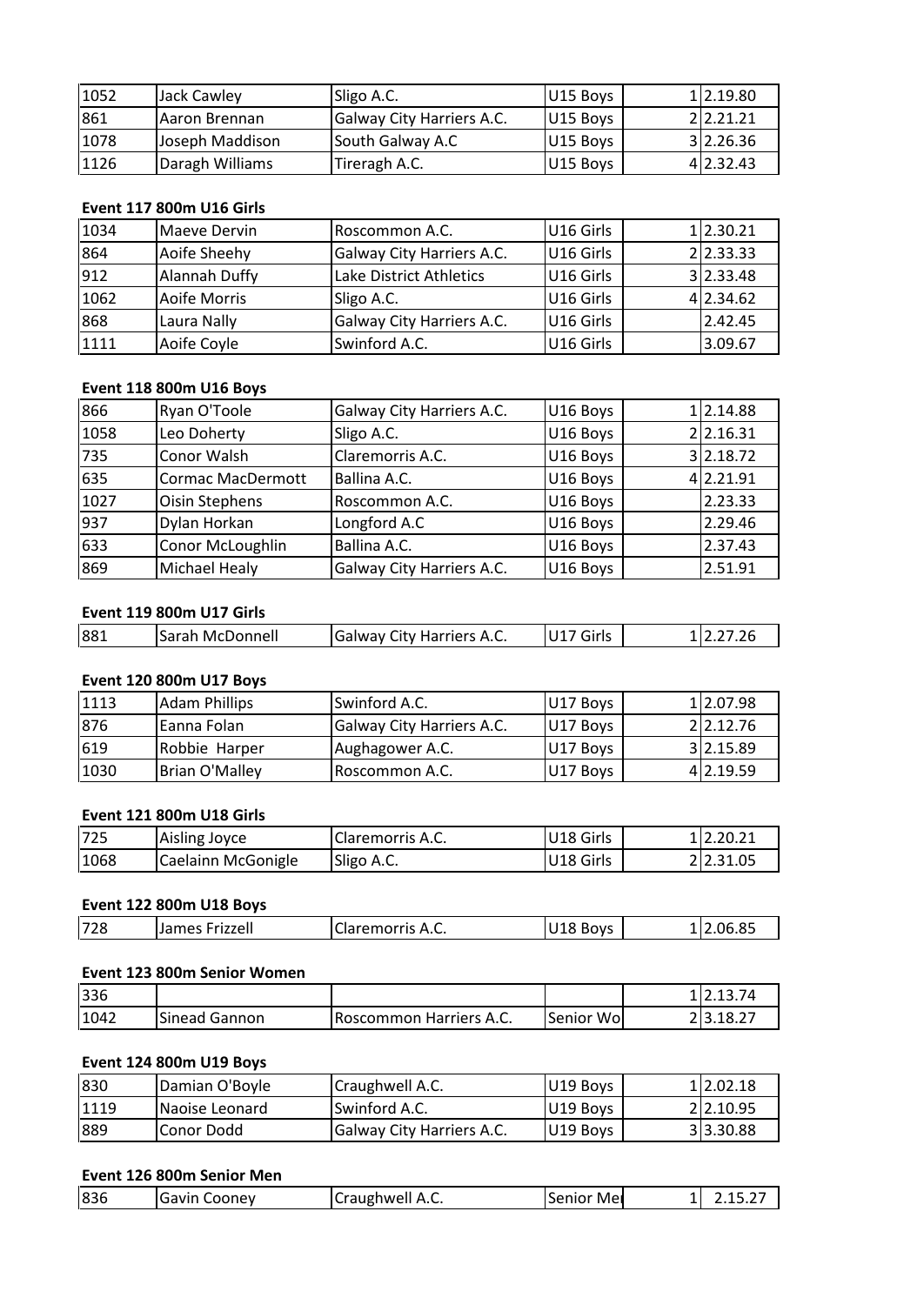| 1074 | Thomas Delahunt            | Sligo A.C. | Senior Mei | 2.12.29 |
|------|----------------------------|------------|------------|---------|
|      |                            |            |            |         |
|      | Event 229 4x100m U13 Girls |            |            |         |
|      | Loughrea B                 |            |            | 56.89   |

# Event 229 4x100m U13 Girls

| 1074 | Thomas Delahunt            | Sligo A.C. | Senior Mer | $\overline{2}$           | 2.12.29 |
|------|----------------------------|------------|------------|--------------------------|---------|
|      | Event 229 4x100m U13 Girls |            |            |                          |         |
|      | Loughrea B                 |            |            | 1                        | 56.89   |
| 1193 | GCH <sub>B</sub>           |            | U13 Girls  | 2                        | 57.36   |
| 1192 | <b>GCH A</b>               |            | U13 Girls  | 3                        | 57.75   |
| 1211 | North Leitrim A            |            | U13 Girls  |                          | 59.68   |
| 1180 | Craughwell A               |            | U13 Girls  |                          | 59.87   |
| 1163 | Carrick-on-Shannon         |            | U13 Girls  |                          | 60.51   |
| 1168 | <b>Claremorris</b>         |            | U13 Girls  |                          | 60.78   |
| 1221 | Swinford                   |            | U13 Girls  |                          | 61.06   |
| 1162 | <b>Ballina</b>             |            | U13 Girls  |                          | 61.42   |
|      | Loughrea A                 |            | U13 Girls  |                          | 61.92   |
| 1176 | Corrib A                   |            | U13 Girls  |                          | 63.80   |
| 1177 | Corrib B                   |            | U13 Girls  |                          | 68.92   |
|      |                            |            |            |                          |         |
|      | Event 230 4x100m U13 Boys  |            |            |                          |         |
| 1182 | Craughwell A               |            | U13 Boys   |                          | 57.43   |
| 1204 | Longford                   |            | U13 Boys   | $\overline{\mathcal{L}}$ | 58.62   |

# <u>Even</u>

| 1176 | Corrib A                   | U13 Girls |   | 63.80 |
|------|----------------------------|-----------|---|-------|
| 1177 | Corrib B                   | U13 Girls |   | 68.92 |
|      |                            |           |   |       |
|      | Event 230 4x100m U13 Boys  |           |   |       |
| 1182 | Craughwell A               | U13 Boys  |   | 57.43 |
| 1204 | Longford                   | U13 Boys  |   | 58.62 |
| 1226 | Westport                   | U13 Boys  | 3 | 59.00 |
| 217  | <b>GCH</b>                 | U13 Boys  |   | 60.08 |
| 1183 | Craughwell B               | U13 Boys  |   | 60.21 |
| 1213 | North Leitrim              | U13 Boys  |   | DQ    |
|      |                            |           |   |       |
|      | Event 231 4x100m U14 Girls |           |   |       |
| 1160 | Aughagower                 | U14 Girls |   | 56.52 |
| 1196 | <b>GCHA</b>                | U14 Girls |   | 56.94 |

# Event 231 4x100m U14 Girls

| 1183 | Craughwell B               | U13 Boys  |                | 60.21 |
|------|----------------------------|-----------|----------------|-------|
| 1213 | North Leitrim              | U13 Boys  |                | DQ    |
|      |                            |           |                |       |
|      | Event 231 4x100m U14 Girls |           |                |       |
| 1160 | Aughagower                 | U14 Girls | $\mathbf{1}$   | 56.52 |
| 1196 | <b>GCH A</b>               | U14 Girls | 2              | 56.94 |
| 1184 | Craughwell                 | U14 Girls | 3              | 57.56 |
|      | GCH <sub>B</sub>           | U14 Girls |                | 58.12 |
| 1166 | Castlebar                  | U14 Girls |                | 58.30 |
| 1170 | Claremorris A              | U14 Girls |                | 59.35 |
| 1158 | Athenry                    | U14 Girls |                | 59.58 |
| 1164 | Carrick-on-Shannon         | U14 Girls |                | 59.79 |
|      | <b>Ballina</b>             |           |                | 59.81 |
| 1179 | Corrib                     | U14 Girls |                | 59.94 |
|      | Loughrea                   |           |                | 60.26 |
| 1175 | Corran                     | U14 Girls |                | 60.62 |
| 1214 | North Leitrim              | U14 Girls |                | 60.79 |
| 1227 | Westport                   | U14 Girls |                | 61.69 |
|      |                            |           |                |       |
|      | Event 232 4x100m U14 Boys  |           |                |       |
| 1197 | <b>GCH</b>                 | U14 Boys  | 1              | 54.40 |
| 1228 | Westport                   | U14 Bovs  | $\overline{2}$ | 55.36 |

# Event 232 4x100m U14 Boys

| 1214 | North Leitrim             | U14 Girls |   | 60.79 |
|------|---------------------------|-----------|---|-------|
| 1227 | Westport                  | U14 Girls |   | 61.69 |
|      |                           |           |   |       |
|      | Event 232 4x100m U14 Boys |           |   |       |
| 1197 | <b>GCH</b>                | U14 Boys  |   | 54.40 |
| 1228 | Westport                  | U14 Boys  |   | 55.36 |
| 1205 | Longford                  | U14 Boys  | 3 | 56.84 |
| 1185 | <b>Craughwell A</b>       | U14 Boys  |   | 58.27 |
|      | Corrib                    | U14 Boys  |   | 64.60 |
| 1186 | <b>Craughwell B</b>       | U14 Boys  |   |       |
| 1208 | Loughrea                  | U14 Boys  |   |       |
| 1215 | North Sligo               | U14 Boys  |   |       |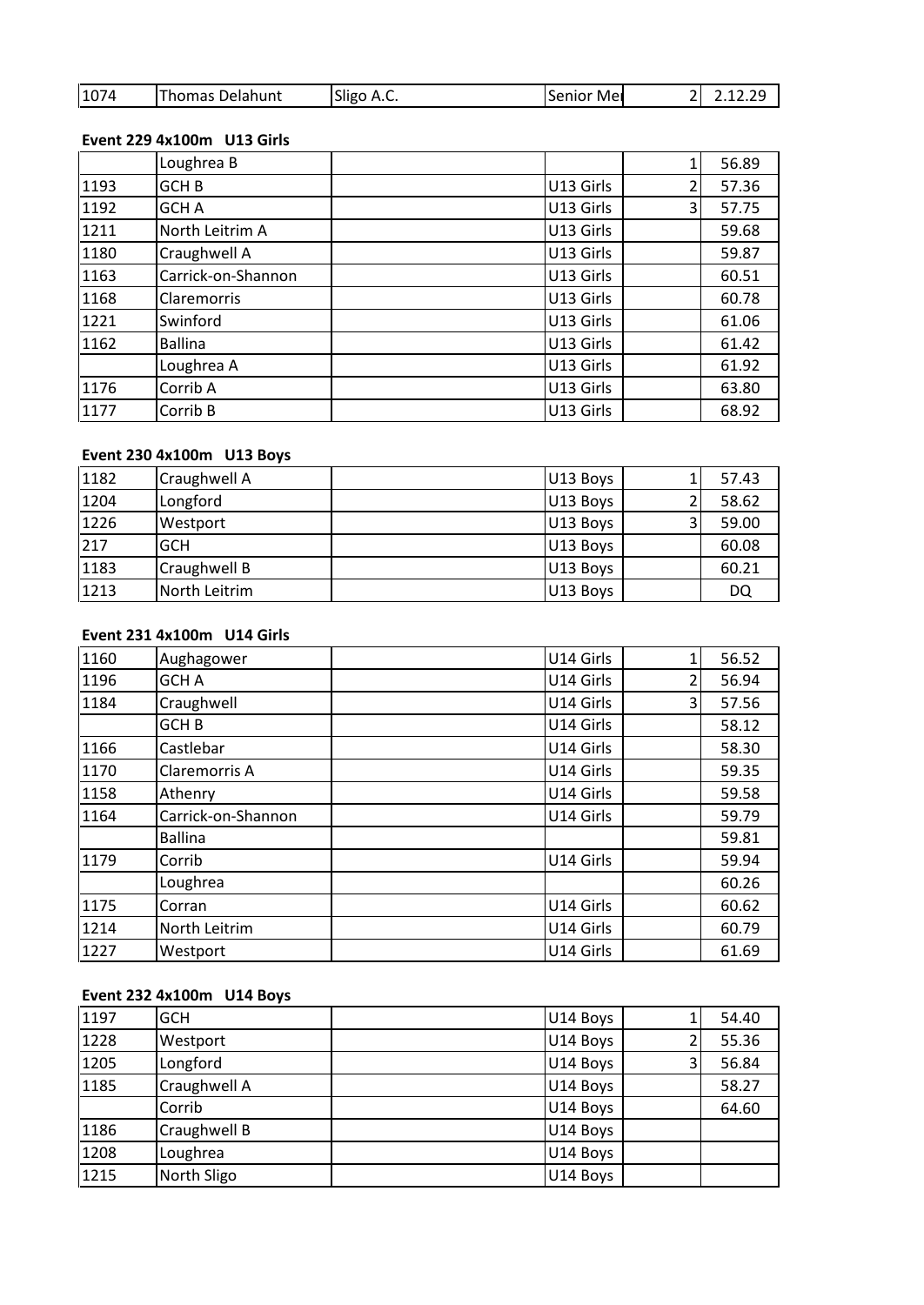# **<sup>233</sup> 4x100m U15 Girls**

|      | Event 233 4x100m U15 Girls |           |                |       |
|------|----------------------------|-----------|----------------|-------|
| 1187 | Craughwell                 | U15 Girls |                | 53.51 |
| 1198 | <b>GCH</b>                 | U15 Girls |                | 54.28 |
|      | Claremorris                | U15 Girls | 3              | 54.89 |
| 1223 | Swinford                   | U15 Girls |                | 57.11 |
| 1161 | <b>Ballina</b>             | U15 Girls |                | 59.77 |
|      |                            |           |                |       |
|      | Event 234 4x100m U15 Boys  |           |                |       |
| 1167 | Castlebar                  | U15 Boys  |                | 56.76 |
| 1206 | Longford                   | U15 Bovs  | $\overline{2}$ | 57.36 |

# <u>Even</u>

|                                              |                                   | U15 Girls             | 59.77 |
|----------------------------------------------|-----------------------------------|-----------------------|-------|
|                                              |                                   |                       |       |
| 1161<br>Ballina<br>Event 234 4x100m U15 Boys |                                   |                       |       |
| 1167                                         | Castlebar                         | U15 Boys              | 56.76 |
| 1206                                         | Longford                          | U15 Boys              | 57.36 |
|                                              |                                   |                       |       |
|                                              | <b>Event 235 4x100m U16 Girls</b> |                       |       |
| 1199                                         | <b>GCH</b>                        | U16 Girls             | 53.96 |
| 1189                                         | Craughwell A                      | U <sub>16</sub> Girls | 55.18 |

# Event 235 4x100m U16 Girls

|                                                                                                                                                                                      |             | U <sub>15</sub> Boys |   | 56.76 |
|--------------------------------------------------------------------------------------------------------------------------------------------------------------------------------------|-------------|----------------------|---|-------|
| 1167<br>Castlebar<br>1206<br>Longford<br><b>Event 235 4x100m U16 Girls</b><br>1199<br><b>GCH</b><br>1189<br>Craughwell A<br>1190<br>Craughwell B<br><b>Event 236 4x100m U16 Boys</b> |             | U15 Boys             |   | 57.36 |
|                                                                                                                                                                                      |             |                      |   |       |
|                                                                                                                                                                                      |             |                      |   |       |
|                                                                                                                                                                                      |             | U16 Girls            |   | 53.96 |
|                                                                                                                                                                                      |             | U16 Girls            |   | 55.18 |
|                                                                                                                                                                                      |             | U16 Girls            | 3 | 60.44 |
|                                                                                                                                                                                      |             |                      |   |       |
|                                                                                                                                                                                      |             |                      |   |       |
| 1174                                                                                                                                                                                 | Claremorris | U16 Boys             |   | 52.15 |
|                                                                                                                                                                                      | Loughrea    | U16 Boys             |   | 52.31 |

# **Event**

| 1189 | Craughwell A                      | U16 Girls    | 2 | 55.18 |
|------|-----------------------------------|--------------|---|-------|
| 1190 | Craughwell B                      | U16 Girls    | 3 | 60.44 |
|      |                                   |              |   |       |
|      | <b>Event 236 4x100m U16 Boys</b>  |              |   |       |
| 1174 | <b>Claremorris</b>                | U16 Boys     |   | 52.15 |
|      | Loughrea                          | U16 Boys     |   | 52.31 |
| 1191 | Craughwell                        | U16 Boys     | 3 | 53.15 |
| 1225 | Tireragh                          | U16 Boys     |   | 53.50 |
| 1200 | <b>GCH A</b>                      | U16 Boys     |   | 53.52 |
|      | <b>Event 237 4x100m U17 Girls</b> |              |   |       |
| 1201 | <b>GCH</b>                        | U17 Girls    |   | 53.20 |
|      |                                   |              |   |       |
|      | Event 243 4x100m Senior Women     |              |   |       |
| 1217 | Roscommon Harriers                | Senior Women |   | 67.11 |

| 1217<br><b>IRoscommon Harriers</b><br>Senior<br>Women |
|-------------------------------------------------------|
|-------------------------------------------------------|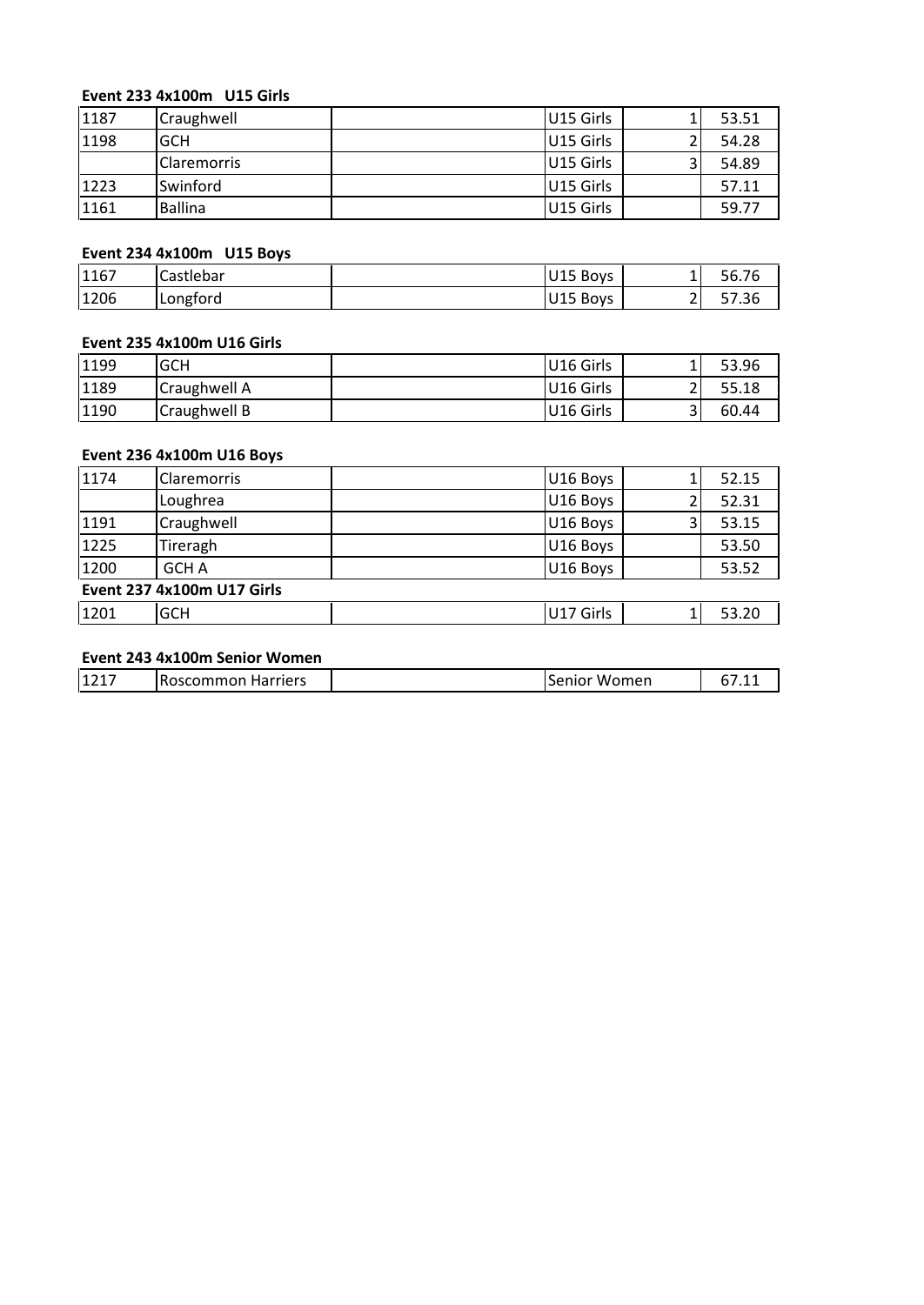|             | Event 127 Hammer (2.5Kg) U14 Girls      |                                                   |                                   |              |              |              |                      |
|-------------|-----------------------------------------|---------------------------------------------------|-----------------------------------|--------------|--------------|--------------|----------------------|
| ID          | Name                                    | <b>Team Name</b>                                  | <b>Age Category</b>               | #1           | #2           | #3           | <b>Best</b>          |
| 710         | Ciara Murphy Mchugh                     | Claremorris A.C.                                  | U14 Girls                         | 23.75        | 18.80        | 23.36        | 23.75                |
|             | Event 128 Hammer (2.5Kg) U14 Boys       |                                                   |                                   |              |              |              |                      |
| ID          | Name                                    | Team Name                                         | <b>Age Category</b>               | #1           | #2           | #3           | Best                 |
| 1147        | Adam Sheridan                           | Westport A.C.                                     | U14 Boys                          |              | 30.33        |              | 30.33                |
|             | Event 130 Hammer (3.25Kg) U15 Boys      |                                                   |                                   |              |              |              |                      |
| ID          | Name                                    | <b>Team Name</b>                                  | <b>Age Category</b>               | #1           | #2           | #3           | Best                 |
| 1125        | Jamie O'Carroll<br>Karl Holmes          | Tireragh A.C.                                     | U15 Boys                          | 30.34        |              | 29.08        | 30.34                |
| 640         |                                         | Ballina A.C.                                      | U15 Boys                          |              |              | 29.78        | 29.78                |
|             | Event 131 Hammer (3Kg) U16 Girls        |                                                   |                                   |              |              |              |                      |
| ID          | Name                                    | <b>Team Name</b>                                  | <b>Age Category</b>               | #1           | #2           | #3           | Best                 |
| 721         | Aoife Hernon                            | Claremorris A.C.                                  | U16 Girls                         | 14.78        |              | 17.88        | 17.88                |
|             | Event 131 Hammer (3Kg) U16 Boys         |                                                   |                                   |              |              |              |                      |
|             | Stuart Fahy                             | Tireragh                                          |                                   | 20.63        |              | 21.57        | 21.57                |
|             |                                         |                                                   |                                   |              |              |              |                      |
| ID          | Event 134 Hammer (5Kg) U17 Boys<br>Name | <b>Team Name</b>                                  | <b>Age Category</b>               | #1           | #2           | #3           | <b>Best</b>          |
| 686         | Michael Heneghan                        | Castlebar A.C.                                    | U17 Boys                          | 29.87        | 35.99        | 29.46        | 35.99                |
|             |                                         |                                                   |                                   |              |              |              |                      |
| ID          | Event 135 Hammer (3Kg) U18 Girls        | <b>Team Name</b>                                  |                                   |              |              |              |                      |
| 1117        | Name<br>Michaela Walsh                  | Swinford A.C.                                     | <b>Age Category</b><br>U18 Girls  | #1<br>54.78  | #2<br>55.60  | #3<br>58.62  | <b>Best</b><br>58.62 |
|             |                                         |                                                   |                                   |              |              |              |                      |
|             | Event 140 Hammer (7.26Kg) Senior Men    |                                                   |                                   |              |              |              |                      |
| ID<br>901   | Name<br><b>Brendan Staunton</b>         | Team Name<br>Galway City Harriers A               | <b>Age Category</b><br>Senior Men | #1<br>35.74  | #2<br>38.87  | #3<br>39.96  | Best<br>39.96        |
| 940         | Mark Brady                              | Lough Ree A.C.                                    | Senior Men                        | 33.36        | 34.51        | 32.48        | 34.51                |
|             | Michael Heneghan (GUEST)                | Castlebar                                         |                                   |              | 38.71        | 38.11        | 38.71                |
|             | Rob Kennan (Guest)                      | Westport                                          |                                   | 19.21        | 23.66        |              | 23.66                |
|             | Event 141 Long Jump U19 Girls           |                                                   |                                   |              |              |              |                      |
| ID          | Name                                    | <b>Team Name</b>                                  | <b>Age Category</b>               | #1           | #2           | #3           | Best                 |
| 829         | Sinead Treacy                           | Craughwell A.C.                                   | U19 Girls                         | 3.04         | 4.32         |              | 4.32                 |
|             |                                         |                                                   |                                   |              |              |              |                      |
| ID          | Event 142 Long Jump U19 Boys<br>Name    | <b>Team Name</b>                                  | <b>Age Category</b>               | #1           | #2           | #3           | Best                 |
| 833         | Aidan Conneely                          | Craughwell A.C.                                   | U19 Boys                          |              | 5.99         | 6.01         | 6.01                 |
| 607         | Evan Quirke                             | Athenry A.C.                                      | U19 Boys                          |              |              | 5.72         | 5.72                 |
| 732<br>733  | Sean Carrick                            | Claremorris A.C.<br>Claremorris A.C.              | U19 Boys                          | 5.63<br>5.41 | 5.71<br>5.55 | 5.14         | 5.71<br>5.55         |
|             | Darragh Finneran                        |                                                   | U19 Boys                          |              |              |              |                      |
|             | Event 144 Long Jump Senior Men          |                                                   |                                   |              |              |              |                      |
| ID          | Name                                    | <b>Team Name</b>                                  | <b>Age Category</b>               | #1           | #2           | #3           | <b>Best</b>          |
| 648<br>645  | Michael Kelly<br>Noel Caulfield         | Ballycastle A.C.<br>Ballycastle A.C.              | Senior Men<br>Senior Men          | 2.61<br>3.54 | 4.04<br>3.99 | 3.85<br>4.03 | 4.04<br>4.03         |
|             |                                         |                                                   |                                   |              |              |              |                      |
|             | Event 145 Long Jump U13 Girls           |                                                   |                                   |              |              |              |                      |
| ID          | Name                                    | <b>Team Name</b>                                  | <b>Age Category</b>               | #1           | #2           | #3           | Best                 |
| 953<br>986  | Chloe Farragher<br>Ella McDaid          | Loughrea A.C.<br>North Leitrim A.C.               | U13 Girls<br>U13 Girls            | 4.01<br>2.75 | 4.28         | 4.14<br>4.20 | 4.28<br>4.20         |
| 846         | Chalene Trill                           | Galway City Harriers A.                           | U13 Girls                         | 4.13         | 3.92         |              | 4.13                 |
| 602         | Saoirse Healey                          | Athenry A.C.                                      | U13 Girls                         | 4.05         | 3.94         | 4.09         | 4.09                 |
| 841         | Sinead Duggan                           | Galway City Harriers A.                           | U13 Girls                         |              | 4.08         |              | 4.08                 |
| 950<br>767  | Emma Stewart<br>Ava Finn                | Loughrea A.C.<br>Craughwell A.C.                  | U13 Girls<br>U13 Girls            | 3.86<br>3.88 | 3.92         | 3.94<br>3.93 | 3.94<br>3.93         |
| 747         | Erin Taheny                             | Corran A.C.                                       | U13 Girls                         | 3.88         |              | 3.77         | 3.88                 |
| 772         | Ciara Hughes                            | Craughwell A.C.                                   | U13 Girls                         | 3.80         |              |              | 3.80                 |
| 669         | Emma O'Connell                          | Carrick-on-Shannon A. U13 Girls                   |                                   | 3.70         |              |              | 3.70                 |
| 951<br>773  | Aoibhin Farrell<br>Aoife Kelly          | Loughrea A.C.<br>Craughwell A.C.                  | U13 Girls<br>U13 Girls            | 3.69<br>3.60 |              |              | 3.69<br>3.60         |
|             | Ornait Coen                             | Loughrea A.C.                                     |                                   | 3.60         |              |              | 3.60                 |
| 620         | <b>Aisling Calvey</b>                   | Aughagower A.C.                                   | U13 Girls                         | 3.57         |              |              | 3.57                 |
| 616         | Aoife Kennedy                           | Aughagower A.C.                                   | U13 Girls                         | 3.55         |              |              | 3.55                 |
| 748<br>989  | Kate Hosey<br>Rachel Conlon             | Corran A.C.<br>North Leitrim A.C.                 | U13 Girls<br>U13 Girls            | 3.46         | 3.43         |              | 3.46<br>3.43         |
|             | Denise ???                              | Loughrea A.C.                                     |                                   | 3.39         |              |              | 3.39                 |
| 847         | Paula Crissan                           | Galway City Harriers A.                           | U13 Girls                         | 3.29         |              |              | 3.29                 |
| 627         | Catherine Oreilly                       | Ballina A.C.                                      | U13 Girls                         | 3.24         |              |              | 3.24                 |
| 695<br>754  | Laura Tunney<br>Maeve Ford              | Castlebar A.C.<br>Corrib A.C.                     | U13 Girls<br>U13 Girls            | 3.24<br>3.23 |              |              | 3.24<br>3.23         |
| 1029        | <b>Emily Feeley</b>                     | Roscommon A.C.                                    | U13 Girls                         | 3.23         |              |              | 3.23                 |
| 670         | Aine McGwynne                           | Carrick-on-Shannon A. U13 Girls                   |                                   | 3.18         |              |              | 3.18                 |
|             | Niamh Burns                             | Loughrea A.C.                                     |                                   | 3.16         |              |              | 3.16                 |
| 759         | Maebh Keogh                             | Corrib A.C.                                       | U13 Girls                         |              | 3.14         |              | 3.14                 |
| 1028<br>671 | Ciara Carr<br>Lauren Reynolds           | Roscommon A.C.<br>Carrick-on-Shannon A. U13 Girls | U13 Girls                         | 2.96<br>2.90 |              |              | 2.96<br>2.90         |
| 769         | Maeve McLoughlin                        | Craughwell A.C.                                   | U13 Girls                         | 2.86         |              |              | 2.86                 |
| 1000        | <b>Blaithin Deane</b>                   | North Roscommon A.C U13 Girls                     |                                   | 2.80         |              |              | 2.80                 |
| 956         | Anna O'Brien                            | Loughrea A.C.                                     | U13 Girls                         | 2.67         |              |              | 2.67                 |
| 988<br>760  | Lara Mulvaney<br>Rhian O'Callaghan      | North Leitrim A.C.<br>Corrib A.C.                 | U13 Girls<br>U13 Girls            | 2.65<br>2.51 |              |              | 2.65<br>2.51         |
| 946         | Louise Costello                         | Lough Ree A.C.                                    | U13 Girls                         | 2.51         |              |              | 2.51                 |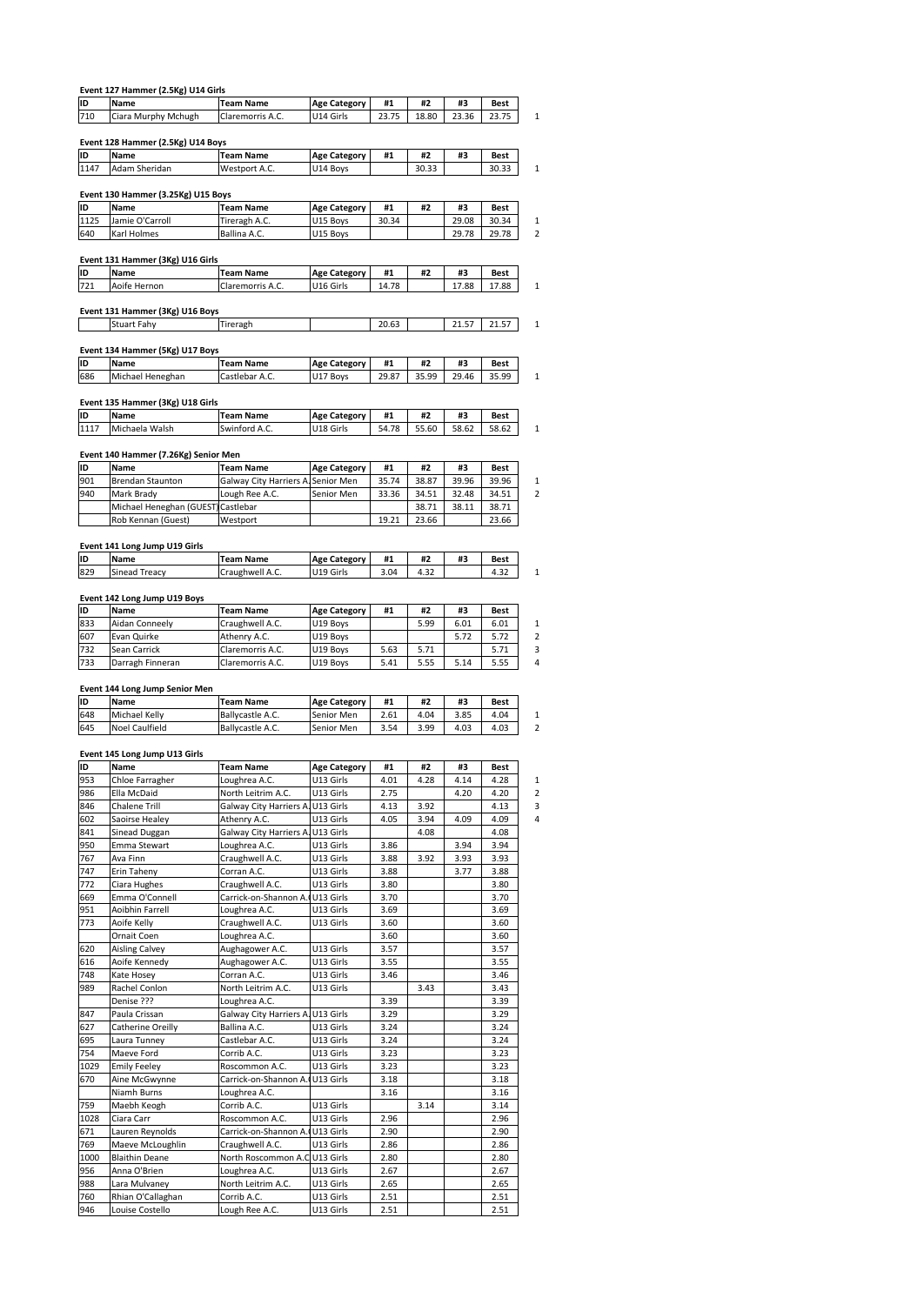|      | Event 146 Long Jump U13 Boys |                                   |           |      |      |      |
|------|------------------------------|-----------------------------------|-----------|------|------|------|
| 898  | Joanna Healy                 | Galway City Harriers A. U13 Girls |           |      | 2.12 | 2.12 |
| 1088 | Sarah Gallagher              | Swinford A.C.                     | U13 Girls | 2.17 |      | 2.17 |
| 1011 | Lorraine Oates               | North Sligo A.C.                  | U13 Girls | 2.35 |      | 2.35 |
| 745  | Orla Dorrian                 | Corran A.C.                       | U13 Girls | 2.40 |      | 2.40 |
| 761  | Aoibhainn Walsh              | Corrib A.C.                       | U13 Girls | 2.50 |      | 2.50 |

# <u>Eve</u>

| 1088 | Saran Gallagher               | Swinford A.C.                     | UI3 GINS            | 2.11 |      |      | 2.17        |
|------|-------------------------------|-----------------------------------|---------------------|------|------|------|-------------|
| 898  | Joanna Healy                  | Galway City Harriers A. U13 Girls |                     |      | 2.12 |      | 2.12        |
|      |                               |                                   |                     |      |      |      |             |
|      | Event 146 Long Jump U13 Boys  |                                   |                     |      |      |      |             |
| ID   | Name                          | <b>Team Name</b>                  | <b>Age Category</b> | #1   | #2   | #3   | <b>Best</b> |
| 705  | David Quinn                   | Claremorris A.C.                  | U13 Boys            | 3.91 | 3.91 | 4.20 | 4.20        |
| 993  | Diarmuid Giblin               | North Leitrim A.C.                | U13 Boys            | 3.95 | 4.02 | 4.17 | 4.17        |
| 923  | Brendan Finnan                | Longford A.C                      | U13 Boys            | 3.82 | 3.97 | 4.07 | 4.07        |
| 706  | Jack Sheeridan                | Claremorris A.C.                  | U13 Boys            | 3.62 | 3.78 | 3.99 | 3.99        |
| 781  | Jack Farrell                  | Craughwell A.C.                   | U13 Boys            | 3.79 |      | 3.96 | 3.96        |
| 782  | Padraig Martyn                | Craughwell A.C.                   | U13 Boys            | 3.81 |      | 3.94 | 3.94        |
| 996  | Krzyztpf Rutkowski            | North Leitrim A.C.                | U13 Boys            |      | 3.76 | 3.90 | 3.90        |
| 780  | Jack Fitzgerald               | Craughwell A.C.                   | U13 Boys            | 3.52 |      | 3.79 | 3.79        |
| 1015 | <b>Augustine Watters</b>      | North Sligo A.C.                  | U13 Boys            | 3.45 |      | 3.63 | 3.63        |
| 995  | Darragh Mitchell              | North Leitrim A.C.                | U13 Boys            | 3.00 |      | 3.61 | 3.61        |
| 785  | Conor Trehy                   | Craughwell A.C.                   | U13 Boys            |      |      | 3.60 | 3.60        |
| 697  | Liam Coyne                    | Castlebar A.C.                    | U13 Boys            | 3.39 | 3.46 |      | 3.46        |
| 892  | Dylan Traynor Canavan         | Galway City Harriers A. U13 Boys  |                     | 3.45 |      |      | 3.45        |
| 656  | Sean Brennan                  | Carrick-on-Shannon A. U13 Boys    |                     | 3.42 |      |      | 3.42        |
| 779  | Sean Cotter                   | Craughwell A.C.                   | U13 Boys            | 3.35 |      |      | 3.35        |
| 698  | Thomas McDonnell              | Castlebar A.C.                    | U13 Boys            | 3.24 |      |      | 3.24        |
| 980  | Aonghus McCrann               | Mohill A.C.                       | U13 Boys            | 3.15 |      |      | 3.15        |
| 999  | David Seery                   | North Leitrim A.C.                | U13 Boys            | 2.75 |      |      | 2.75        |
| 749  | Conor Howe                    | Corrib A.C.                       | U13 Boys            | 2.74 |      |      | 2.74        |
| 757  | Cian Mullarkey                | Corrib A.C.                       | U13 Boys            |      | 2.59 |      | 2.59        |
|      |                               |                                   |                     |      |      |      |             |
|      | Event 147 Long Jump U14 Girls |                                   |                     |      |      |      |             |
| ID   | Name                          | <b>Team Name</b>                  | <b>Age Category</b> | #1   | #2   | #3   | <b>Best</b> |
| 791  | Leanagh Gilligan              | Craughwell A.C.                   | U14 Girls           | 4.51 | 4.57 | 4.18 | 4.57        |

# <u>Eve</u>

| 749  | Conor Howe                    | COITID A.C.             | U13 BOVS            | 2.74 |      |      | 2.74        |
|------|-------------------------------|-------------------------|---------------------|------|------|------|-------------|
| 757  | Cian Mullarkey                | Corrib A.C.             | U13 Boys            |      | 2.59 |      | 2.59        |
|      |                               |                         |                     |      |      |      |             |
|      | Event 147 Long Jump U14 Girls |                         |                     |      |      |      |             |
| ID   | Name                          | <b>Team Name</b>        | <b>Age Category</b> | #1   | #2   | #3   | <b>Best</b> |
| 791  | Leanagh Gilligan              | Craughwell A.C.         | U14 Girls           | 4.51 | 4.57 | 4.18 | 4.57        |
| 622  | Caoimhe Gannon                | Aughagower A.C.         | U14 Girls           | 3.94 | 4.19 | 4.22 | 4.22        |
| 1020 | Laoise McBrien                | North Sligo A.C.        | U14 Girls           |      | 4.22 |      | 4.22        |
| 790  | Eva Kelly                     | Craughwell A.C.         | U14 Girls           | 4.09 |      | 4.20 | 4.20        |
| 919  | Rebekah McHale                | Lake District Athletics | U14 Girls           | 4.12 | 3.96 | 3.96 | 4.12        |
| 792  | Caoimhe Gilligan              | Craughwell A.C.         | U14 Girls           |      |      | 4.03 | 4.03        |
| 711  | Alana Bowens                  | Claremorris A.C.        | U14 Girls           | 3.80 | 3.89 | 4.01 | 4.01        |
| 983  | <b>Alannah McGuiness</b>      | Mohill A.C.             | U14 Girls           | 3.74 | 3.81 | 3.90 | 3.90        |
| 758  | Eilis Keogh                   | Corrib A.C.             | U14 Girls           | 3.88 |      | 3.87 | 3.88        |
| 709  | Ciara O'Rourke                | Claremorris A.C.        | U14 Girls           |      | 3.75 |      | 3.75        |
| 961  | Georgia Deely                 | Loughrea A.C.           | U14 Girls           | 3.58 |      |      | 3.58        |
| 707  | Lara Finnerty                 | Claremorris A.C.        | U14 Girls           | 3.55 |      |      | 3.55        |
| 743  | Orlaith Connolly              | Corran A.C.             | U14 Girls           | 3.51 |      |      | 3.51        |
| 751  | Emma Hogan                    | Corrib A.C.             | U14 Girls           | 3.49 |      |      | 3.49        |
| 708  | Cliona McGreal                | Claremorris A.C.        | U14 Girls           | 3.45 |      |      | 3.45        |
| 1131 | <b>Eimhear Corduff</b>        | Westport A.C.           | U14 Girls           |      | 3.43 |      | 3.43        |
| 929  | Adevemi Talabi                | Longford A.C            | U14 Girls           | 3.33 |      |      | 3.33        |
| 618  | Amy Derrig                    | Aughagower A.C.         | U14 Girls           | 3.08 | 3.25 |      | 3.25        |
| 741  | Ciara Gillespie               | Corran A.C.             | U14 Girls           | 3.16 |      |      | 3.16        |
| 982  | Chloe Dolan                   | Mohill A.C.             | U14 Girls           | 3.15 |      |      | 3.15        |
| 694  | Deirdre Quinn                 | Castlebar A.C.          | U14 Girls           | 3.02 |      |      | 3.02        |
| 962  | Ellen O'Brien                 | Loughrea A.C.           | U14 Girls           |      | 2.98 |      | 2.98        |
| 1132 | Ella Staunton                 | Westport A.C.           | U14 Girls           | 2.85 |      |      | 2.85        |
| 753  | Maya Banerjee                 | Corrib A.C.             | U14 Girls           | 2.70 |      |      | 2.70        |
| 739  | Ciara Hyland                  | Corran A.C.             | U14 Girls           | 2.06 |      |      | 2.06        |
|      |                               |                         |                     |      |      |      |             |
|      | Event 148 Long Jump U14 Boys  |                         |                     |      |      |      |             |
| İID  | Name                          | <b>Team Name</b>        | <b>Age Category</b> | #1   | #2   | #3   | <b>Best</b> |
| 1009 | Seamas Keogh                  | North Sligo A.C.        | U14 Boys            | 4.84 | 4.76 | 4.72 | 4.84        |

# <u>Even</u>

| 753  | Maya Banerjee                 | ICOMID A.C.                  | U14 GIrls           | 2.70 |      |      | 2.70 |
|------|-------------------------------|------------------------------|---------------------|------|------|------|------|
| 739  | Ciara Hyland                  | Corran A.C.                  | U14 Girls           | 2.06 |      |      | 2.06 |
|      |                               |                              |                     |      |      |      |      |
|      | Event 148 Long Jump U14 Boys  |                              |                     |      |      |      |      |
| ID   | Name                          | <b>Team Name</b>             | <b>Age Category</b> | #1   | #2   | #3   | Best |
| 1009 | Seamas Keogh                  | North Sligo A.C.             | U14 Boys            | 4.84 | 4.76 | 4.72 | 4.84 |
| 797  | Sean Connaughton              | Craughwell A.C.              | U14 Boys            | 4.68 | 4.81 | 4.83 | 4.83 |
| 796  | Ciaran Connaughton            | Craughwell A.C.              | U14 Boys            | 3.78 |      | 4.55 | 4.55 |
| 798  | Alex Evans                    | Craughwell A.C.              | U14 Bovs            | 4.14 | 4.18 | 4.20 | 4.20 |
| 1049 | Shane McGlone                 | Sligo A.C.                   | U14 Boys            | 4.00 |      | 4.18 | 4.18 |
| 1001 | Alan O'Connor                 | North Roscommon A.C U14 Boys |                     | 3.60 | 3.57 | 3.48 | 3.60 |
| 691  | James Swift                   | Castlebar A.C.               | U14 Bovs            | 3.56 |      |      | 3.56 |
| 756  | <b>Brian Walsh</b>            | Corrib A.C.                  | U14 Boys            | 3.00 | 3.01 | 3.16 | 3.16 |
| 981  | Conor Mulligan                | Mohill A.C.                  | U14 Boys            | 2.31 | 2.32 | 2.57 | 2.57 |
|      |                               |                              |                     |      |      |      |      |
|      | Event 149 Long Jump U15 Girls |                              |                     |      |      |      |      |
| ID   | Name                          | <b>Team Name</b>             | <b>Age Category</b> | #1   | #2   | #3   | Best |
| 719  | Niamh O'Neill                 | Claremorris A.C.             | U15 Girls           | 5.19 |      | 5.04 | 5.19 |

# <u>Eve</u>

| 981  | Conor Mulligan                | Mohill A.C.                       | U14 Bovs            | 2.31 |      |      |      |
|------|-------------------------------|-----------------------------------|---------------------|------|------|------|------|
|      |                               |                                   |                     |      | 2.32 | 2.57 | 2.57 |
|      |                               |                                   |                     |      |      |      |      |
|      | Event 149 Long Jump U15 Girls |                                   |                     |      |      |      |      |
| İID  | <b>Name</b>                   | <b>Team Name</b>                  | <b>Age Category</b> | #1   | #2   | #3   | Best |
| 719  | Niamh O'Neill                 | Claremorris A.C.                  | U15 Girls           | 5.19 |      | 5.04 | 5.19 |
| 1135 | Aisling Halpin Fahey          | Westport A.C.                     | U15 Girls           | 4.74 | 4.74 |      | 4.74 |
| 605  | Sarah Gilhoolev               | Athenry A.C.                      | U15 Girls           |      | 4.40 |      | 4.40 |
| 1021 | Katie McGreal                 | North Sligo A.C.                  | U15 Girls           | 3.85 | 3.77 | 3.61 | 3.85 |
| 860  | Miriam Greene                 | Galway City Harriers A. U15 Girls |                     | 2.98 | 3.07 | 3.47 | 3.47 |

| 11021 | ikatie McGreal                | INOMN SHEO A.C.                   | IUI5 GINS           | 3.85 | 3.11 | 3.bl | 3.85 | 4 |
|-------|-------------------------------|-----------------------------------|---------------------|------|------|------|------|---|
| 860   | Miriam Greene                 | Galway City Harriers A. U15 Girls |                     | 2.98 | 3.07 | 3.47 | 3.47 |   |
|       |                               |                                   |                     |      |      |      |      |   |
|       | Event 150 Long Jump U15 Boys  |                                   |                     |      |      |      |      |   |
| ID    | Name                          | <b>Team Name</b>                  | <b>Age Category</b> | #1   | #2   | #3   | Best |   |
|       | 603 Brandon Lee               | Athenry                           | U15 Boys            |      | 5.03 | 5.10 | 5.10 | 1 |
| 687   | Kevin Coyne                   | Castlebar A.C.                    | U15 Boys            | 4.71 | 4.78 | 4.85 | 4.85 | 2 |
| 604   | Aubrey O'Brien                | Athenry A.C.                      | U15 Boys            |      |      | 4.72 | 4.72 | 3 |
|       |                               |                                   |                     |      |      |      |      |   |
|       | Event 151 Long Jump U17 Girls |                                   |                     |      |      |      |      |   |
| ID    | Name                          | <b>Team Name</b>                  | <b>Age Category</b> | #1   | #2   | #3   | Best |   |
| 643   | Sibeal Revnolds               | Ballinamore A.C.                  | U17 Girls           | 4.86 | 4.99 |      | 4.99 |   |

# **<sup>151</sup> Long Jump U17 Girls**

| 1687 | Kevin Covne                   | l Castlebar A.C. | U LS BOVS           | 4.71 | 4./ö | 4.85 | 4.85 |  |
|------|-------------------------------|------------------|---------------------|------|------|------|------|--|
| 604  | Aubrey O'Brien                | Athenry A.C.     | U15 Boys            |      |      | 4.72 | 4.72 |  |
|      |                               |                  |                     |      |      |      |      |  |
|      | Event 151 Long Jump U17 Girls |                  |                     |      |      |      |      |  |
| İID  | Name                          | <b>Team Name</b> | <b>Age Category</b> | #1   | #2   | #3   | Best |  |
| 643  | Sibeal Reynolds               | Ballinamore A.C. | U17 Girls           | 4.86 | 4.99 |      | 4.99 |  |
| 1039 | Shannon Quigley               | Roscommon A.C.   | U17 Girls           | 3.87 |      | 4.12 | 4.12 |  |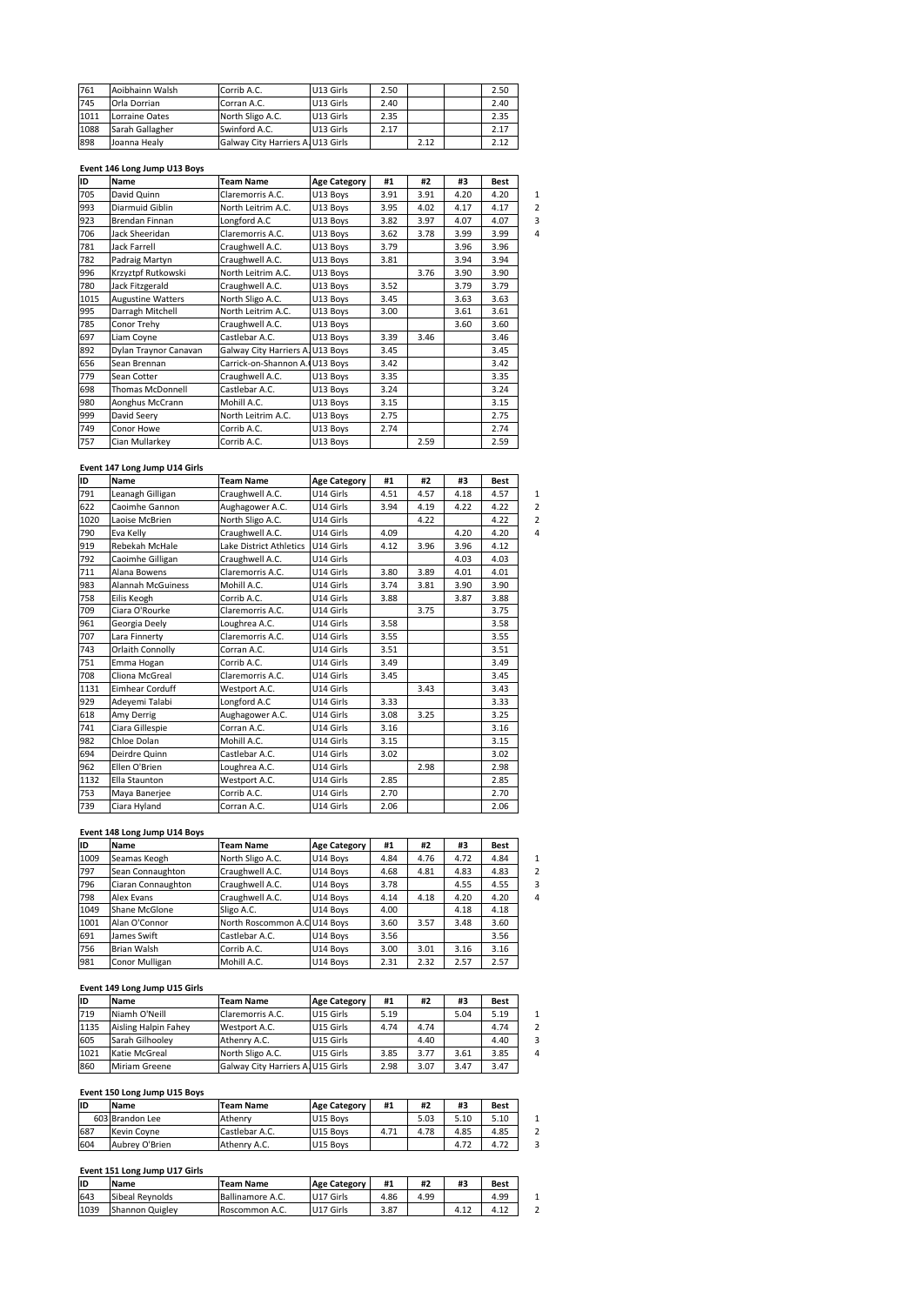|     | Event 152 Long Jump U17 Boys |                  |                     |      |      |    |             |
|-----|------------------------------|------------------|---------------------|------|------|----|-------------|
| ID  | Name                         | <b>Team Name</b> | <b>Age Category</b> | #1   | #2   | #3 | Best        |
| 611 | Patryk Woleniuk              | Athenry A.C.     | U17 Boys            | 4.11 | 4.51 |    | 4.51        |
|     |                              |                  |                     |      |      |    |             |
|     | Event 154 Long Jump U18 Boys |                  |                     |      |      |    |             |
| ID  | Name                         | <b>Team Name</b> | <b>Age Category</b> | #1   | #2   | #3 | <b>Best</b> |
| 828 | Matthew McKernan             | Craughwell A.C.  | U18 Boys            | 5.99 | 5.40 |    | 5.99        |

| 611<br>Patryk Woleniuk<br>Athenry A.C.<br>U17 Boys<br>4.51<br>4.11<br>Event 154 Long Jump U18 Boys<br>İID<br>#3<br>#1<br>#2<br><b>Age Category</b><br><b>Name</b><br><b>Team Name</b><br>828<br>Craughwell A.C.<br>Matthew McKernan<br>U18 Boys<br>5.99<br>5.40<br>626<br>5.76<br>Ballina A.C.<br>U18 Boys<br>5.74<br><b>Eric Connolly</b><br>5.82<br>678<br>Tom McCabe<br>Carrick-on-Shannon A. U18 Boys<br>5.21<br>5.05<br>5.14 | טוו | <b>Name</b>      | Team Name        | Age Category        | #1 | #Z   | #3   | Best |
|-----------------------------------------------------------------------------------------------------------------------------------------------------------------------------------------------------------------------------------------------------------------------------------------------------------------------------------------------------------------------------------------------------------------------------------|-----|------------------|------------------|---------------------|----|------|------|------|
|                                                                                                                                                                                                                                                                                                                                                                                                                                   |     |                  |                  |                     |    |      |      | 4.51 |
|                                                                                                                                                                                                                                                                                                                                                                                                                                   |     |                  |                  |                     |    |      |      |      |
|                                                                                                                                                                                                                                                                                                                                                                                                                                   |     |                  |                  |                     |    |      |      |      |
|                                                                                                                                                                                                                                                                                                                                                                                                                                   |     |                  |                  |                     |    |      |      | Best |
|                                                                                                                                                                                                                                                                                                                                                                                                                                   |     |                  |                  |                     |    |      |      | 5.99 |
|                                                                                                                                                                                                                                                                                                                                                                                                                                   |     |                  |                  |                     |    |      |      | 5.82 |
|                                                                                                                                                                                                                                                                                                                                                                                                                                   |     |                  |                  |                     |    |      |      | 5.21 |
| 1017<br><b>Ethan Beukes</b><br>North Sligo A.C.<br>U18 Bovs<br>4.83<br>4.90<br>4.40                                                                                                                                                                                                                                                                                                                                               |     |                  |                  |                     |    |      |      | 4.90 |
|                                                                                                                                                                                                                                                                                                                                                                                                                                   |     |                  |                  |                     |    |      |      |      |
| Event 155 Long Jump U16 Girls                                                                                                                                                                                                                                                                                                                                                                                                     | lıD | <b>Name</b>      | <b>Team Name</b> | <b>Age Category</b> | #1 | #2   | #3   | Best |
|                                                                                                                                                                                                                                                                                                                                                                                                                                   | 812 | Lorraine Delanev | Craughwell A.C.  | U16 Girls           |    | 4.70 | 4.59 | 4.70 |

# <u>Even</u>

| 0/8  | Tom McCape                    | iCarrick-on-Shannon A.IU18 Boys |                     | 5.U5 | 5.14 | 5.ZI | 5.ZI | 5              |
|------|-------------------------------|---------------------------------|---------------------|------|------|------|------|----------------|
| 1017 | Ethan Beukes                  | North Sligo A.C.                | U18 Bovs            | 4.90 | 4.40 | 4.83 | 4.90 | 4              |
|      |                               |                                 |                     |      |      |      |      |                |
|      | Event 155 Long Jump U16 Girls |                                 |                     |      |      |      |      |                |
| ID   | Name                          | <b>Team Name</b>                | <b>Age Category</b> | #1   | #2   | #3   | Best |                |
| 812  | Lorraine Delaney              | Craughwell A.C.                 | U16 Girls           |      | 4.70 | 4.59 | 4.70 | 1              |
| 813  | Laura Cunningham              | Craughwell A.C.                 | U16 Girls           | 4.65 |      | 4.62 | 4.65 | $\overline{2}$ |
| 810  | Ciana Reidy                   | Craughwell A.C.                 | U16 Girls           |      | 4.37 |      | 4.37 | 3              |
| 811  | Caoilin Milton                | Craughwell A.C.                 | U16 Girls           |      | 4.27 | 3.74 | 4.27 | 4              |
| 1032 | Laura Hynes                   | Roscommon A.C.                  | U16 Girls           | 3.80 | 3.75 | 4.01 | 4.01 |                |
| 838  | Shauna Tobin                  | Craughwell A.C.                 | U16 Girls           | 3.67 | 3.86 | 3.76 | 3.86 |                |
| 1014 | Sabhdh McCarthy               | North Sligo A.C.                | U16 Girls           | 3.25 | 3.32 | 3.31 | 3.32 |                |
|      |                               |                                 |                     |      |      |      |      |                |
|      | Event 156 Long Jump U16 Boys  |                                 |                     |      |      |      |      |                |
| ID   | Name                          | <b>Team Name</b>                | <b>Age Category</b> | #1   | #2   | #3   | Best |                |
| 816  | Daniel Callanan Forde         | Craughwell A.C.                 | U16 Boys            | 5.97 | 5.43 | 5.36 | 5.97 |                |

# <u>Eve</u>

| 838  | shauna Tobin                          | Craughwell A.C.  | UID GINS            | 3.b/ | 3.8b | 3.7b | 3.8b |
|------|---------------------------------------|------------------|---------------------|------|------|------|------|
| 1014 | Sabhdh McCarthy                       | North Sligo A.C. | U16 Girls           | 3.25 | 3.32 | 3.31 | 3.32 |
|      |                                       |                  |                     |      |      |      |      |
|      | Event 156 Long Jump U16 Boys          |                  |                     |      |      |      |      |
| ID   | Name                                  | <b>Team Name</b> | <b>Age Category</b> | #1   | #2   | #3   | Best |
| 816  | Daniel Callanan Forde                 | Craughwell A.C.  | U16 Bovs            | 5.97 | 5.43 | 5.36 | 5.97 |
| 819  | Louis Mollov                          | Craughwell A.C.  | U16 Bovs            | 4.72 | 4.76 | 5.08 | 5.08 |
| 972  | Dylan Shaughnessy                     | Loughrea A.C.    | U16 Bovs            | 4.65 | 4.92 | 4.74 | 4.92 |
| 970  | Stephen Doran                         | Loughrea A.C.    | U16 Boys            |      | 4.60 | 4.67 | 4.67 |
| 216  | Gavin Forde                           | Craughwell A.C.  | U16 Bovs            | 4.27 |      | 4.43 | 4.43 |
| 649  | Shane Grier                           | Ballycastle A.C. | U16 Bovs            |      | 2.91 |      | 2.91 |
|      |                                       |                  |                     |      |      |      |      |
|      | Event 173 Shot Put (2.72Kg) U15 Girls |                  |                     |      |      |      |      |
| ID   | Name                                  | Team Name        | <b>Age Category</b> | #1   | #2   | #3   | Best |
| 803  | Sarah Callanan                        | Craughwell A.C.  | U15 Girls           | 9.03 | 8.58 | 8.33 | 9.03 |

| 21 D | Gavin Forge                           | Craughwell A.C.  | <b>UTP BOAS</b>     | 4.21  |       | 4.45  | 4.45  |
|------|---------------------------------------|------------------|---------------------|-------|-------|-------|-------|
| 649  | Shane Grier                           | Ballycastle A.C. | U16 Bovs            |       | 2.91  |       | 2.91  |
|      |                                       |                  |                     |       |       |       |       |
|      | Event 173 Shot Put (2.72Kg) U15 Girls |                  |                     |       |       |       |       |
| ID   | Name                                  | <b>Team Name</b> | <b>Age Category</b> | #1    | #2    | #3    | Best  |
| 803  | Sarah Callanan                        | Craughwell A.C.  | U15 Girls           | 9.03  | 8.58  | 8.33  | 9.03  |
| 1122 | <b>Holly Davis</b>                    | Tireragh A.C.    | U15 Girls           | 8.45  | 7.37  | 8.82  | 8.82  |
| 1021 | Katie McGreal                         | North Sligo A.C. | U15 Girls           | 6.00  | 6.18  | 6.13  | 6.18  |
|      |                                       |                  |                     |       |       |       |       |
|      | Event 174 Shot Put (3.25Kg) U15 Boys  |                  |                     |       |       |       |       |
| ID   | Name                                  | <b>Team Name</b> | <b>Age Category</b> | #1    | #2    | #3    | Best  |
| 1125 | Jamie O'Carroll                       | Tireragh A.C.    | U15 Boys            | 12.22 | 12.70 | 13.17 | 13.17 |

| 1122 | i Holly Davis                        | Tireragh A.C.    | UIS GIFIS           | 8.45  | 1.31  | 8.8Z  | 8.8Z        |
|------|--------------------------------------|------------------|---------------------|-------|-------|-------|-------------|
| 1021 | Katie McGreal                        | North Sligo A.C. | U15 Girls           | 6.00  | 6.18  | 6.13  | 6.18        |
|      |                                      |                  |                     |       |       |       |             |
|      | Event 174 Shot Put (3.25Kg) U15 Boys |                  |                     |       |       |       |             |
| İID  | <b>Name</b>                          | <b>Team Name</b> | <b>Age Category</b> | #1    | #2    | #3    | <b>Best</b> |
| 1125 | Jamie O'Carroll                      | Tireragh A.C.    | U15 Boys            | 12.22 | 12.70 | 13.17 | 13.17       |
| 684  | <b>Emmet Geraghty</b>                | Castlebar A.C.   | U15 Boys            | 8.49  | 8.06  | 7.40  | 8.49        |
| 1107 | Darragh McNicholas                   | Swinford A.C.    | U15 Boys            | 8.32  |       |       | 8.32        |
|      |                                      |                  |                     |       |       |       |             |
|      | Event 175 Shot Put (2kg) U14 Girls   |                  |                     |       |       |       |             |
| İID  | <b>Name</b>                          | <b>Team Name</b> | <b>Age Category</b> | #1    | #2    | #3    | Best        |
| 959  | Chloe Casey                          | Loughrea A.C.    | U14 Girls           | 10.68 | 10.36 | 10.22 | 10.68       |

# <u>Eve</u>

| 684  | Emmet Geragnty                       | Castlebar A.C.                  | <b>UIS BOYS</b>     | 8.49  | 8.Ub  | 7.40  | 8.49  |
|------|--------------------------------------|---------------------------------|---------------------|-------|-------|-------|-------|
| 1107 | Darragh McNicholas                   | Swinford A.C.                   | U15 Boys            | 8.32  |       |       | 8.32  |
|      |                                      |                                 |                     |       |       |       |       |
|      | Event 175 Shot Put (2kg) U14 Girls   |                                 |                     |       |       |       |       |
| ID   | Name                                 | <b>Team Name</b>                | <b>Age Category</b> | #1    | #2    | #3    | Best  |
| 959  | Chloe Casev                          | Loughrea A.C.                   | U14 Girls           | 10.68 | 10.36 | 10.22 | 10.68 |
| 676  | <b>Caitlin Surlis</b>                | Carrick-on-Shannon A. U14 Girls |                     | 8.40  | 10.23 | 9.51  | 10.23 |
| 997  | Kate Barret                          | North Leitrim A.C.              | U14 Girls           | 8.53  | 9.21  | 10.19 | 10.19 |
| 992  | Shannon O'Hagan                      | North Leitrim A.C.              | U14 Girls           | 9.90  | 10.00 | 9.54  | 10.00 |
| 710  | Ciara Murphy Mchugh                  | Claremorris A.C.                | U14 Girls           | 7.89  | 9.59  | 9.74  | 9.74  |
| 790  | Eva Kelly                            | Craughwell A.C.                 | U14 Girls           | 8.19  | 8.38  | 8.46  | 8.46  |
| 1095 | Elise Phillips                       | Swinford A.C.                   | U14 Girls           | 7.21  | 7.60  | 7.33  | 7.60  |
| 1099 | Jessica Moran                        | Swinford A.C.                   | U14 Girls           | 6.44  | 6.75  | 6.46  | 6.75  |
| 753  | Maya Banerjee                        | Corrib A.C.                     | U14 Girls           | 5.66  | 5.40  | 5.78  | 5.78  |
|      |                                      |                                 |                     |       |       |       |       |
|      | Event 176 Shot Put (2.72Kg) U14 Boys |                                 |                     |       |       |       |       |
| ID   | Name                                 | <b>Team Name</b>                | <b>Age Category</b> | #1    | #2    | #3    | Best  |
| 1147 | Adam Sheridan                        | Westport A.C.                   | U14 Boys            | 12.93 | 12.35 |       | 12.93 |

# <u>Even</u>

| 1099 | Jessica Moran                        | Swinford A.C.                    | U14 GIris           | 6.44  | 6.75  | b.4b | 6.75  |
|------|--------------------------------------|----------------------------------|---------------------|-------|-------|------|-------|
| 753  | Maya Banerjee                        | Corrib A.C.                      | U14 Girls           | 5.66  | 5.40  | 5.78 | 5.78  |
|      |                                      |                                  |                     |       |       |      |       |
|      | Event 176 Shot Put (2.72Kg) U14 Boys |                                  |                     |       |       |      |       |
| ID   | Name                                 | <b>Team Name</b>                 | <b>Age Category</b> | #1    | #2    | #3   | Best  |
| 1147 | Adam Sheridan                        | Westport A.C.                    | U14 Boys            | 12.93 | 12.35 |      | 12.93 |
| 1016 | Paul Cleary                          | North Sligo A.C.                 | U14 Boys            | 8.66  | 8.75  | 9.24 | 9.24  |
| 917  | Conor Cusack                         | Lake District Athletics          | U14 Boys            | 8.87  | 7.86  | 8.75 | 8.87  |
| 909  | Eoghan Jennings                      | Galway City Harriers A. U14 Boys |                     | 8.59  | 8.52  | 8.85 | 8.85  |
| 1010 | Ronan Gilmartin                      | North Sligo A.C.                 | U14 Boys            | 7.83  | 7.91  | 8.16 | 8.16  |
| 690  | Oisin Tunney                         | Castlebar A.C.                   | U14 Boys            | 6.99  | 7.42  | 6.98 | 7.42  |
| 800  | Eoin Lyons                           | Craughwell A.C.                  | U14 Bovs            | 7.14  | 7.07  | 6.96 | 7.14  |
| 756  | Brian Walsh                          | Corrib A.C.                      | U14 Boys            | 5.62  | 6.28  | 6.10 | 6.28  |
|      |                                      |                                  |                     |       |       |      |       |
|      | Event 177 Shot Put (2kg) U13 Girls   |                                  |                     |       |       |      |       |
| ID   | Name                                 | <b>Team Name</b>                 | <b>Age Category</b> | #1    | #2    | #3   | Best  |
| 620  | <b>Aisling Calvey</b>                | Aughagower A.C.                  | U13 Girls           | 9.55  | 9.42  | 9.63 | 9.63  |

# <u>Eve</u>

| <b>BUU</b> | EOIN LYONS                         | Craughwell A.C.    | U14 BOVS            | 7.14 | 1.01 | 6.Yb | 7.14        |
|------------|------------------------------------|--------------------|---------------------|------|------|------|-------------|
| 756        | Brian Walsh                        | Corrib A.C.        | U14 Boys            | 5.62 | 6.28 | 6.10 | 6.28        |
|            |                                    |                    |                     |      |      |      |             |
|            | Event 177 Shot Put (2kg) U13 Girls |                    |                     |      |      |      |             |
| ID         | Name                               | <b>Team Name</b>   | <b>Age Category</b> | #1   | #2   | #3   | <b>Best</b> |
| 620        | <b>Aisling Calvey</b>              | Aughagower A.C.    | U13 Girls           | 9.55 | 9.42 | 9.63 | 9.63        |
| 1081       | Sheena Gallagher                   | Swinford A.C.      | U13 Girls           | 8.98 | 8.82 | 8.83 | 8.98        |
| 754        | Maeve Ford                         | Corrib A.C.        | U13 Girls           | 7.77 | 8.14 | 8.41 | 8.41        |
| 760        | Rhian O'Callaghan                  | Corrib A.C.        | U13 Girls           | 6.75 |      | 5.31 | 6.75        |
| 988        | Lara Mulvaney                      | North Leitrim A.C. | U13 Girls           | 6.46 | 6.59 | 6.67 | 6.67        |
| 761        | Aoibhainn Walsh                    | Corrib A.C.        | U13 Girls           | 6.57 | 5.54 | 6.40 | 6.57        |
| 1011       | Lorraine Oates                     | North Sligo A.C.   | U13 Girls           | 6.54 | 6.13 | 5.55 | 6.54        |
| 1089       | Orla McNicholas                    | Swinford A.C.      | U13 Girls           | 6.35 | 5.98 | 6.41 | 6.41        |
| 943        | Roisin Brennan                     | Lough Ree A.C.     | U13 Girls           | 6.32 | 5.81 | 6.13 | 6.32        |
| 764        | Amy McEvoy                         | Corrib A.C.        | U13 Girls           | 5.98 | 4.70 | 5.64 | 5.98        |
| 759        | Maebh Keogh                        | Corrib A.C.        | U13 Girls           | 5.89 | 5.83 | 5.93 | 5.93        |
| 651        | Chloe Walsh                        | Ballycastle A.C.   | U13 Girls           | 5.42 | 5.88 | 4.83 | 5.88        |
| 765        | Therese Kinnevey                   | Corrib A.C.        | U13 Girls           | 5.01 |      |      | 5.01        |
| 1087       | Hazel Brennan                      | Swinford A.C.      | U13 Girls           | 3.32 | 3.88 | 3.81 | 3.88        |
|            |                                    |                    |                     |      |      |      |             |
|            | Event 178 Shot Put (2kg) U13 Boys  |                    |                     |      |      |      |             |
| ID         | Name                               | <b>Team Name</b>   | <b>Age Category</b> | #1   | #2   | #3   | <b>Best</b> |
| 632        | Sean Murphy                        | Ballina A.C.       | U13 Boys            | 8.15 | 8.90 | 8.15 | 8.90        |

# **<sup>178</sup> Shot Put (2kg) U13 Boys**

| 765  | Therese Kinnevev                  | LOTTID A.C.      | IU IS GIFIS         | 5.UI |      |      | 5.UT |  |
|------|-----------------------------------|------------------|---------------------|------|------|------|------|--|
| 1087 | Hazel Brennan                     | Swinford A.C.    | U13 Girls           | 3.32 | 3.88 | 3.81 | 3.88 |  |
|      |                                   |                  |                     |      |      |      |      |  |
|      | Event 178 Shot Put (2kg) U13 Boys |                  |                     |      |      |      |      |  |
| lid  | Name                              | <b>Team Name</b> | <b>Age Category</b> | #1   | #2   | #3   | Best |  |
| 632  | Sean Murphy                       | Ballina A.C.     | U13 Boys            | 8.15 | 8.90 | 8.15 | 8.90 |  |
| 704  | Jason Morley                      | Claremorris A.C. | U13 Boys            | 7.90 | 8.30 | 8.24 | 8.30 |  |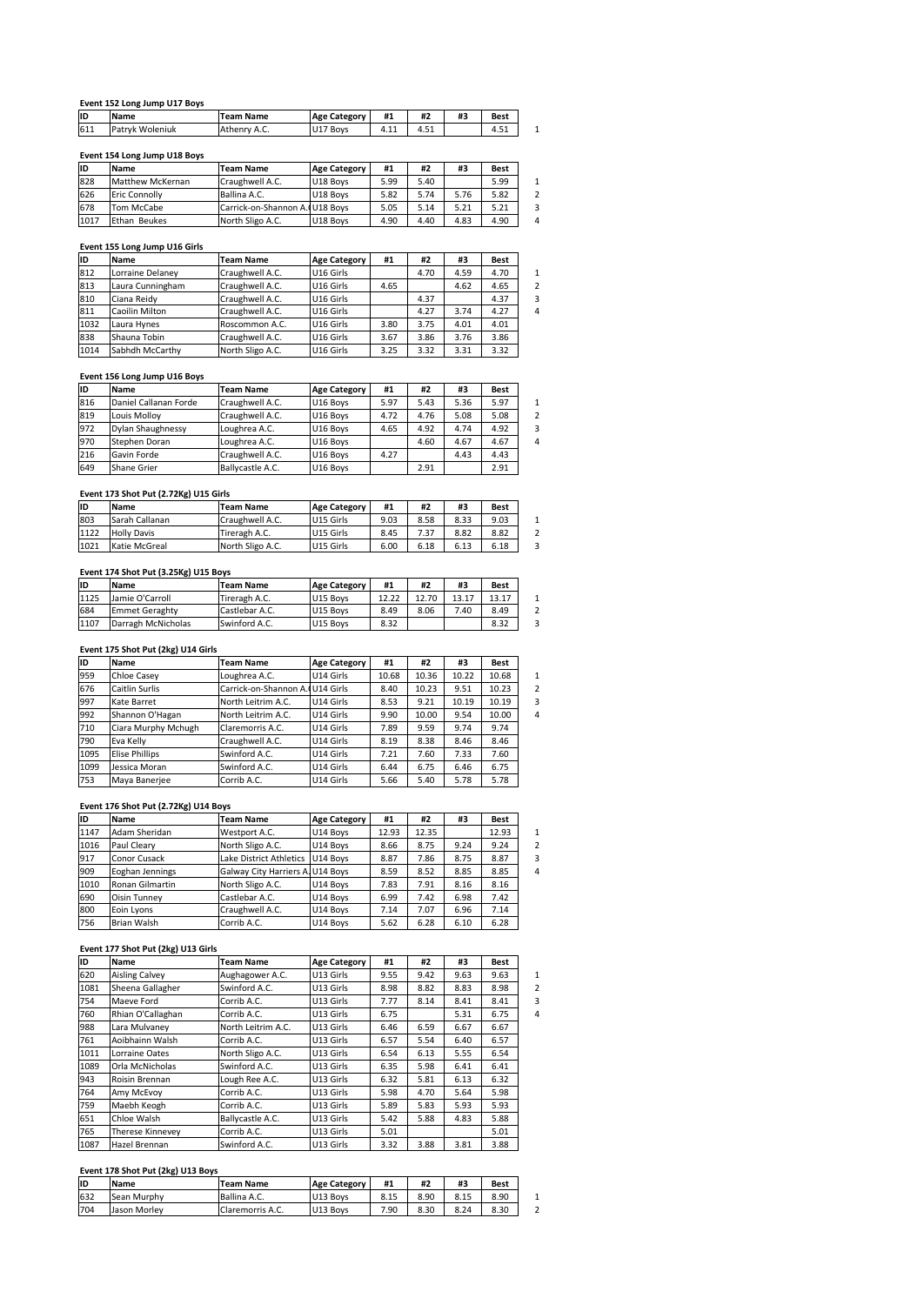| 750 | <b>Tiernan Conneely</b> | Corrib A.C.                      | U13 Boys | 7.24 | 7.65 | 7.87 | 7.87 |
|-----|-------------------------|----------------------------------|----------|------|------|------|------|
| 994 | Cormac Fahey            | North Leitrim A.C.               | U13 Boys | 7.07 | 7.45 | 7.50 | 7.50 |
| 891 | Lennan Doyle            | Galway City Harriers A. U13 Boys |          | 6.80 | 6.72 | 6.82 | 6.82 |
| 788 | Sean Cahill             | Craughwell A.C.                  | U13 Boys | 5.84 | 6.55 | 6.63 | 6.63 |
| 839 | Callum Stanley          | East Galway A.C.                 | U13 Boys | 6.24 |      | 5.78 | 6.24 |
| 749 | Conor Howe              | Corrib A.C.                      | U13 Boys | 5.34 | 5.20 | 5.95 | 5.95 |
| 979 | Conor MacKlin           | Mohill A.C.                      | U13 Boys | 5.63 | 4.78 | 5.87 | 5.87 |
| 757 | Cian Mullarkey          | Corrib A.C.                      | U13 Boys | 3.87 | 4.60 | 4.35 | 4.60 |

|      | Conor MacKin                       |                  | <b>UTS BOAS</b>     |       |       |       |       |
|------|------------------------------------|------------------|---------------------|-------|-------|-------|-------|
| 757  | Cian Mullarkev                     | Corrib A.C.      | U13 Bovs            | 3.87  | 4.60  | 4.35  | 4.60  |
|      |                                    |                  |                     |       |       |       |       |
|      | Event 179 Shot Put (3Kg) U16 Girls |                  |                     |       |       |       |       |
| ID   | Name                               | <b>Team Name</b> | <b>Age Category</b> | #1    | #2    | #3    | Best  |
| 811  | Caoilin Milton                     | Craughwell A.C.  | U16 Girls           | 7.32  | 8.73  | 8.19  | 8.73  |
| 1137 | Kate O'Malley                      | Westport A.C.    | U16 Girls           | 7.63  | 7.05  |       | 7.63  |
|      |                                    |                  |                     |       |       |       |       |
|      | Amanda Walsh                       | Ballycastle      | U16 Girls           | 4.93  |       |       | 4.93  |
|      |                                    |                  |                     |       |       |       |       |
|      | Event 180 Shot Put (4Kg) U16 Boys  |                  |                     |       |       |       |       |
| İID  | Name                               | <b>Team Name</b> | <b>Age Category</b> | #1    | #2    | #3    | Best  |
| 971  | Jack Egan                          | Loughrea         | U16 Bovs            | 10.79 | 10.81 | 10.94 | 10.94 |

# <u>Ev</u>

| 1137 | ikate o Mallev                        | westbort A.C.    | IUID GIFIS          | 7.03  | 7.US  |       | 7.63  |
|------|---------------------------------------|------------------|---------------------|-------|-------|-------|-------|
|      | Amanda Walsh                          | Ballycastle      | U16 Girls           | 4.93  |       |       | 4.93  |
|      |                                       |                  |                     |       |       |       |       |
|      | Event 180 Shot Put (4Kg) U16 Boys     |                  |                     |       |       |       |       |
| lıd  | Name                                  | <b>Team Name</b> | <b>Age Category</b> | #1    | #2    | #3    | Best  |
| 971  | Jack Egan                             | Loughrea         | U16 Boys            | 10.79 | 10.81 | 10.94 | 10.94 |
| 610  | <b>Ryan McNelis</b>                   | Athenry A.C.     | U16 Boys            | 8.82  | 8.78  | 8.58  | 8.82  |
|      |                                       |                  |                     |       |       |       |       |
|      | Event 183 Shot Put (4Kg) Senior Women |                  |                     |       |       |       |       |
| İID  | Name                                  | <b>Team Name</b> | <b>Age Category</b> | #1    | #2    | #3    | Best  |
| 968  | Mary Barrett                          | Loughrea A.C.    | Senior Women        | 9.30  | 8.91  |       | 9.30  |

| <b>10TO</b> | TRVAN MCNETIS                         | Athenry A.C.     | <b>UID BOVS</b>     | 8.82  | 8.78  | 8.58  | 8.82        |  |
|-------------|---------------------------------------|------------------|---------------------|-------|-------|-------|-------------|--|
|             | Event 183 Shot Put (4Kg) Senior Women |                  |                     |       |       |       |             |  |
| İID         | Name                                  | <b>Team Name</b> | <b>Age Category</b> | #1    | #2    | #3    | <b>Best</b> |  |
| 968         | Mary Barrett                          | Loughrea A.C.    | Senior Women        | 9.30  | 8.91  |       | 9.30        |  |
|             | Event 184 Shot Put(7.26Kg) Senior Men |                  |                     |       |       |       |             |  |
| İID         | Name                                  | <b>Team Name</b> | <b>Age Category</b> | #1    | #2    | #3    | Best        |  |
| 940         | Mark Brady                            | Lough Ree A.C.   | Senior Men          | 10.15 | 10.99 | 10.91 | 10.99       |  |

| טו   | <b>Name</b>                           | Team Name                          | Age Category        | #1    | #Z    | #3    | Best        |
|------|---------------------------------------|------------------------------------|---------------------|-------|-------|-------|-------------|
| 968  | <b>Mary Barrett</b>                   | Loughrea A.C.                      | Senior Women        | 9.30  | 8.91  |       | 9.30        |
|      |                                       |                                    |                     |       |       |       |             |
|      | Event 184 Shot Put(7.26Kg) Senior Men |                                    |                     |       |       |       |             |
| İID  | Name                                  | <b>Team Name</b>                   | <b>Age Category</b> | #1    | #2    | #3    | <b>Best</b> |
| 940  | Mark Brady                            | Lough Ree A.C.                     | Senior Men          | 10.15 | 10.99 | 10.91 | 10.99       |
| 901  | <b>Brendan Staunton</b>               | Galway City Harriers A. Senior Men |                     | 10.33 | 10.95 | 10.06 | 10.95       |
| 613  | lain Shaw                             | Athenry A.C.                       | Senior Men          | 7.84  | 7.51  | 8.06  | 8.06        |
|      | Michael Heneghan Guest                | Castlebar                          |                     | 10.36 | 9.47  | 10.71 |             |
|      |                                       |                                    |                     |       |       |       |             |
|      | Event 185 Shot Put (3Kg) U18 Girls    |                                    |                     |       |       |       |             |
| İID  | <b>Name</b>                           | <b>Team Name</b>                   | <b>Age Category</b> | #1    | #2    | #3    | Best        |
| 1117 | Michaela Walsh                        | Swinford A.C.                      | U18 Girls           | 14.61 | 15.71 | 16.02 | 16.02       |

|      | I MIChael Heneghan Guest           | <b>ICastiebar</b> |                     | 10.36 | 9.47  | 10.71 |             |
|------|------------------------------------|-------------------|---------------------|-------|-------|-------|-------------|
|      | Event 185 Shot Put (3Kg) U18 Girls |                   |                     |       |       |       |             |
| ID   | Name                               | Team Name         | <b>Age Category</b> | #1    | #2    | #3    | <b>Best</b> |
| 1117 | Michaela Walsh                     | Swinford A.C.     | U18 Girls           | 14.61 | 15.71 | 16.02 | 16.02       |
|      | Event 186 Shot Put (5Kg) U18 Boys  |                   |                     |       |       |       |             |
| ID   | Name                               | Team Name         | <b>Age Category</b> | #1    | #2    | #3    | <b>Best</b> |
| 826  | Cathal O'Brien                     | Craughwell A.C.   | U18 Boys            | 10.08 |       | 10.07 | 10.08       |

| 1117 | Tiviichaela waish                  | ISWINTORG A.C.   | UIS GINS            | 14.61 | 15.71 | 16.UZ | 16.UZ       |
|------|------------------------------------|------------------|---------------------|-------|-------|-------|-------------|
|      | Event 186 Shot Put (5Kg) U18 Boys  |                  |                     |       |       |       |             |
| ID   | Name                               | <b>Team Name</b> | <b>Age Category</b> | #1    | #2    | #3    | <b>Best</b> |
| 826  | Cathal O'Brien                     | Craughwell A.C.  | U18 Boys            | 10.08 |       | 10.07 | 10.08       |
|      | Event 187 Shot Put (3Kg) U17 Girls |                  |                     |       |       |       |             |
| ID   | Name                               | <b>Team Name</b> | <b>Age Category</b> | #1    | #2    | #3    | <b>Best</b> |
| 1138 | Jennifer Chambers                  | Westport A.C.    | U17 Girls           | 9.60  | 9.64  | 9.65  | 9.65        |

# <u>EV</u>

| טו   | <b>Name</b>                                | Team Name        | Age Category        | #1    | #4    | #5    | <b>Best</b> |
|------|--------------------------------------------|------------------|---------------------|-------|-------|-------|-------------|
| 826  | Cathal O'Brien                             | Craughwell A.C.  | U18 Boys            | 10.08 |       | 10.07 | 10.08       |
|      |                                            |                  |                     |       |       |       |             |
| İID  | Event 187 Shot Put (3Kg) U17 Girls<br>Name | <b>Team Name</b> | <b>Age Category</b> | #1    | #2    | #3    | Best        |
| 1138 | Jennifer Chambers                          | Westport A.C.    | U17 Girls           | 9.60  | 9.64  | 9.65  | 9.65        |
| 1036 | Lauren England                             | Roscommon A.C.   | U17 Girls           | 7.90  | 8.22  | 7.45  | 8.22        |
|      | Event 188 Shot Put (5Kg) U17 Boys          |                  |                     |       |       |       |             |
| ID   | Name                                       | <b>Team Name</b> | <b>Age Category</b> | #1    | #2    | #3    | Best        |
| 686  | Michael Heneghan                           | Castlebar A.C.   | U17 Boys            | 11.17 | 10.63 |       | 11.17       |

# Event 188 Shot Put (5Kg) U17 Boys

| 1138 | Jennifer Chambers                 | Westport A.C.    | IUI7 GINS           | 9.60  | 9.64  | 9.65  | 9.65  |
|------|-----------------------------------|------------------|---------------------|-------|-------|-------|-------|
| 1036 | Lauren England                    | Roscommon A.C.   | U17 Girls           | 7.90  | 8.22  | 7.45  | 8.22  |
|      |                                   |                  |                     |       |       |       |       |
|      | Event 188 Shot Put (5Kg) U17 Boys |                  |                     |       |       |       |       |
| İID  | <b>Name</b>                       | <b>Team Name</b> | <b>Age Category</b> | #1    | #2    | #3    | Best  |
| 686  | Michael Heneghan                  | Castlebar A.C.   | U17 Boys            | 11.17 | 10.63 |       | 11.17 |
| 1155 | Jordan Walsh                      | Westport A.C.    | U17 Boys            | 9.28  | 9.49  | 9.66  | 9.66  |
| 938  | Sean McManus                      | Longford A.C     | U17 Boys            | 8.09  | 9.55  | 9.45  | 9.55  |
|      |                                   |                  |                     |       |       |       |       |
|      | Event 189 Discus (1Kg) U18 Girls  |                  |                     |       |       |       |       |
| İID  | <b>Name</b>                       | <b>Team Name</b> | <b>Age Category</b> | #1    | #2    | #3    | Best  |
| 1117 | Michaela Walsh                    | Swinford A.C.    | U18 Girls           | 30.53 | 31.72 | 31.05 | 31.72 |

| 1938 | ISean McManus                     | Longrord A.C     | <b>UT</b> BOVS       | 8.09  | 9.55  | 9.45  | 9.55        |  |
|------|-----------------------------------|------------------|----------------------|-------|-------|-------|-------------|--|
|      | Event 189 Discus (1Kg) U18 Girls  |                  |                      |       |       |       |             |  |
| İID  | Name                              | <b>Team Name</b> | <b>Age Category</b>  | #1    | #2    | #3    | <b>Best</b> |  |
| 1117 | Michaela Walsh                    | Swinford A.C.    | U18 Girls            | 30.53 | 31.72 | 31.05 | 31.72       |  |
|      | Event 190 Discus (1.5Kg) U18 Boys |                  |                      |       |       |       |             |  |
| İID  | Name                              | <b>Team Name</b> | <b>Age Category</b>  | #1    | #2    | #3    | <b>Best</b> |  |
| 942  | <b>Ryan Murray</b>                | Lough Ree A.C.   | U <sub>18</sub> Boys | 30.25 | 29.28 | 30.79 | 30.79       |  |

| 1117 | Tiviichaela waish                  | ISWINTORG A.C.                    | UIX GINS            | 30.53 | 31.72 | 31.U5 | 31.72       |
|------|------------------------------------|-----------------------------------|---------------------|-------|-------|-------|-------------|
|      | Event 190 Discus (1.5Kg) U18 Boys  |                                   |                     |       |       |       |             |
| lıd  | <b>Name</b>                        | <b>Team Name</b>                  | <b>Age Category</b> | #1    | #2    | #3    | <b>Best</b> |
| 942  | <b>Ryan Murray</b>                 | Lough Ree A.C.                    | U18 Boys            | 30.25 | 29.28 | 30.79 | 30.79       |
|      | Event 192 Discus (1.75Kg) U19 Boys |                                   |                     |       |       |       |             |
| İID  | Name                               | <b>Team Name</b>                  | <b>Age Category</b> | #1    | #2    | #3    | <b>Best</b> |
| 921  | Darra Deane                        | Lake District Athletics 1019 Boys |                     |       | 19.09 | 21.49 | 21.49       |

| 1942 | I Ryan Murray                       | ILOUGN REE A.C.                  | U18 BOVS            | 30.Z5 | 29.28 | 30.79 | 30.79       |
|------|-------------------------------------|----------------------------------|---------------------|-------|-------|-------|-------------|
|      | Event 192 Discus (1.75Kg) U19 Boys  |                                  |                     |       |       |       |             |
| lıd  | Name                                | <b>Team Name</b>                 | <b>Age Category</b> | #1    | #2    | #3    | Best        |
| 921  | Darra Deane                         | Lake District Athletics U19 Boys |                     |       | 19.09 | 21.49 | 21.49       |
|      | Event 193 Discus (1Kg) Senior Women |                                  |                     |       |       |       |             |
| İID  | <b>Name</b>                         | <b>Team Name</b>                 | <b>Age Category</b> | #1    | #2    | #3    | <b>Best</b> |
| 968  | <b>Mary Barrett</b>                 | Loughrea A.C.                    | Senior Women        | 23.71 | 24.28 | 24.46 | 24.46       |

| 1921 | I Darra Deane                       | Lake District Athletics TU19 Boys  |                     |       | 19.09 | 21.49 | 21.49 |
|------|-------------------------------------|------------------------------------|---------------------|-------|-------|-------|-------|
|      | Event 193 Discus (1Kg) Senior Women |                                    |                     |       |       |       |       |
| İID  | Name                                | Team Name                          | <b>Age Category</b> | #1    | #2    | #3    | Best  |
| 968  | Mary Barrett                        | Loughrea A.C.                      | Senior Women        | 23.71 | 24.28 | 24.46 | 24.46 |
|      | Event 194 Discus (2Kg) Senior Men   |                                    |                     |       |       |       |       |
| İID  | Name                                | Team Name                          | <b>Age Category</b> | #1    | #2    | #3    | Best  |
| 901  | Brendan Staunton                    | Galway City Harriers A. Senior Men |                     | 32.48 | 31.01 | 32.27 | 32.48 |

| טו   | <b>Name</b>                        | Team Name                          | Age Category        | #1    | #Z    | #3    | Best        |
|------|------------------------------------|------------------------------------|---------------------|-------|-------|-------|-------------|
| 968  | <b>Mary Barrett</b>                | Loughrea A.C.                      | Senior Women        | 23.71 | 24.28 | 24.46 | 24.46       |
|      |                                    |                                    |                     |       |       |       |             |
|      | Event 194 Discus (2Kg) Senior Men  |                                    |                     |       |       |       |             |
| İID  | <b>Name</b>                        | <b>Team Name</b>                   | <b>Age Category</b> | #1    | #2    | #3    | <b>Best</b> |
| 901  | <b>Brendan Staunton</b>            | Galway City Harriers A. Senior Men |                     | 32.48 | 31.01 | 32.27 | 32.48       |
| 940  | Mark Brady                         | Lough Ree A.C.                     | Senior Men          |       | 25.13 |       | 25.13       |
| 613  | lain Shaw                          | Athenry A.C.                       | Senior Men          | 21.94 | 20.46 | 20.61 | 21.94       |
|      | Michael Heneghan (Guest) Castlebar |                                    |                     | 27.07 | 30.02 |       |             |
|      |                                    |                                    |                     |       |       |       |             |
|      | Event 195 Discus (1Kg) U17 Girls   |                                    |                     |       |       |       |             |
| İID  | Name                               | <b>Team Name</b>                   | <b>Age Category</b> | #1    | #2    | #3    | Best        |
| 1138 | Jennifer Chambers                  | Westport A.C.                      | U17 Girls           | 30.14 | 29.17 | 29.84 | 30.14       |

|           | IMIChael Heneghan (Guest)   Castiebar |               |                     | 27.07 | 30.0Z |       |       |
|-----------|---------------------------------------|---------------|---------------------|-------|-------|-------|-------|
|           | Event 195 Discus (1Kg) U17 Girls      |               |                     |       |       |       |       |
| <b>ID</b> | Name                                  | Team Name     | <b>Age Category</b> | #1    | #2    | #3    | Best  |
| 1138      | Jennifer Chambers                     | Westport A.C. | U17 Girls           | 30.14 | 29.17 | 29.84 | 30.14 |
|           | Event 196 Discus (1.5Kg) U17 Boys     |               |                     |       |       |       |       |
| İID       | Name                                  | Team Name     | <b>Age Category</b> | #1    | #2    | #3    | Best  |
| 1155      | Jordan Walsh                          | Westport A.C. | U17 Boys            | 23.64 | 23.44 | 25.00 | 25.00 |

# **Event 196 Discus (1.5Kg) U17 Boys**

| 1138 | Jennifer Chambers                 | Westport A.C.    | U17 Girls           | 30.14 |       |       |             |
|------|-----------------------------------|------------------|---------------------|-------|-------|-------|-------------|
|      |                                   |                  |                     |       | 29.17 | 29.84 | 30.14       |
|      | Event 196 Discus (1.5Kg) U17 Boys |                  |                     |       |       |       |             |
| İID  | <b>Name</b>                       | <b>Team Name</b> | <b>Age Category</b> | #1    | #2    | #3    | <b>Best</b> |
| 1155 | Jordan Walsh                      | Westport A.C.    | U17 Boys            | 23.64 | 23.44 | 25.00 | 25.00       |
| 686  | Michael Heneghan                  | Castlebar A.C.   | U17 Boys            | 18.80 | 20.11 | 22.41 | 22.41       |
|      | 641 Patrick Mills                 | <b>Ballina</b>   |                     |       |       | 21.02 | 21.02       |

# **<sup>198</sup> Discus (1Kg) U16 Boys**

| 1080       | i ivilchael Heneghan.           | l Castlebar A.C. | UI/BOVS             | 18.8U | 20.II | ZZ.41 | 22.41       |
|------------|---------------------------------|------------------|---------------------|-------|-------|-------|-------------|
|            | 641 Patrick Mills               | Ballina          |                     |       |       | 21.02 | 21.02       |
|            |                                 |                  |                     |       |       |       |             |
|            | Event 198 Discus (1Kg) U16 Boys |                  |                     |       |       |       |             |
|            |                                 |                  |                     |       |       |       |             |
|            | Name                            | <b>Team Name</b> | <b>Age Category</b> | #1    | #2    | #3    | <b>Best</b> |
| İID<br>949 | Conor Rohan                     | Lough Ree A.C.   | U16 Boys            | 30.93 | 34.06 | 37.86 | 37.86       |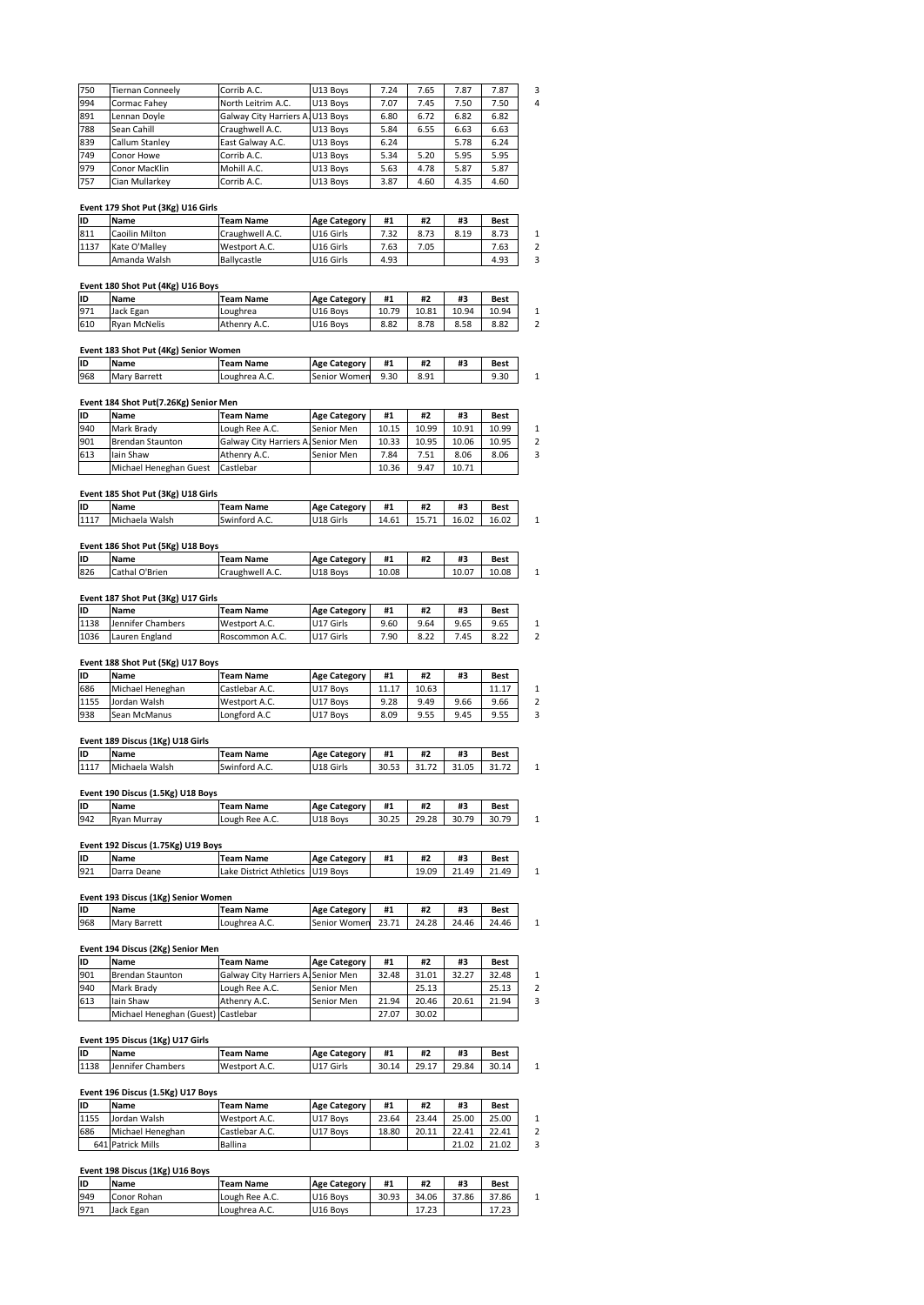# **<sup>199</sup> Discus (0.75Kg) U15 Girls Event**

|      | Event 199 Discus (0.75Kg) U15 Girls |                  |                     |       |       |       |             |
|------|-------------------------------------|------------------|---------------------|-------|-------|-------|-------------|
| İID  | Name                                | <b>Team Name</b> | <b>Age Category</b> | #1    | #2    | #3    | <b>Best</b> |
| 803  | Sarah Callanan                      | Craughwell A.C.  | U15 Girls           | 18.15 |       | 18.44 | 18.44       |
| 1122 | <b>Holly Davis</b>                  | Tireragh A.C.    | U15 Girls           | 18.30 | 18.40 | 16.80 | 18.40       |
| 804  | Leigha O'Boyle                      | Craughwell A.C.  | U15 Girls           | 12.82 | 12.38 | 13.47 | 13.47       |
|      |                                     |                  |                     |       |       |       |             |
|      | Event 200 Discus (1Kg) U15 Boys     |                  |                     |       |       |       |             |
| İID  | Name                                | <b>Team Name</b> | <b>Age Category</b> | #1    | #2    | #3    | Best        |
| 640  | Karl Holmes                         | Ballina A.C.     | U15 Boys            |       | 22.33 | 19.87 | 22.33       |

| 804  |                                 |                  |                     |       |       | 10.8U | 18.4U       |
|------|---------------------------------|------------------|---------------------|-------|-------|-------|-------------|
|      | Leigha O'Boyle                  | Craughwell A.C.  | U15 Girls           | 12.82 | 12.38 | 13.47 | 13.47       |
|      |                                 |                  |                     |       |       |       |             |
|      | Event 200 Discus (1Kg) U15 Boys |                  |                     |       |       |       |             |
| ID   | Name                            | <b>Team Name</b> | <b>Age Category</b> | #1    | #2    | #3    | <b>Best</b> |
| 640  | Karl Holmes                     | Ballina A.C.     | U15 Boys            |       | 22.33 | 19.87 | 22.33       |
| 1125 | Jamie O'Carroll                 | Tireragh A.C.    | U15 Boys            |       |       | 22.00 | 22.00       |
| 687  | Kevin Covne                     | Castlebar A.C.   | U15 Bovs            |       |       | 21.03 | 21.03       |
|      | Dara Williams Guest             | Tireragh A.C.    |                     |       |       |       |             |

| 1687 | ikevin Covne                       | icastiebar A.C.                  | U15 BOVS            |       |       | 21.03 | 21.03       |
|------|------------------------------------|----------------------------------|---------------------|-------|-------|-------|-------------|
|      | Dara Williams Guest                | Tireragh A.C.                    |                     |       |       |       |             |
|      |                                    |                                  |                     |       |       |       |             |
|      | Event 202 Discus (0.75Kg) U14 Boys |                                  |                     |       |       |       |             |
| İID  | <b>Name</b>                        | <b>Team Name</b>                 | <b>Age Category</b> | #1    | #2    | #3    | <b>Best</b> |
| 1147 | Adam Sheridan                      | Westport A.C.                    | U14 Boys            | 29.03 | 30.03 | 32.20 | 32.20       |
| 909  | Eoghan Jennings                    | Galway City Harriers A. U14 Boys |                     | 22.22 | 29.44 | 29.64 | 29.64       |
| 917  | Conor Cusack                       | Lake District Athletics          | U14 Bovs            | 19.80 | 20.73 | 22.60 | 22.60       |
| 690  | <b>Oisin Tunney</b>                | Castlebar A.C.                   | U14 Bovs            | 15.71 | 18.09 | 14.58 | 18.09       |
|      |                                    |                                  |                     |       |       |       |             |
|      | Event 203 Javelin (400g) U13 Girls |                                  |                     |       |       |       |             |
| lıD  | <b>Name</b>                        | <b>Team Name</b>                 | <b>Age Category</b> | #1    | #2    | #3    | <b>Best</b> |
| 1081 | Sheena Gallagher                   | Swinford A.C.                    | U13 Girls           | 23.47 | 24.10 | 25.36 | 25.36       |

# <u>Eve</u>

| 917  | Conor Cusack                       | Lake District Athletics TU14 Boys |                     | 19.80 | 20.73 | 22.60 | 22.60       |
|------|------------------------------------|-----------------------------------|---------------------|-------|-------|-------|-------------|
| 690  | Oisin Tunney                       | Castlebar A.C.                    | U14 Boys            | 15.71 | 18.09 | 14.58 | 18.09       |
|      |                                    |                                   |                     |       |       |       |             |
|      | Event 203 Javelin (400g) U13 Girls |                                   |                     |       |       |       |             |
| ID   | Name                               | <b>Team Name</b>                  | <b>Age Category</b> | #1    | #2    | #3    | Best        |
| 1081 | Sheena Gallagher                   | Swinford A.C.                     | U13 Girls           | 23.47 | 24.10 | 25.36 | 25.36       |
| 770  | Lauren McNally                     | Craughwell A.C.                   | U13 Girls           | 19.38 | 16.39 |       | 19.38       |
| 988  | Lara Mulvaney                      | North Leitrim A.C.                | U13 Girls           | 15.90 | 17.25 | 18.13 | 18.13       |
| 918  | Aoibh?n Barrett                    | Lake District Athletics           | U13 Girls           | 15.80 |       |       | 15.80       |
| 672  | Elsie Harman                       | Carrick-on-Shannon A. U13 Girls   |                     | 11.24 | 11.80 | 15.27 | 15.27       |
| 627  | Catherine Oreilly                  | Ballina A.C.                      | U13 Girls           | 14.00 |       | 12.27 | 14.00       |
| 989  | Rachel Conlon                      | North Leitrim A.C.                | U13 Girls           | 11.52 | 11.72 | 12.61 | 12.61       |
| 776  | Aoife O'Connor                     | Craughwell A.C.                   | U13 Girls           | 12.25 | 10.40 | 12.36 | 12.36       |
| 775  | Ailbhe Doyle                       | Craughwell A.C.                   | U13 Girls           | 9.63  | 11.40 |       | 11.40       |
| 768  | Emmajane Moran                     | Craughwell A.C.                   | U13 Girls           | 11.37 | 10.62 |       | 11.37       |
| 1011 | Lorraine Oates                     | North Sligo A.C.                  | U13 Girls           | 10.62 | 11.26 | 9.60  | 11.26       |
| 1087 | Hazel Brennan                      | Swinford A.C.                     | U13 Girls           |       | 8.27  | 9.65  | 9.65        |
|      |                                    |                                   |                     |       |       |       |             |
|      | Event 204 Javelin (400g) U13 Boys  |                                   |                     |       |       |       |             |
| ID   | Name                               | <b>Team Name</b>                  | <b>Age Category</b> | #1    | #2    | #3    | <b>Best</b> |
| 920  | Adam Walsh                         | Lake District Athletics 1U13 Boys |                     |       | 25.00 | 27.30 | 27.30       |

# <u>Eve</u>

| 1011 | Lorraine Oates                     | NORTH SHEO A.C.         | UIS GINS            | 10.62 | 11.26 | <b>9.60</b> | 11.26       |
|------|------------------------------------|-------------------------|---------------------|-------|-------|-------------|-------------|
| 1087 | Hazel Brennan                      | Swinford A.C.           | U13 Girls           |       | 8.27  | 9.65        | 9.65        |
|      |                                    |                         |                     |       |       |             |             |
|      | Event 204 Javelin (400g) U13 Boys  |                         |                     |       |       |             |             |
| ID   | Name                               | <b>Team Name</b>        | <b>Age Category</b> | #1    | #2    | #3          | <b>Best</b> |
| 920  | Adam Walsh                         | Lake District Athletics | U13 Boys            |       | 25.00 | 27.30       | 27.30       |
| 785  | Conor Trehy                        | Craughwell A.C.         | U13 Boys            | 26.00 | 21.20 | 20.50       | 26.00       |
| 788  | Sean Cahill                        | Craughwell A.C.         | U13 Boys            |       | 22.60 | 23.15       | 23.15       |
| 706  | Jack Sheeridan                     | Claremorris A.C.        | U13 Boys            |       | 19.50 | 19.65       | 19.65       |
| 839  | Callum Stanley                     | East Galway A.C.        | U13 Boys            | 14.50 | 16.70 |             | 16.70       |
| 778  | Pascal Walsh                       | Craughwell A.C.         | U13 Boys            | 15.50 |       |             | 15.50       |
| 994  | Cormac Fahey                       | North Leitrim A.C.      | U13 Boys            |       |       | 15.00       | 15.00       |
| 632  | Sean Murphy                        | Ballina A.C.            | U13 Boys            | 14.40 | 12.55 | 12.90       | 14.40       |
| 779  | Sean Cotter                        | Craughwell A.C.         | U13 Boys            |       |       | 13.10       | 13.10       |
|      |                                    |                         |                     |       |       |             |             |
|      | Event 205 Javelin (400g) U14 Girls |                         |                     |       |       |             |             |
| ID   | Name                               | <b>Team Name</b>        | <b>Age Category</b> | #1    | #2    | #3          | Best        |
| 710  | Ciara Murphy Mchugh                | Claremorris A.C.        | U14 Girls           | 31.92 | 31.87 | 27.38       | 31.92       |

# <u>Eve</u>

| <b>b32</b> | Sean Murphy                        | Ballina A.C.                    | U13 BOVS             | 14.40 | 12.55 | 12.90 | 14.40       |
|------------|------------------------------------|---------------------------------|----------------------|-------|-------|-------|-------------|
| 779        | Sean Cotter                        | Craughwell A.C.                 | U13 Boys             |       |       | 13.10 | 13.10       |
|            |                                    |                                 |                      |       |       |       |             |
|            | Event 205 Javelin (400g) U14 Girls |                                 |                      |       |       |       |             |
| ID         | Name                               | <b>Team Name</b>                | <b>Age Category</b>  | #1    | #2    | #3    | Best        |
| 710        | Ciara Murphy Mchugh                | Claremorris A.C.                | U14 Girls            | 31.92 | 31.87 | 27.38 | 31.92       |
| 623        | Sarah Harper                       | Aughagower A.C.                 | U14 Girls            | 23.67 | 25.40 | 23.30 | 25.40       |
| 676        | Caitlin Surlis                     | Carrick-on-Shannon A. U14 Girls |                      | 22.20 | 24.90 | 22.49 | 24.90       |
| 992        | Shannon O'Hagan                    | North Leitrim A.C.              | U14 Girls            | 22.05 | 23.36 | 21.76 | 23.36       |
| 790        | Eva Kelly                          | Craughwell A.C.                 | U14 Girls            | 16.42 | 19.34 | 22.24 | 22.24       |
| 1099       | Jessica Moran                      | Swinford A.C.                   | U14 Girls            | 15.13 | 16.10 | 16.87 | 16.87       |
| 914        | Zoe Forde                          | Lake District Athletics         | U14 Girls            | 15.70 | 15.28 | 16.10 | 16.10       |
| 997        | Kate Barret                        | North Leitrim A.C.              | U14 Girls            | 11.50 | 10.10 | 12.97 | 12.97       |
|            |                                    |                                 |                      |       |       |       |             |
|            | Event 206 Javelin (400g) U14 Boys  |                                 |                      |       |       |       |             |
| ID         | Name                               | <b>Team Name</b>                | <b>Age Category</b>  | #1    | #2    | #3    | <b>Best</b> |
| 917        | Conor Cusack                       | Lake District Athletics         | U <sub>14</sub> Boys | 39.57 | 39.34 |       | 39.57       |

# <u>Even</u>

| 914  | zoe Forge                          | Lake District Athletics          | TU14 GIFIS          | 15.70 | 15.28 | 16.10 | 16.IU       |
|------|------------------------------------|----------------------------------|---------------------|-------|-------|-------|-------------|
| 997  | Kate Barret                        | North Leitrim A.C.               | U14 Girls           | 11.50 | 10.10 | 12.97 | 12.97       |
|      |                                    |                                  |                     |       |       |       |             |
|      | Event 206 Javelin (400g) U14 Boys  |                                  |                     |       |       |       |             |
| ID   | Name                               | <b>Team Name</b>                 | <b>Age Category</b> | #1    | #2    | #3    | Best        |
| 917  | Conor Cusack                       | Lake District Athletics          | U14 Bovs            | 39.57 | 39.34 |       | 39.57       |
| 909  | Eoghan Jennings                    | Galway City Harriers A. U14 Boys |                     | 26.70 | 30.49 |       | 30.49       |
| 666  | Cian Singleton                     | Carrick-on-Shannon A. U14 Bovs   |                     | 27.32 | 27.58 | 24.69 | 27.58       |
| 799  | Ryan Gallagher                     | Craughwell A.C.                  | U14 Bovs            | 26.30 | 24.00 | 25.38 | 26.30       |
| 1016 | Paul Cleary                        | North Sligo A.C.                 | U14 Boys            | 16.27 | 20.24 |       | 20.24       |
| 1091 | Alan Howie                         | Swinford A.C.                    | U14 Boys            | 18.22 | 18.46 | 18.10 | 18.46       |
|      |                                    |                                  |                     |       |       |       |             |
|      | Event 207 Javelin (400g) U15 Girls |                                  |                     |       |       |       |             |
| ID   | Name                               | <b>Team Name</b>                 | <b>Age Category</b> | #1    | #2    | #3    | <b>Best</b> |
|      | Elaine Nee                         | Club Lúthchleas Chonal U15 Girls |                     | 24.66 | 24.49 | 22.94 | 24.66       |
| 737  |                                    |                                  |                     |       |       |       |             |

# <u>EV</u>

| I TO TP | i Paul Cleary                      | INOMN SHEO A.C.                  | IU14 BOVS            | 16.27 | 20.24 |       | 20.24       |
|---------|------------------------------------|----------------------------------|----------------------|-------|-------|-------|-------------|
| 1091    | Alan Howie                         | Swinford A.C.                    | U14 Boys             | 18.22 | 18.46 | 18.10 | 18.46       |
|         |                                    |                                  |                      |       |       |       |             |
|         | Event 207 Javelin (400g) U15 Girls |                                  |                      |       |       |       |             |
| İID     | Name                               | <b>Team Name</b>                 | <b>Age Category</b>  | #1    | #2    | #3    | Best        |
| 737     | Elaine Nee                         | Club Lúthchleas Chonal U15 Girls |                      | 24.66 | 24.49 | 22.94 | 24.66       |
| 804     | Leigha O'Boyle                     | Craughwell A.C.                  | U15 Girls            | 10.20 | 14.06 | 11.40 | 14.06       |
|         |                                    |                                  |                      |       |       |       |             |
|         | Event 208 Javelin (500g) U15 Boys  |                                  |                      |       |       |       |             |
| ID      | Name                               | <b>Team Name</b>                 | <b>Age Category</b>  | #1    | #2    | #3    | <b>Best</b> |
| 640     | Karl Holmes                        | Ballina A.C.                     | U <sub>15</sub> Boys | 14.30 |       |       | 14.30       |

| 1804 | Leigna O'Boyle                    | <b>Craughwell A.C.</b> | U15 GIris           | 10.20 | 14.Ub | 11.40 | 14.Ub       |  |
|------|-----------------------------------|------------------------|---------------------|-------|-------|-------|-------------|--|
|      | Event 208 Javelin (500g) U15 Boys |                        |                     |       |       |       |             |  |
| ID   | <b>Name</b>                       | <b>Team Name</b>       | <b>Age Category</b> | #1    | #2    | #3    | <b>Best</b> |  |
| 640  | Karl Holmes                       | Ballina A.C.           | U15 Boys            | 14.30 |       |       | 14.30       |  |
|      | Event 210 Javelin (600g) U16 Boys |                        |                     |       |       |       |             |  |
| ID   | Name                              | <b>Team Name</b>       | <b>Age Category</b> | #1    | #2    | #3    | <b>Best</b> |  |
|      | <b>Stewart Farry</b>              | Tireragh               |                     | 24.05 |       | 26.10 | 26.10       |  |

# Event 210 Javelin (600g) U16 Boys

| 640<br>Karl Holmes<br>Ballina A.C.<br>14.30<br>U15 Boys<br>Event 210 Javelin (600g) U16 Boys<br>İID<br>#1<br>#3<br>#2<br><b>Team Name</b><br><b>Age Category</b><br>Name<br>24.05<br>26.10<br><b>Stewart Farry</b><br>Tireragh<br>723<br>Claremorris A.C.<br>U16 Bovs<br>24.98<br>James Jennings | טוו  | <b>Name</b>       | Team Name        | Age Category | #1    | #Z    | #3    | Best  |
|--------------------------------------------------------------------------------------------------------------------------------------------------------------------------------------------------------------------------------------------------------------------------------------------------|------|-------------------|------------------|--------------|-------|-------|-------|-------|
|                                                                                                                                                                                                                                                                                                  |      |                   |                  |              |       |       |       | 14.30 |
|                                                                                                                                                                                                                                                                                                  |      |                   |                  |              |       |       |       |       |
|                                                                                                                                                                                                                                                                                                  |      |                   |                  |              |       |       |       |       |
|                                                                                                                                                                                                                                                                                                  |      |                   |                  |              |       |       |       | Best  |
|                                                                                                                                                                                                                                                                                                  |      |                   |                  |              |       |       |       | 26.10 |
|                                                                                                                                                                                                                                                                                                  |      |                   |                  |              |       |       |       | 24.98 |
|                                                                                                                                                                                                                                                                                                  | 970  | Stephen Doran     | Loughrea A.C.    | U16 Bovs     |       |       | 23.20 | 23.20 |
| 965<br>Shane Donnellan<br>Loughrea A.C.<br>U16 Bovs<br>17.39                                                                                                                                                                                                                                     |      |                   |                  |              |       |       |       | 17.39 |
|                                                                                                                                                                                                                                                                                                  |      |                   |                  |              |       |       |       |       |
| Event 211 Javelin (500g) U17 Girls                                                                                                                                                                                                                                                               | lıD  | <b>Name</b>       | <b>Team Name</b> |              | #1    | #2    | #3    | Best  |
| <b>Age Category</b>                                                                                                                                                                                                                                                                              | 1138 | Jennifer Chambers | Westport A.C.    | U17 Girls    | 24.39 | 27.20 |       | 27.20 |

# **<sup>211</sup> Javelin (500g) U17 Girls**

| lıd  | Name              | Team Name     | <b>Age Category</b> | #1    | #2    | #3 | <b>Best</b> |  |
|------|-------------------|---------------|---------------------|-------|-------|----|-------------|--|
| 1138 | Jennifer Chambers | Westport A.C. | U17 Girls           | 24.39 | 27.20 |    | 27.20       |  |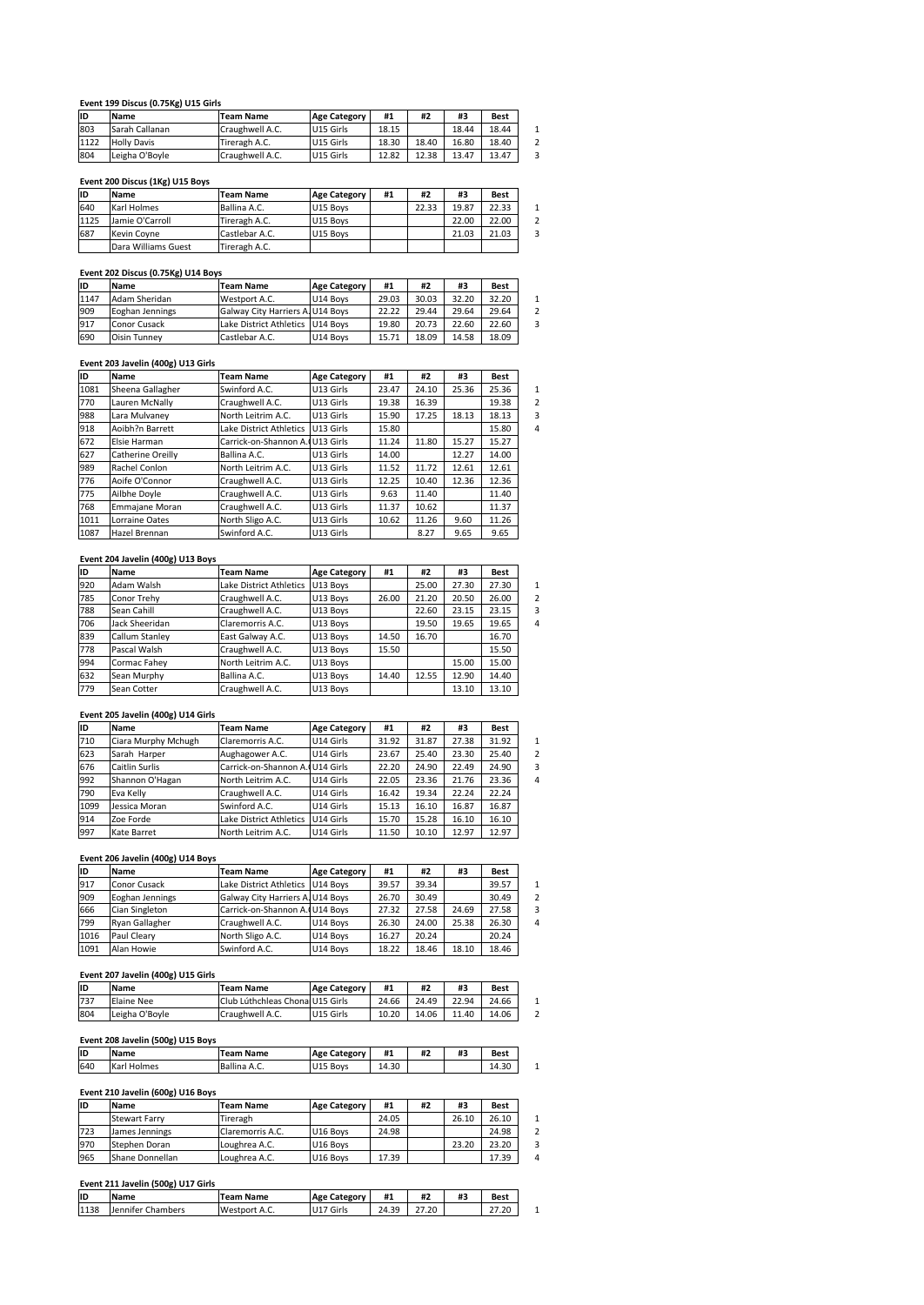|            | Event 212 Javelin (700g) U17 Boys           |                                                        |                                 |              |             |             |               |                             |            |      |      |                |      |      |
|------------|---------------------------------------------|--------------------------------------------------------|---------------------------------|--------------|-------------|-------------|---------------|-----------------------------|------------|------|------|----------------|------|------|
| ID<br>631  | Name<br><b>Patrick Mills</b>                | <b>Team Name</b><br>Ballina A.C.                       | <b>Age Category</b><br>U17 Boys | #1<br>33.39  | #2          | #3          | Best<br>33.39 | $1\,$                       |            |      |      |                |      |      |
|            |                                             |                                                        |                                 |              |             |             |               |                             |            |      |      |                |      |      |
|            | Event 213 Javelin (500g) U18 Girls          |                                                        |                                 |              |             |             |               |                             |            |      |      |                |      |      |
| ID         | Name                                        | <b>Team Name</b>                                       | <b>Age Category</b>             | #1           | #2          | #3          | Best          |                             |            |      |      |                |      |      |
| 1117       | Michaela Walsh                              | Swinford A.C.                                          | U18 Girls                       | 40.64        | 41.68       | 42.74       | 42.74         | $1\,$                       |            |      |      |                |      |      |
|            | Event 214 Javelin (700g) U18 Boys           |                                                        |                                 |              |             |             |               |                             |            |      |      |                |      |      |
| ID         | Name                                        | <b>Team Name</b>                                       | <b>Age Category</b>             | #1           | #2          | #3          | Best          |                             |            |      |      |                |      |      |
| 679        | Callum Whelan                               | Carrick-on-Shannon A.                                  | U18 Boys                        | 37.70        | 38.03       | 36.73       | 38.03         | 1                           |            |      |      |                |      |      |
|            |                                             |                                                        |                                 |              |             |             |               |                             |            |      |      |                |      |      |
|            | Event 216 Javelin (800g) U19 Boys           |                                                        |                                 |              |             |             |               |                             |            |      |      |                |      |      |
| ID<br>733  | Name<br>Darragh Finneran                    | <b>Team Name</b><br>Claremorris A.C.                   | <b>Age Category</b><br>U19 Boys | #1           | #2<br>37.30 | #3<br>34.20 | Best<br>37.30 | $\mathbf{1}$                |            |      |      |                |      |      |
|            |                                             |                                                        |                                 |              |             |             |               |                             |            |      |      |                |      |      |
|            | Event 217 Javelin (600g) Senior Women       |                                                        |                                 |              |             |             |               |                             |            |      |      |                |      |      |
| ID         | Name                                        | <b>Team Name</b>                                       | <b>Age Category</b>             | #1           | #2          | #3          | Best          |                             |            |      |      |                |      |      |
| 968        | Mary Barrett                                | Loughrea A.C.                                          | Senior Women                    | 20.25        | 19.35       | 19.79       | 20.25         | $\mathbf{1}$                |            |      |      |                |      |      |
|            |                                             |                                                        |                                 |              |             |             |               |                             |            |      |      |                |      |      |
|            | Event 218 Javelin (800g) Senior Men<br>Name |                                                        |                                 |              |             |             |               |                             |            |      |      |                |      |      |
| ID<br>901  | <b>Brendan Staunton</b>                     | <b>Team Name</b><br>Galway City Harriers A. Senior Men | <b>Age Category</b>             | #1<br>24.68  | #2<br>34.93 | #3<br>33.24 | Best<br>34.93 | $\mathbf{1}$                |            |      |      |                |      |      |
| 613        | Iain Shaw                                   | Athenry A.C.                                           | Senior Men                      | 21.64        | 23.79       | 21.68       | 23.79         | $\overline{2}$              |            |      |      |                |      |      |
| 647        | Dermot Kelly                                | Ballycastle A.C.                                       | Senior Men                      |              | 17.61       | 16.68       | 17.61         | 3                           |            |      |      |                |      |      |
|            |                                             |                                                        |                                 |              |             |             |               |                             |            |      |      |                |      |      |
|            | Event 220 Triple Jump U16 Boys              |                                                        |                                 |              |             |             |               |                             |            |      |      |                |      |      |
| ID         | Name                                        | <b>Team Name</b>                                       | <b>Age Category</b>             | #1           | #2          | #3          | Best          |                             |            |      |      |                |      |      |
| 816        | Daniel Callanan Forde                       | Craughwell A.C.                                        | U16 Boys                        | 11.52        | 11.17       | 11.14       | 11.52         | $\mathbf{1}$<br>$\mathbf 2$ |            |      |      |                |      |      |
| 972        | Dylan Shaughnessy                           | Loughrea A.C.                                          | U16 Boys                        |              | 9.85        | 9.85        | 9.85          |                             |            |      |      |                |      |      |
|            | Event 220 Triple Jump U16 Girls             |                                                        |                                 |              |             |             |               |                             |            |      |      |                |      |      |
|            | 813 Laura Cunningham                        | Craughwell                                             | U16 Girls                       | 9.02         | 9.02        | 8.30        | 8.30          |                             |            |      |      |                |      |      |
|            |                                             |                                                        |                                 |              |             |             |               |                             |            |      |      |                |      |      |
|            | Event 221 Triple Jump U17 Girls             |                                                        |                                 |              |             |             |               |                             |            |      |      |                |      |      |
| ID         | Name                                        | <b>Team Name</b>                                       | <b>Age Category</b>             | #1           | #2          | #3          | Best          |                             |            |      |      |                |      |      |
| 1039       | Shannon Quigley<br>Niamh Warde              | Roscommon A.C.<br>Claremorris A.C.                     | U17 Girls<br>U17 Girls          | 8.76<br>7.95 | 8.76        | 7.85        | 8.76<br>7.95  | 1<br>$\overline{2}$         |            |      |      |                |      |      |
| 724        |                                             |                                                        |                                 |              |             |             |               |                             |            |      |      |                |      |      |
|            | Event 222 Triple Jump U17 Boys              |                                                        |                                 |              |             |             |               |                             |            |      |      |                |      |      |
| ID         | Name                                        | <b>Team Name</b>                                       | <b>Age Category</b>             | #1           | #2          | #3          | Best          |                             |            |      |      |                |      |      |
| 975        | Brendan Lynch                               | Loughrea A.C.                                          | U17 Boys                        | 11.71        | 12.00       | 11.58       | 12.00         | 1                           |            |      |      |                |      |      |
|            |                                             |                                                        |                                 |              |             |             |               |                             |            |      |      |                |      |      |
|            | Event 224 Triple Jump U18 Boys              |                                                        |                                 |              |             |             |               |                             |            |      |      |                |      |      |
| ID<br>828  | Name<br>Matthew McKernan                    | <b>Team Name</b><br>Craughwell A.C.                    | <b>Age Category</b><br>U18 Boys | #1<br>11.73  | #2<br>12.22 | #3<br>12.24 | Best<br>12.24 | 1                           |            |      |      |                |      |      |
| 626        | <b>Eric Connolly</b>                        | Ballina A.C.                                           | U18 Boys                        | 11.43        | 11.15       | 11.20       | 11.43         | $\overline{2}$              |            |      |      |                |      |      |
|            |                                             |                                                        |                                 |              |             |             |               |                             |            |      |      |                |      |      |
|            | Event 226 Triple Jump U19 Boys              |                                                        |                                 |              |             |             |               |                             |            |      |      |                |      |      |
| ID         | Name                                        | Team Name                                              | <b>Age Category</b>             | #1           | #2          | #3          | Best          |                             |            |      |      |                |      |      |
| 732        | Sean Carrick                                | Claremorris A.C.                                       | U19 Boys                        | 11.03        | 11.23       |             | 11.23         | 1                           |            |      |      |                |      |      |
|            | <b>Event 228 Triple Jump Senior Men</b>     |                                                        |                                 |              |             |             |               |                             |            |      |      |                |      |      |
| ID         | Name                                        | <b>Team Name</b>                                       | <b>Age Category</b>             | #1           | #2          | #3          | Best          |                             |            |      |      |                |      |      |
| 840        | <b>Martin Curley</b>                        | Ennis Track A.C.                                       | Senior Men                      | 8.91         | 9.68        | 9.45        | 9.68          | 1                           |            |      |      |                |      |      |
|            |                                             |                                                        |                                 |              |             |             |               |                             |            |      |      |                |      |      |
|            | Event 157 High Jump U15 Girls               |                                                        |                                 | 1.20         | 1.25        | 1.30        | 1.35          | 1.40                        | 1.45       | 1.50 | 2    | 1.60           | 1.65 | 1.68 |
| ID         | Name                                        | <b>Team Name</b>                                       | <b>Age Category</b>             |              |             |             |               |                             |            |      |      |                |      |      |
| 675<br>714 | Orlaith McDermott<br>Alisha Conway          | Carrick-on-Shannon A. U15 Girls<br>Claremorris A.C.    | U15 Girls                       | O            | O           | O           | O<br>$\circ$  | XXX<br>O                    | O          | o    | XO   | O              | O    | OX   |
| 716        | <b>Briona Finnerty</b>                      | Claremorris A.C.                                       | U15 Girls                       | O            | O           | O           | XXX           |                             |            |      |      |                |      |      |
| 717        | Louise King                                 | Claremorris A.C.                                       | U15 Girls                       | O            | 0           | XO          | O             | XXX                         |            |      |      |                |      |      |
| 805        | <b>Tara Slattery</b>                        | Craughwell A.C.                                        | U15 Girls                       |              | O           | О           | O             | XXX                         |            |      |      |                |      |      |
| 947        | Aine Kennelly                               | Lough Ree A.C.                                         | U15 Girls                       | XO           | XXX         |             |               |                             |            |      |      |                |      |      |
|            |                                             |                                                        |                                 |              |             |             |               |                             |            |      |      |                |      |      |
|            | Event 158 High Jump U15 Boys                |                                                        |                                 |              |             |             |               |                             |            |      |      |                |      |      |
| ID<br>1031 | Name                                        | <b>Team Name</b><br>Roscommon A.C.                     | <b>Age Category</b>             | 1.30<br>O    | 1.35<br>0   | 1.40<br>O   | 1.45<br>O     | 1.50<br>XXX                 | 1st        |      |      |                |      |      |
|            | Jack McNally                                |                                                        | U15 Boys                        |              |             |             |               |                             |            |      |      |                |      |      |
|            | Event 159 High Jump U16 Girls               |                                                        |                                 |              |             |             |               |                             |            |      |      |                |      |      |
| ID         | Name                                        | <b>Team Name</b>                                       | <b>Age Category</b>             | 1.20         | 1.30        | 1.35        | 1.40          | 1.45                        | 1.50       | 1.54 | 1.57 | 2              |      |      |
| 810        | Ciana Reidy                                 | Craughwell A.C.                                        | U16 Girls                       |              | O           | o           | O             | O                           | <b>XXX</b> |      |      | $\mathbf 1$    |      |      |
| 812        | Lorraine Delaney                            | Craughwell A.C.                                        | U16 Girls                       |              |             | О           | O             | o                           | XO         | o    | х    | $\overline{2}$ |      |      |
| 813        | Laura Cunningham                            | Craughwell A.C.                                        | U16 Girls                       |              | O           | O           | O             | O                           | XXX        |      |      | 4              |      |      |
| 1032       | Laura Hynes                                 | Roscommon A.C.                                         | U16 Girls                       | XXX          |             |             |               |                             |            |      |      |                |      |      |
|            | Event 160 High Jump U16 Boys                |                                                        |                                 |              |             |             |               |                             |            |      |      |                |      |      |
| ID         | Name                                        | <b>Team Name</b>                                       | <b>Age Category</b>             | 1.35         | 1.45        | 1.50        | 1.55          | 1.60                        | 1.65       | 1.70 | 1.75 | 1.78           | 1.81 |      |
| 610        | <b>Ryan McNelis</b>                         | Athenry A.C.                                           | U16 Boys                        |              | $\Omega$    | XO          | <b>XXO</b>    | <b>XXX</b>                  |            |      |      |                |      |      |

| 813  | Laura Cunningnam              | <b>Craughwell A.C.</b> | TUI6 GINS           |          | U        | U    |                 |            | <b>XXX</b> |            |      | 4    |          |  |
|------|-------------------------------|------------------------|---------------------|----------|----------|------|-----------------|------------|------------|------------|------|------|----------|--|
| 1032 | Laura Hynes                   | Roscommon A.C.         | U16 Girls           | XXX      |          |      |                 |            |            |            |      |      |          |  |
|      |                               |                        |                     |          |          |      |                 |            |            |            |      |      |          |  |
|      | Event 160 High Jump U16 Boys  |                        |                     |          |          |      |                 |            |            |            |      |      |          |  |
| İID  | Name                          | <b>Team Name</b>       | <b>Age Category</b> | 1.35     | 1.45     | 1.50 | 1.55            | 1.60       | 1.65       | 1.70       | 1.75 | 1.78 | 1.81     |  |
| 610  | <b>Ryan McNelis</b>           | Athenry A.C.           | U16 Boys            |          | O        | XO   | XX <sub>0</sub> | <b>XXX</b> |            |            |      |      |          |  |
| 817  | Jerry Keary                   | Craughwell A.C.        | U16 Boys            |          |          |      | Ω               |            |            | XO         | XO   | O    | $\Omega$ |  |
| 1058 | Leo Doherty                   | Sligo A.C.             | U16 Boys            | $\Omega$ | $\Omega$ | O    | XO              |            | XXO        | <b>XXX</b> |      |      |          |  |
|      |                               |                        |                     |          |          |      |                 |            |            |            |      |      |          |  |
|      | Event 161 High Jump U17 Girls |                        |                     |          |          |      |                 |            |            |            |      |      |          |  |
| İID  | Name                          | <b>Team Name</b>       | <b>Age Category</b> | 1.50     | 1.55     | 1.60 | 1.65            | 1.70       |            |            |      |      |          |  |
| 621  | Alannah Gannon                | Aughagower A.C.        | U17 Girls           | O        |          | XΟ   | XO              | <b>XXX</b> | 1st        |            |      |      |          |  |

# **<sup>161</sup> High Jump U17 Girls**

| lıc | Name              | Name<br>.eam                    | category .<br>Age    | 1.50 | 1.55 | cc<br>1.bU                | 1.65    | 1.70 |     |
|-----|-------------------|---------------------------------|----------------------|------|------|---------------------------|---------|------|-----|
| 621 | Gannon<br>Alannah | Aughagower<br><sup>⊶</sup> A.∟. | Girls<br>1147<br>UI/ |      |      | $\ddot{\phantom{0}}$<br>∼ | vr<br>ᄮ | XXX  | 1st |